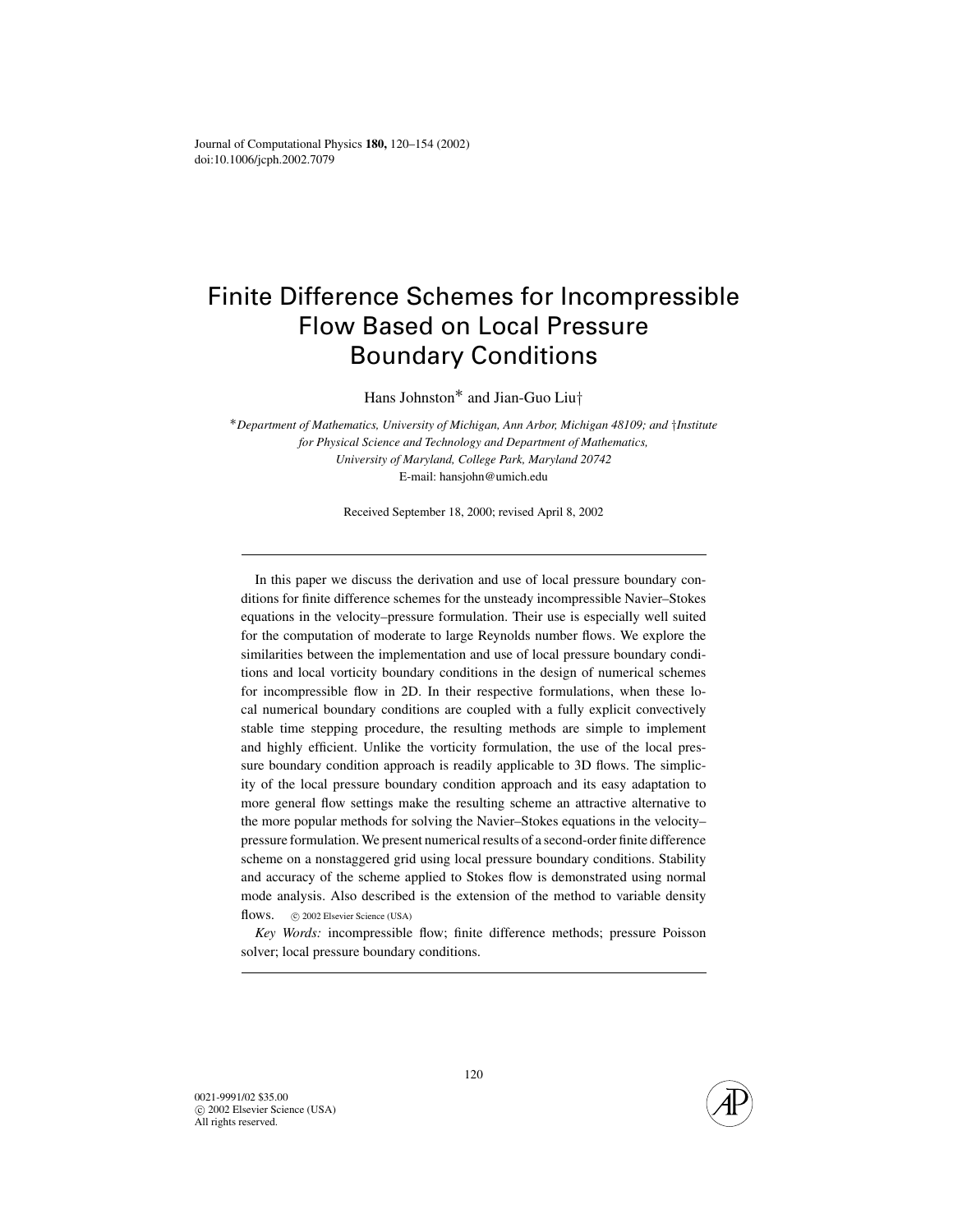#### **1. INTRODUCTION AND OUTLINE OF THE SCHEME**

The primitive variable formulation of the incompressible Navier–Stokes equations (NSE) on a domain  $\Omega \subset \mathbb{R}^2$  (or  $\mathbb{R}^3$ ) takes the form

$$
\begin{cases} u_t + (u \cdot \nabla)u + \nabla p = v\Delta u, \\ \nabla \cdot u = 0, \end{cases}
$$
 (1.1a–b)

where  $u = (u, v)^T$  (or  $u = (u, v, w)^T$ ), p, and v are the velocity field, pressure, and kinematic viscosity, respectively. For now we consider the simplest physical boundary condition for *u*, the no-penetration, no-slip condition

$$
\boldsymbol{u}|_{\Gamma} = 0,\tag{1.2}
$$

where  $\Gamma = \partial \Omega$ .

Numerical schemes for 2D computations of (1.1) and (1.2) have been quite successful, beginning with the pioneering MAC scheme [12] and projection methods [4, 21] in the late 60s. The current focus in computational incompressible fluid dynamics is (1) rapid 3D computation, (2) incorporation of more physics into the fluid equations, and (3) schemes for general geometries. The main objective of this paper is to investigate and adapt ideas used in a class of finite difference based on *local vorticity boundary conditions* for the vorticity– stream function formulation of the NSE to the primitive variables formulation (1.1). These schemes have been particularly successful in the computation of large Reynolds number 2D flows [5, 6, 8]. However, there is a major difference between 2D and 3D for vorticitybased numerical methods. Most apparent is the fact that both the vorticity and the stream function are vector fields in 3D (instead of scalar). Along with this comes the necessity of enforcing divergence-free conditions for the vorticity and the stream function. This turns out to be a major problem in the design of efficient numerical methods in 3D based on this formulation. Hence, for these reasons as well as others discussed below, it is desirable to design numerical schemes for the NSE in 3D based on the primitive variables formulation.

For a 2D, simply connected domain, (1.1) and (1.2) are equivalent to the vorticity–stream function formulation of the NSE given by

$$
\begin{cases} \omega_t + (\mathbf{u} \cdot \nabla)\omega = \nu \Delta \omega, \\ \Delta \psi = \omega, \end{cases}
$$
 (1.3a-b)

where  $\omega = \nabla \times \mathbf{u} = v_x - u_y$  is the vorticity,  $\psi$  is the stream function, and the velocity is recovered from  $u = \nabla^{\perp} \psi = (-\psi_{v}, \psi_{x})^{T}$ . The velocity boundary conditions (1.2) are now written in terms of  $\psi$  as

$$
\psi|_{\Gamma} = 0 \quad \text{and} \quad \frac{\partial \psi}{\partial n}\bigg|_{\Gamma} = 0. \tag{1.4}
$$

This formulation is advantageous in a numerical setting over  $(1.1)$  and  $(1.2)$  for it eliminates the pressure variable, automatically enforces incompressibility at the discrete level, and requires only the scalar  $\omega$  to be advanced in time compared to the two velocity components required by (1.1). The main numerical challenges now are the proper implementation of *two* boundary conditions for  $\psi$ , namely (1.4), and the lack of an explicit boundary condition for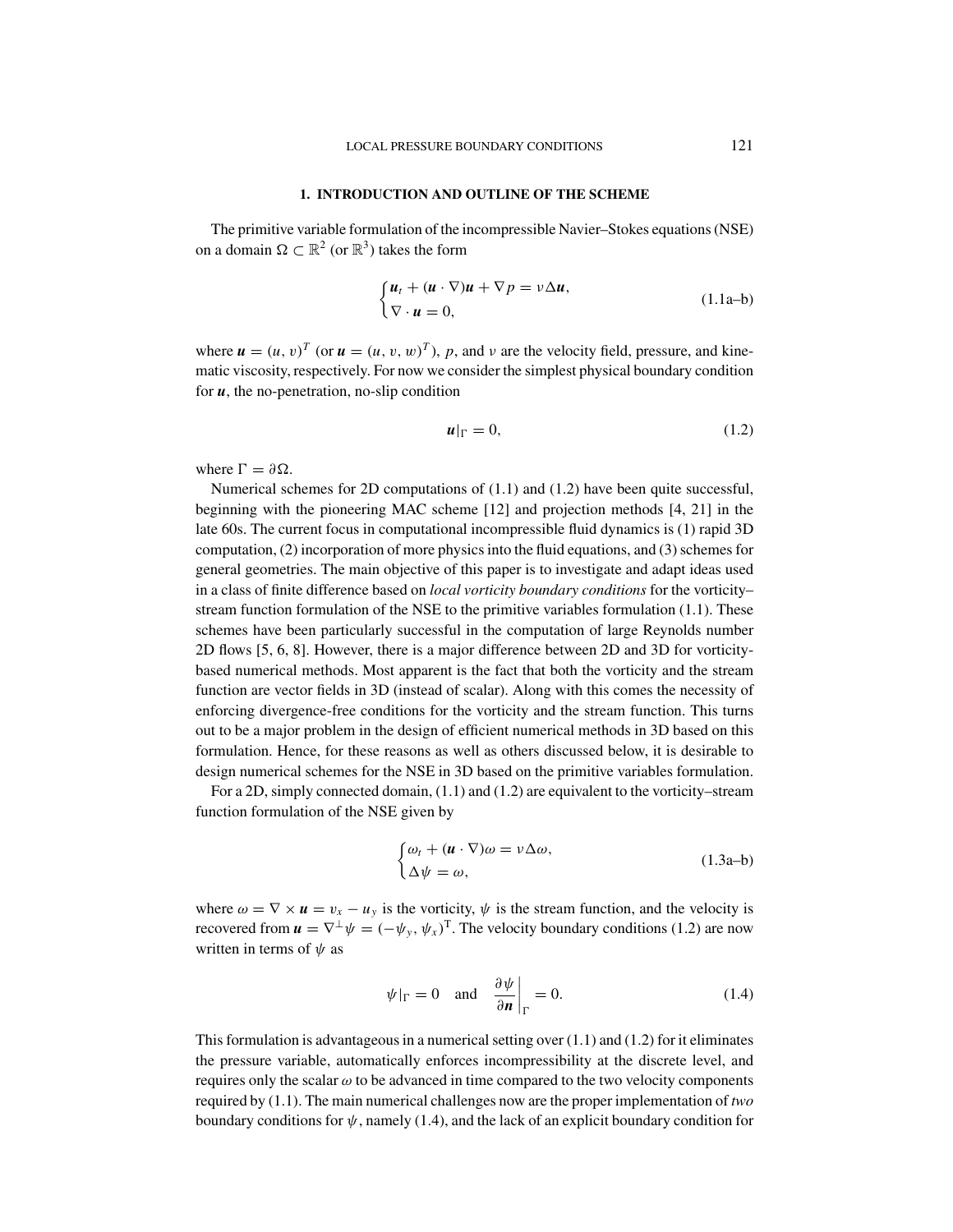

**FIG. 1.** A representative nonstaggered grid  $\Omega_h$ .

ω. One approach which overcomes these difficulties is based on so-called *local vorticity*  $\emph{boundary conditions}$ . To briefly explain, denote by  $\Omega_h$  a nonstaggered finite difference grid for  $\Omega$ , which without loss of generality has equal spacing  $h$  in each coordinate direction. Then along  $\Gamma$ , e.g., at the  $(i, 0)$  grid point along  $\Gamma_x$  (see Fig. 1), a second-order centered discretization of (1.3b) is given by

$$
\omega_{i,0} = (\psi_{xx} + \psi_{yy})_{i,0}
$$
  
=  $(\psi_{i+1,0} + \psi_{i-1,0} + \psi_{i,1} + \psi_{i,-1} - 4\psi_{i,0})/h^2 + O(h^2)$   
=  $(\psi_{i,1} + \psi_{i,-1})/h^2 + O(h^2),$  (1.5)

where we have used  $\psi|_{\Gamma} = 0$ . A discretization of the no-slip boundary condition,  $0 =$  $(\partial \psi / \partial n)_{i,0} = (\psi_{i,1} - \psi_{i,-1})/2h + O(h^2)$ , along with (1.5) leads to

$$
\omega_{i,0} = 2\psi_{i,1}/h^2 + O(h),\tag{1.6}
$$

which is well known as Thom's formula [5 , 22]. While (1.6) is an *O*(*h*) approximation of  $\omega$  at the boundary, a careful truncation error analysis shows that when Thom's formula is coupled with a second-order discretization of (1.3), second-order accuracy is achieved [15] throughout the computational domain. With (1.6), an outline of the main time loop for (1.3) and (1.4) is as follows:

**Step 1**: Update  $\omega$  in time at the *interior* grid points  $\{(x_i, y_j) | i, j > 0\}$  via the momentum equation (1.3a).

**Step 2:** Solve the Poisson equation (1.3b) for  $\psi$  with the Dirichlet boundary condition  $\psi|_{\Gamma} = 0$ , and update the velocity via  $\mathbf{u} = \nabla^{\perp} \psi$ , with  $\mathbf{u}|_{\Gamma} = 0$ .

**Step 3**: Recover  $\omega$  along  $\Gamma$  using (1.6) from the  $\psi$  computed in Step 2.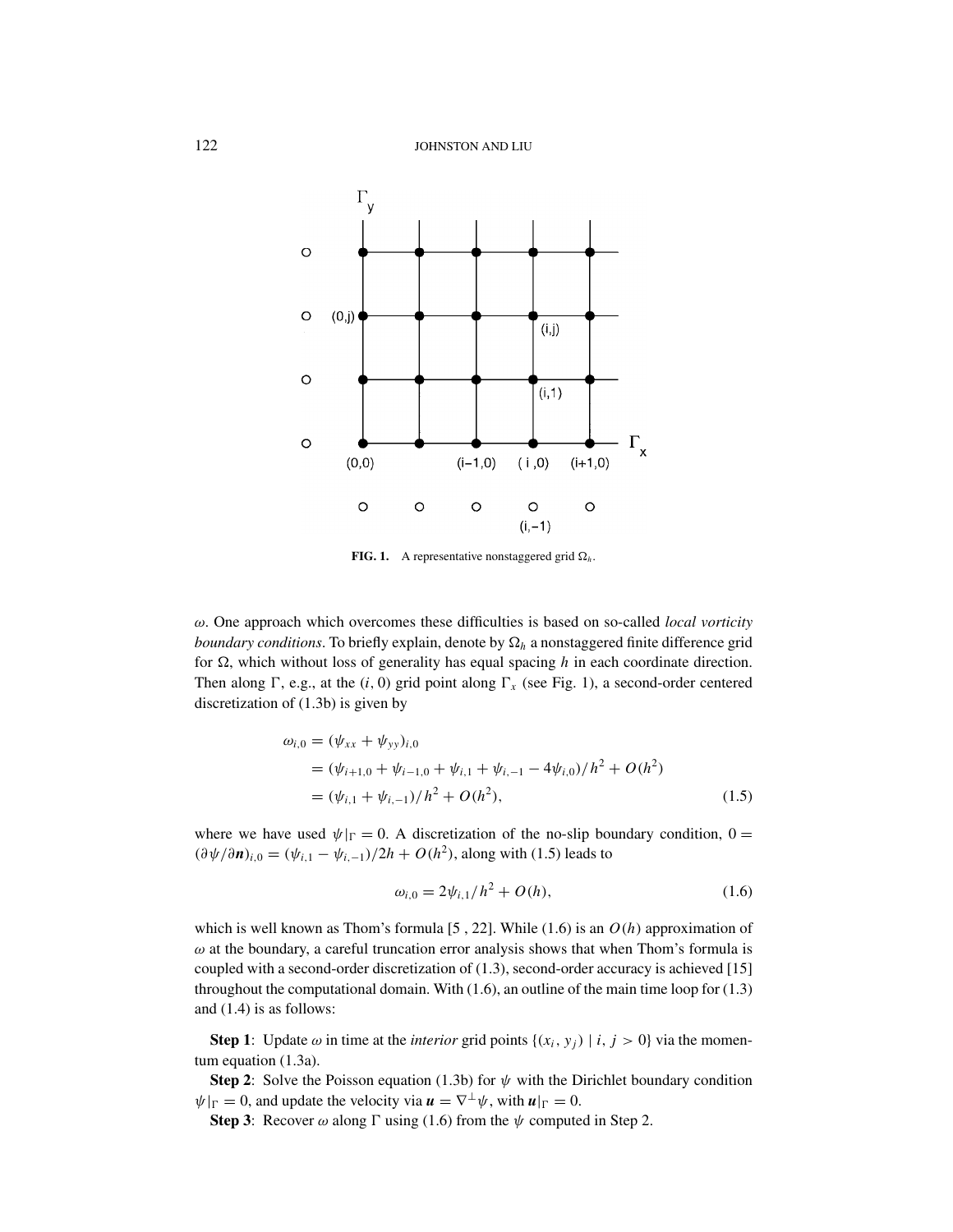In the flow regime of moderate to large Reynolds numbers, the diffusive time step constraint is much less restrictive than the convective time step constraint. Thus, to efficiently realize Step 1 in this regime, the viscous term in (1.3a) should be treated *explicitly*. If the viscous term were to be treated implicitly then there would be no prescription for  $\omega$  along  $\Gamma$ , which would result in a coupled system for (1.3). Iterative procedures have been proposed which use Thom's formula (1.6) in the solution of the coupled system; however, convergence is in general very slow and may even diverge at large Reynolds numbers. For a detailed discussion see [19]. We shall also point out that implicit treatment of the viscous term does not help the stability for large Reynolds numbers, which can be shown using linear stability analysis. In the case of explicit treatment of the viscous term some comments are in order. First, one should use a high-order time integration method, such as RK4, whose stability region includes a portion of imaginary axis. This avoids any severe stability constraints on the time step coming from the convective term. Upwind discretization of the convection term is not recommended in a resolved computation for it can add significant numerical dissipation which can dominate the physical dissipation and is hence not appropriate to achieve resolved large Reynolds number computations. For steady-state calculations much research has been done on the implicit or semi-implicit treatment of the convection term in order to take advantage of the large time steps permitted in these approaches to quickly reach the steady state. However, the resulting nonlinear or nonsymmetric systems that arise in such discretizations are generally computationally expensive to solve. Thus, for unsteady computations, with a time step satisfying the CFL constraint of the time stepping scheme, such implicit and semi-implicit schemes are not necessary from the viewpoint of both accuracy and stability. Secondly, the computation of (1.3a) decouples from that of (1.3b). The main computation then consists of solving a Poisson equation in Step 2, for which standard fast solvers can be used. Hence, the overall method is simple to implement and highly efficient. A detailed discussion of this approach as well as higher order spatial implementations and finite element implementations can be found in [5, 6, 8].

We now turn to the main focus of this paper: the application of a strategy similar to that of local vorticity boundary conditions to the computation of the NSE in the (*u*, *p*) formulation. To begin, in place of (1.1) and (1.2) we use an alternative primitive variable formulation of the NSE, the pressure Poisson equation (PPE) formulation.

$$
\begin{cases} \boldsymbol{u}_t + (\boldsymbol{u} \cdot \nabla)\boldsymbol{u} + \nabla p = v\Delta \boldsymbol{u}, \\ \Delta p = (\nabla \cdot \boldsymbol{u})^2 - (\nabla \boldsymbol{u}) : (\nabla \boldsymbol{u})^T, \end{cases}
$$
(1.7a-b)

along with the boundary conditions

$$
\boldsymbol{u}|_{\Gamma} = 0 \quad \text{and} \quad \nabla \cdot \boldsymbol{u}|_{\Gamma} = 0. \tag{1.8}
$$

The divergence-free condition (1.1b) has been replaced by the PPE (1.7b) *and* the divergence-free velocity boundary condition in (1.8). A detailed discussion of the PPE formulation and related issues can be found in [10, 11]. For completeness, in Appendix A we show that formulation  $(1.7)$  and  $(1.8)$  is equivalent to the formulation  $(1.1)$  and  $(1.2)$  in the solution class  $u \in L^{\infty}([0, T], H^2)$ .

Analogous to  $\psi$  and  $\omega$  in the vorticity formulation, in (1.8) there are *two* boundary conditions for *u* and no *explicit* boundary condition for *p*. In fact, the lack of a proper boundary condition for *p* has traditionally been a stumbling block in the design of accurate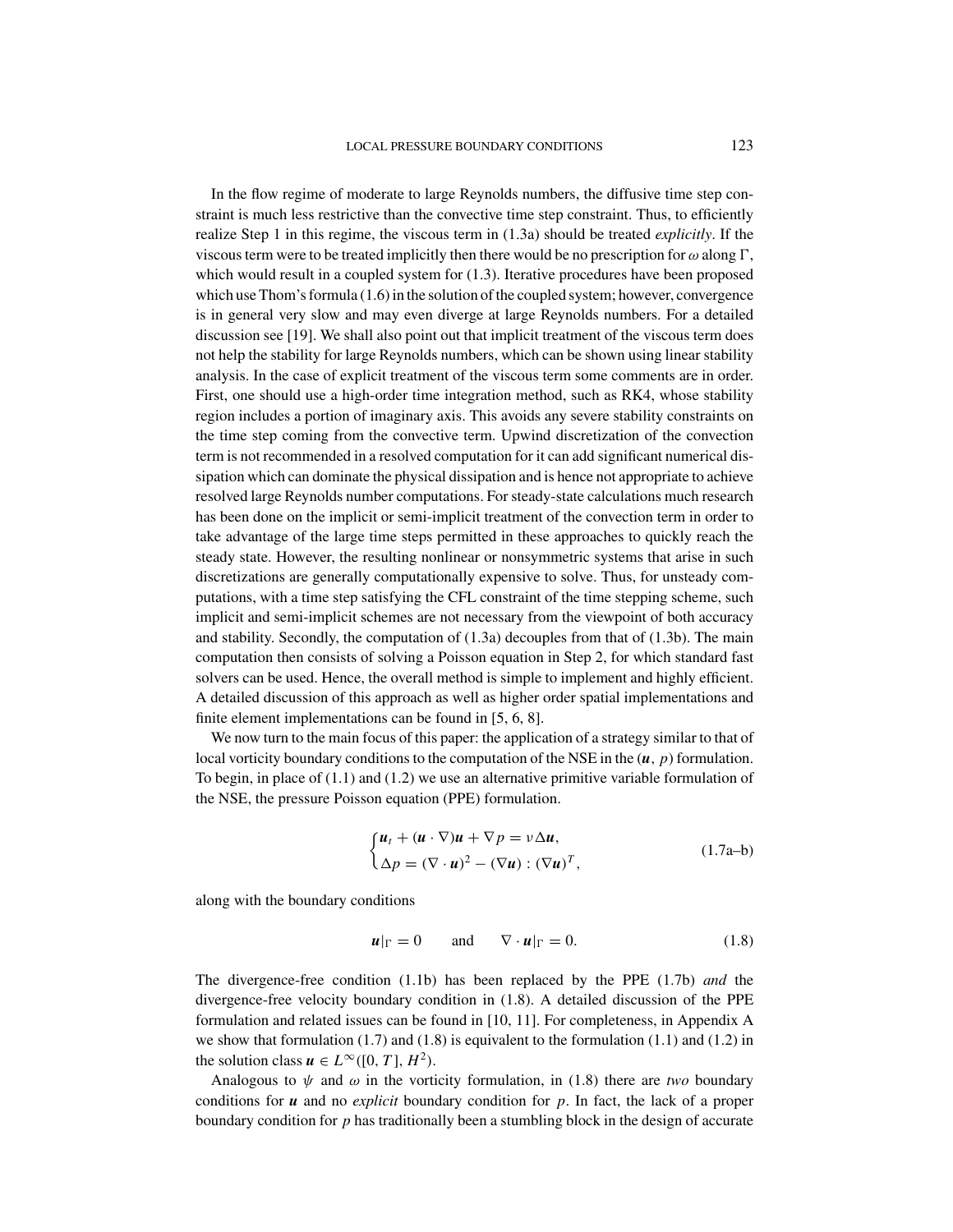and efficient numerical schemes based on the velocity–pressure formulation. A natural candidate is given by the normal component of the momentum equation  $(1.7)$  along  $\Gamma$ , a discretization of which, referring again to Fig. 1, at the  $(i, 0)$  grid point along  $\Gamma_x$  is

$$
\partial p/\partial \mathbf{n} = v(v_{xx} + v_{yy})
$$
  
=  $v(v_{i+1,0} + v_{i-1,0} + v_{i,1} + v_{i,-1} - 4v_{i,0})/h^2 + O(h^2)$   
=  $v(v_{i,1} + v_{i,-1})/h^2 + O(h^2),$  (1.9)

where we have used  $\mathbf{u}|_{\Gamma} = 0$ . Note that (1.9), like (1.5), requires the value of a flow variable outside the computational domain, namely v*<sup>i</sup>*,<sup>−</sup>1. If we discretize the divergence-free boundary condition  $\nabla \cdot \mathbf{u} = 0$  in (1.8), then

$$
0 = \nabla \cdot \mathbf{u} = u_x + v_y = 0 + v_y = \frac{(v_{i,1} - v_{i,-1})}{2h} + O(h^2), \tag{1.10}
$$

where we have used  $\mathbf{u}|_{\Gamma} = 0$ , giving  $v_{i,-1} = v_{i,1} + O(h^3)$ . This implies in (1.9) that one should take  $v_{i,-1} = v_{i,1}$ , resulting in the following approximation for the Neumann boundary condition for the PPE (1.7b):

$$
\left. \frac{\partial p}{\partial \mathbf{n}} \right|_{(x_i,0)} = \left. \frac{\partial p}{\partial y} \right|_{(x_i,0)} = \frac{2\nu}{h^2} v_{i,1} + O(h). \tag{1.11}
$$

As was the case for Thom's formula in the vorticity formulation, when coupled with a standard second-order finite difference discretization of (1.7), (1.11) results in secondorder spatial accuracy of the overall scheme. This is proven in Section 2.1 via normal mode analysis of the 2D Stokes equation and further demonstrated numerically for the full NSE in Sections 3 and 4.1.

Clearly, the derivation of  $(1.11)$  for  $p$  follows the same spirit as the derivation of local vorticity boundary conditions. For this reason we refer to (1.11) as a *local pressure boundary condition*. We list, analogous to many high-order local vorticity boundary conditions, corresponding high-order local pressure boundary conditions in Appendix B. Moreover, one can easily extend this procedure to the situation in which the physical boundary slips with a prescribed velocity, which is described in Appendix C.

With  $(1.11)$ , an outline of the main time loop for  $(1.7)$  and  $(1.8)$  is as follows:

**Step 1**: Update *u* in time at the *interior* grid points  $\{(x_i, y_j) | i, j > 0\}$  via the momentum equation (1.7a), with  $u|_{\Gamma} = 0$ .

**Step 2**: Compute the Neumann boundary condition, the local pressure boundary condition, along  $\Gamma$  using (1.11) from the  $\boldsymbol{u}$  computed in Step 1.

**Step 3**: Solve the Poisson equation (1.7b) for *p* using the local pressure boundary condition from Step 2.

It is important in Step 1 that *p* in (1.7a) be treated *explicitly* in the time discretization to ensure that the computation of (1.7a) completely decouples from that of (1.7b). Also, for the moderate to large Reynolds number regime the viscous term should also be treated explicitly, for the same reasons outlined above in the discussion of the vorticity–stream function formulation. We will demonstrate with numerical experiments that the resulting scheme is indeed stable for large Reynolds numbers under the standard CFL constraint when a high-order time discretization is used, such as RK4.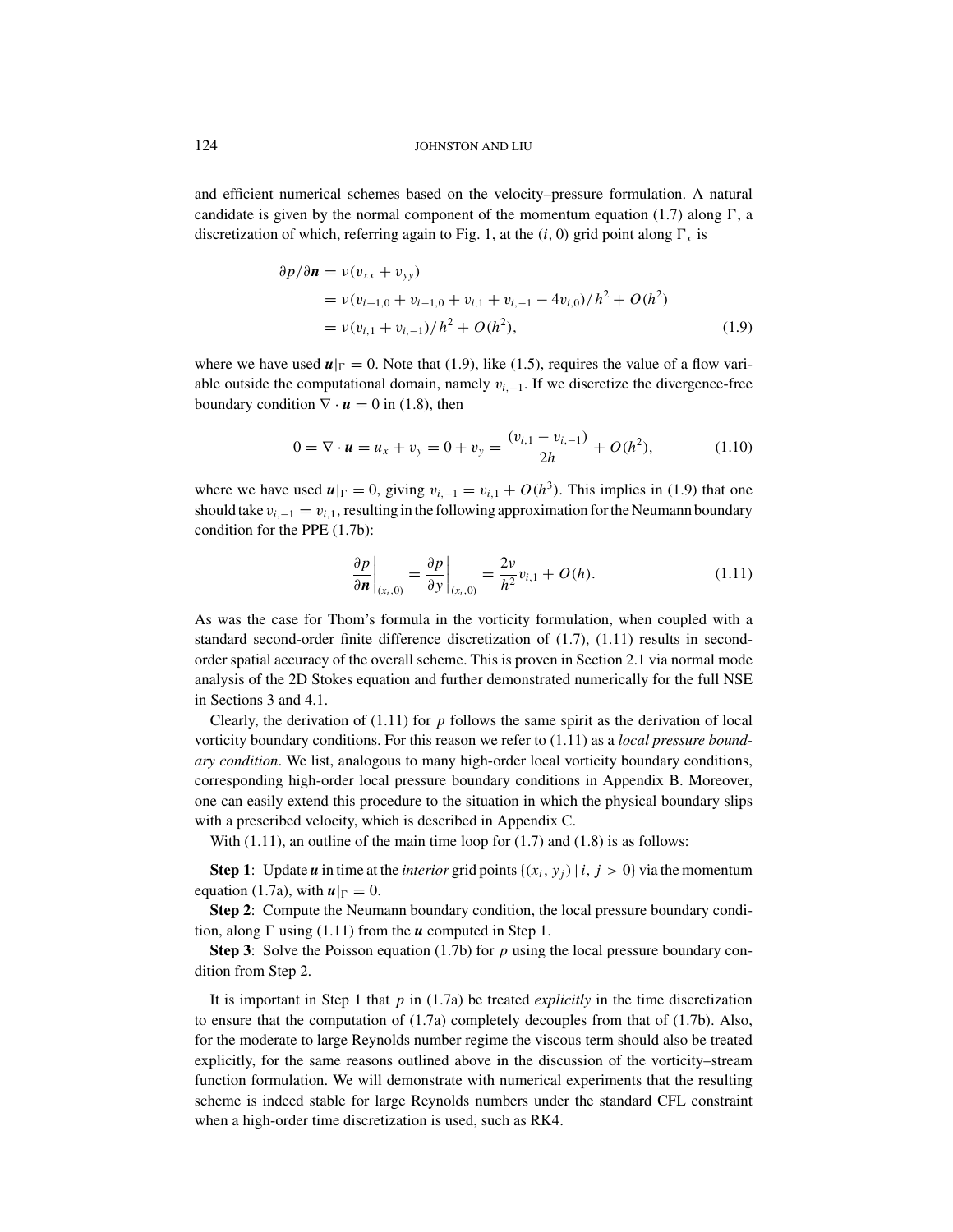Note that the above algorithm is efficient, with the primary computational cost per time step consisting of one Poisson solve, *irrespective* of a 2D or 3D computation. This is in fact the best that one can achieve for incompressible flows. There are additional advantages. In a finite difference setting, as explored in this paper, a nonstaggered grid can be used. However, in contrast to the popular use of a MAC grid for the primitive variables formulation, the divergence-free condition for the velocity field is no longer identically satisfied discretely. However, we will demonstrate that one can expect the divergence to be satisfied to the accuracy of the spatial discretization, which in our case is a second order. However, since a nonstaggered grid is used, generalization to more complicated systems (e.g., inclusion of temperature, density, and electromagnetic effects) is simplified. In fact, we will use the example of variable density flows in Section 4 as an illustration of the flexibility of the overall method.

We note that numerical methods have already been developed based on the PPE formulation. Kleiser and Schumann [17] first used the  $\nabla \cdot \mathbf{u} = 0$  boundary condition to develop a class of spectral methods known as the capacity matrix method for incompressible flow. Henshaw, Kreiss, and Reyna [13] developed a fourth-order finite difference scheme based on this approach and also give a stability analysis. In addition, Henshaw [14] adapted the scheme to compute 3D flows on complex domains using overlapping grids. Gresho and Sani [10] gave an extensive review of pressure boundary conditions for the PPE formulation and identified two basic approaches: (1) enforce  $\nabla \cdot \mathbf{u} = 0$  at the boundary or (2) include the viscous term in the source term of the PPE. The current work takes the former approach.

In [5, 9] it was shown that a standard second-order finite difference scheme in the vorticity–stream function formulation implemented with Thom's local vorticity boundary condition is equivalent to the classical MAC scheme. In Appendix D we show, when applied to a 1D model of the 2D unsteady Stokes equations in Section 2, that the local pressure boundary condition scheme outlined above is also equivalent to the MAC scheme when standard second-order finite differences are used on a staggered grid. Extension of this analysis to both a 2D and a 3D domain is straightforward, and we use the 1D model solely for clarity of presentation. Hence, we view the local pressure boundary condition approach described here as a generalization of the MAC scheme to a nonstaggered grid. We note that achieving high-order accuracy is also possible in this formulation, and we will present a spectral version of the method, as well as a finite element version, in a future paper.

We end this section with a complete outline of the use of the local pressure boundary condition (1.11) for the PPE formulation (1.7) and (1.8) in 2D. For simplicity of presentation we use forward Euler for the time stepping. Our computational examples use RK4, each stage of which can be written as a forward Euler step. The main point is that both the viscous term and the pressure are treated *explicitly*. Again refer to the representative grid shown in Fig. 1. To set notation, for a function  $f(x, y)$  define the finite difference operators  $\tilde{D}_x$  and  $D_x$  by

$$
\tilde{D}_x f(x, y) = \frac{f(x+h, y) - f(x-h, y)}{2h},
$$
  

$$
D_x f(x, y) = \frac{f(x+h/2, y) - f(x-h/2, y)}{h},
$$

with analogous definitions of  $\tilde{D}_y$  and  $D_y$ . Second-order difference approximations of  $\partial_x$ and  $\partial_{xx}$  are then given by  $\tilde{D}_x$  and  $D_x^2$ . The time stepping procedure is as follows: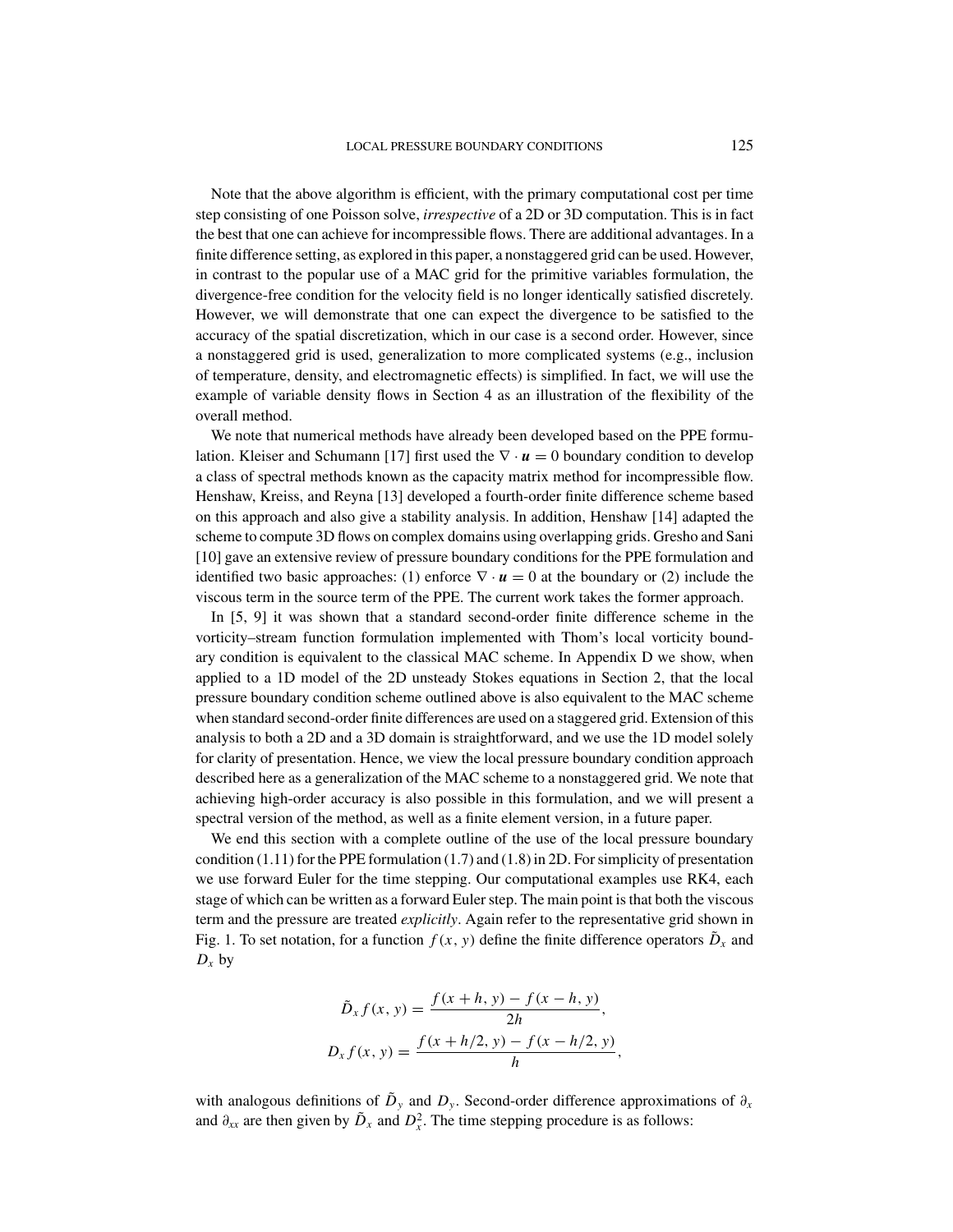**Time Stepping:** At the *n*th time step assume  $\{u_{i,j}^n\}$  and  $\{p_{i,j}^n\}$  are given on all of  $\Omega_h$  $(i, j \ge 0)$ .

**Step 1**: Compute  $\{u_{i,j}^{n+1}\}\$ at the interior grid points  $(i, j \ge 1)$  using

$$
\frac{\boldsymbol{u}^{n+1} - \boldsymbol{u}^n}{\Delta t} + (\boldsymbol{u}^n \cdot \nabla_h) \boldsymbol{u}^n + \nabla_h p^n = \nu \Delta_h \boldsymbol{u}^n, \qquad (1.12)
$$

setting  $\mathbf{u}^{n+1}|_{\Gamma} = 0$ . Here  $\nabla_h = (\tilde{D}_x, \tilde{D}_y)^T$  and  $\Delta_h = (D_x^2 + D_y^2)$  are the standard secondorder centered difference approximations to  $\nabla$  and  $\Delta$ , respectively.

**Step 2:** Recover  $\{p_{i,j}^{n+1}\}\$  on all of  $\Omega_h(i, j \ge 0)$  by solving the PPE

$$
\Delta_h p^{n+1} = 2(\tilde{D}_x u^{n+1} \tilde{D}_y v^{n+1} - \tilde{D}_y u^{n+1} \tilde{D}_x v^{n+1}),
$$
\n(1.13)

using the local pressure boundary condition computed from  ${u^{n+1}}$ , which, e.g., along  $j = 0$ (say  $y = 0$ ) is given by

$$
\frac{\partial p^{n+1}}{\partial y}(x_i, 0) = \frac{2v}{h^2} v_{i,1}^{n+1}.
$$

We note that for no-slip boundaries the right-hand side of  $(1.13)$  is identically zero along , avoiding the use of any one-sided approximations.

As noted above, for moderate to large Reynolds number flows a convectively stable highorder explicit time stepping scheme (such as third-order or classical fourth-order Runge– Kutta) should be used in (1.12) in place of forward Euler to avoid any cell Reynolds number constraint; see [5]. In the case of classical fourth-order Runge–Kutta (RK4) (the choice of time stepping for all results presented in Sections 3 and 4), the overall scheme is stable, assuming a resolved smooth flow, as long as  $\Delta t$  satisfies (see [5])

$$
\frac{\|\mathbf{u}\|_{\infty}\Delta t}{h} = \text{CFL} \le C \quad \text{and} \quad \frac{\nu \Delta t}{h^2} \le \left(\frac{1}{2}\right)^D, \tag{1.14}
$$

where D is the dimension  $(2 \text{ or } 3)$ , and C can be taken, e.g., as 1.5. In this case the eigenvalues of the linearized equation lie within the stability region of RK4.

Note that (1.12)–(1.14) easily extends with minor modification to the case of 3D flow, with  $\mathbf{u}=(u, v, w)^T$ ,  $\nabla_h=(\tilde{D}_x, \tilde{D}_y, \tilde{D}_z)^T$ , and  $\Delta_h=(D_x^2+D_y^2+D_z^2)$ . Still only *one* Poisson solve per time step (or RK stage) is required, resulting in a highly efficient method for 3D computations.

#### **2. ANALYSIS OF THE SCHEME FOR A 1D MODEL**

In this section we investigate the local pressure boundary condition approach using a simplified 1D model of the unsteady 2D Stokes equations. Note that there is no difference required for the 3D Stokes equation in the following analysis. Our primary goal is to understand in this simplified setting the efficacy of discretizations of the NSE on nonstaggered grids, paying particular attention to the implementation of boundary conditions. We note that the topic of boundary conditions in numerical schemes for incompressible flow has received a great deal of attention in the literature, e.g., see [16, 19, 20].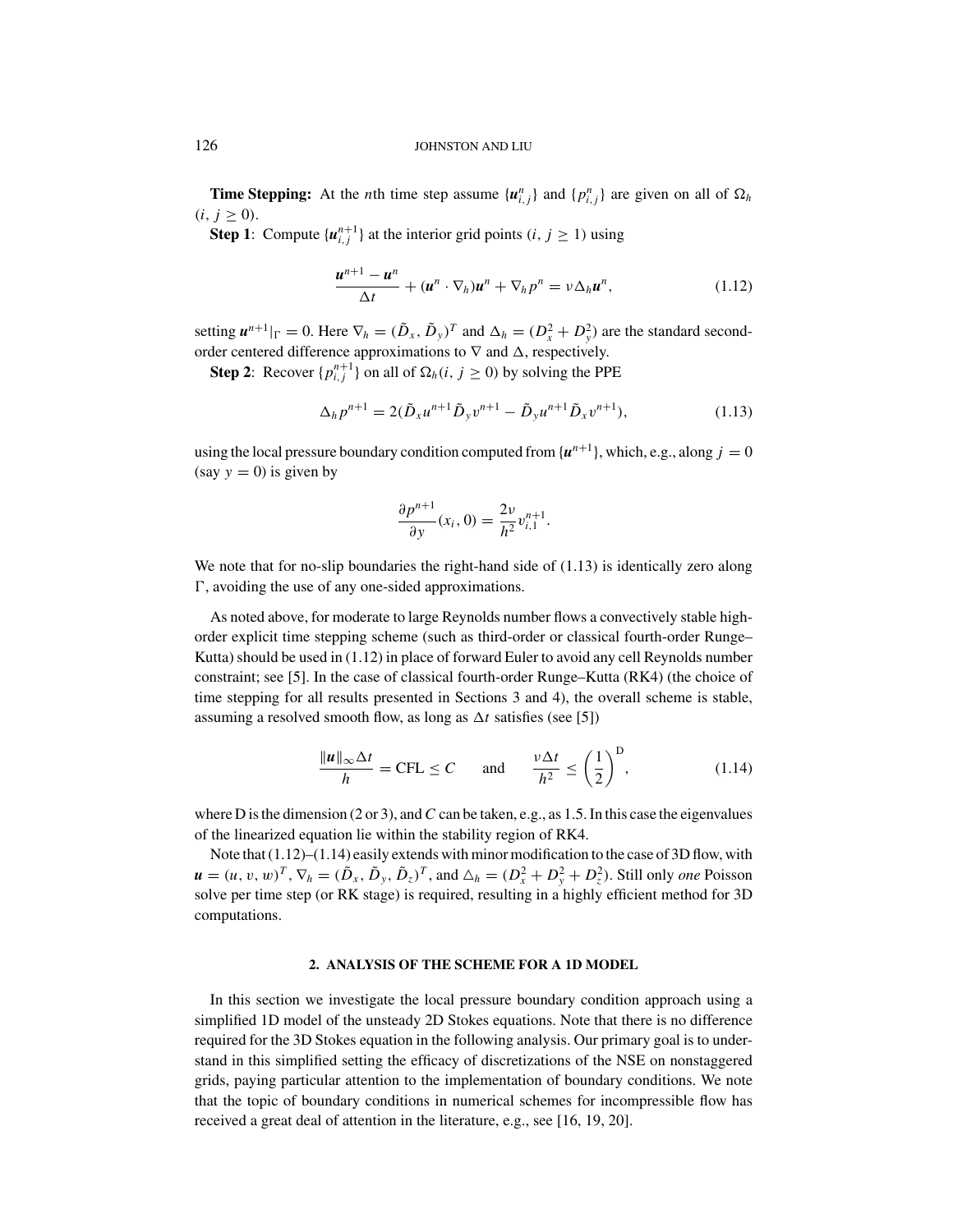In Appendix D we show that the local pressure boundary condition scheme outlined above, when applied to the 1D model, is exactly the classical MAC scheme when standard second-order finite differences are used on a staggered grid. Finally, in Section 2.1 we present normal mode analysis of the scheme applied to this 1D model, for in this setting the analysis becomes transparently clear.

Consider the unsteady 2D Stokes equations given by

$$
\begin{cases} \boldsymbol{u}_t + \nabla p = v \Delta \boldsymbol{u}, \\ \nabla \cdot \boldsymbol{u} = 0, \end{cases}
$$
 (2.1)

on the domain  $\Omega = [-1, 1] \times (0, 2\pi)$  with the no-slip boundary condition

$$
u|_{\Gamma} = 0, \tag{2.2}
$$

applied at  $x = -1$ , 1 and periodic boundary conditions in *y*. Assume solutions of the form  $u = e^{iky} [u(x, t), v(x, t)]^T$  and  $p = e^{iky} p(x, t)$ . Then letting  $\tilde{v} = iv$  and renaming (for simplicity of notation)  $\tilde{v}$  as v, solutions of (2.1) and (2.2) are reduced to a family of 1D problems indexed by  $k \in \mathbb{Z}$  given by

$$
\begin{cases} \partial_t u + \partial_x p = v \left( \partial_x^2 - k^2 \right) u, \\ \partial_t v - kp = v \left( \partial_x^2 - k^2 \right) v, \\ \partial_x u + kv = 0, \end{cases}
$$
 (2.3)

with the boundary conditions

$$
u(\pm 1, t) = v(\pm 1, t) = 0.
$$
\n(2.4)

The equivalent PPE formulation of  $(2.3)$  and  $(2.4)$  is given by

$$
\begin{cases} \partial_t u + \partial_x p = v \left( \partial_x^2 - k^2 \right) u, \\ \partial_t v - kp = v \left( \partial_x^2 - k^2 \right) v, \\ \left( \partial_x^2 - k^2 \right) p = 0, \end{cases}
$$
 (2.5)

along with the boundary conditions

$$
u(\pm 1, t) = v(\pm 1, t) = \partial_x u(\pm 1, t) = 0.
$$
 (2.6)

The 1D linear models given in (2.3) and (2.4) and in (2.5) and (2.6) still embody the essential features of incompressibility and the viscous terms of the NSE while allowing us to analyze in a simplified setting possible finite difference discretizations. However, the main difficulty in the numerical treatment of the NSE remains, namely enforcing incompressibility and the lack of pressure boundary conditions. We first set some notation. Let a 1D nonstaggered grid  $\Omega_h$  be defined by the points

$$
x_j = -1 + jh, \quad h = 2/N, \quad j = 0, 1, \dots, N,
$$

and denote by  $u_j$  the approximation of  $u$  at the point  $x_j$ .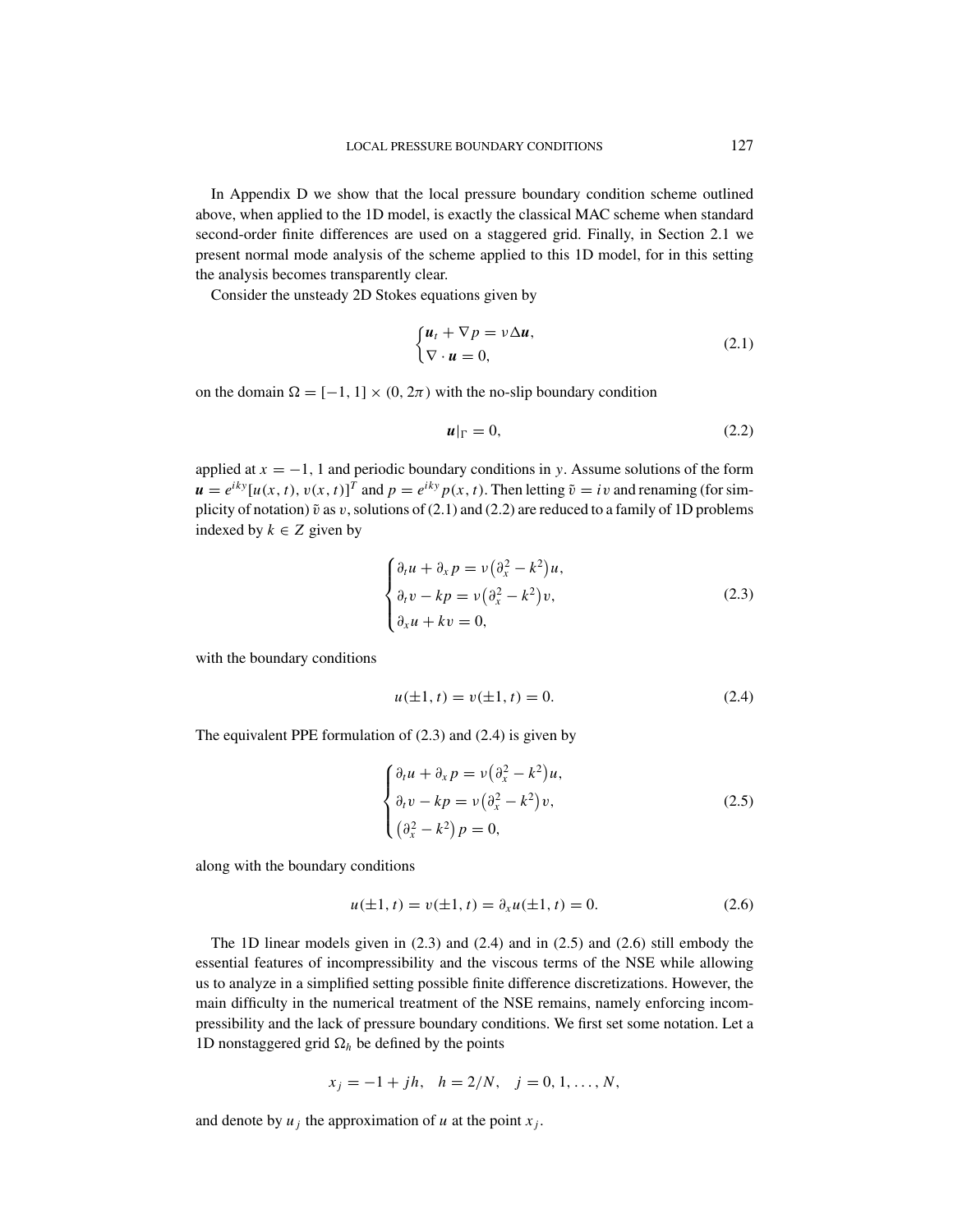The most natural finite difference approximation of  $(2.3)$  and  $(2.4)$  is given by

$$
\begin{cases}\n\partial_t u_j + \tilde{D}_x p_j = v(D_x^2 - k^2)u_j, & j = 1, 2, ..., N - 1 \\
\partial_t v_j - k p_j = v(D_x^2 - k^2)v_j, & j = 1, 2, ..., N - 1 \\
\tilde{D}_x u_j + k v_j = 0, & j = 1, 2, ..., N - 1 \\
u_0 = v_0 = u_N = v_N = 0.\n\end{cases}
$$
\n(2.7)

However, this discretized system is underdetermined, which is easily seen by simple counting. Indeed, the unknowns in (2.7) are given by

$$
(u_j, v_j, p_j)
$$
  $j = 0, 1, ..., N,$ 

totaling  $3N + 3$ , while the number of equations and boundary conditions in (2.7) is  $3N +$ 1. This naive discretization results in the well-known problem of parasitic modes in the solution. The trouble here lies solely in the particular discretization (2.7). To circumvent this problem one can use a staggered grid, which is the approach taken in the celebrated MAC scheme; see [12]. However, use of a staggered grid generally limits the application of the MAC scheme to simple geometries. We note that for finite element methods, analogous to the use of a staggered grid for finite differences, one has the Ladyzhenskaya–Babuska– Brezzi (LBB) compatibility conditions, which must be satisfied by the finite element spaces for velocity and pressure [18]. As discussed in the introduction, one may view the current approach as a generalization of the MAC scheme to a nonstaggered grid. See Appendix D.

Another way to overcome the possibility of parasitic modes is the consistent discretization of the PPE with local pressure boundary conditions. We discretize the PPE formulation (2.5) and (2.6) on the nonstaggered grid  $\Omega_h$  as

$$
\begin{cases}\n\partial_t u_j + \tilde{D}_x p_j = v(D_x^2 - k^2)u_j, & j = 0, 1, ..., N \\
\partial_t v_j - k p_j = v(D_x^2 - k^2)v_j, & j = 1, 2, ..., N - 1 \\
(D_x^2 - k^2)p_j = 0, & j = 0, 1, ..., N \\
u_0 = v_0 = u_N = v_N = 0, \\
\tilde{D}_x u_0 = \tilde{D}_x u_N = 0.\n\end{cases}
$$
\n(2.8a-e)

This gives a total of  $3N + 7$  equations and boundary conditions. The unknowns here are

$$
(u_j, p_j), j = -1, 0, ..., N+1
$$
 and  $v_j, j = 0, 1, ..., N$ ,

also totaling  $3N + 7$ . This system is consistent, at least in the sense that there is the same number of unknowns as equations and boundary conditions combined. However, note that values for both *u* and *p* are required at the ghost points  $j = -1$ ,  $N + 1$ . For *u* this can be resolved using (2.8e). However, just as for (1.7b) the true difficulty is that a consistent boundary condition for  $p$  is needed in a time stepping procedure for  $(2.8)$ . Applying the boundary condition  $u_0 = u_N = 0$ , Eq. (2.8a) for  $j = 0$ , N reads

$$
\tilde{D}_x p_0 = \nu (D_x^2 - k^2) u_0, \quad \tilde{D}_x p_N = \nu (D_x^2 - k^2) u_N.
$$
 (2.9)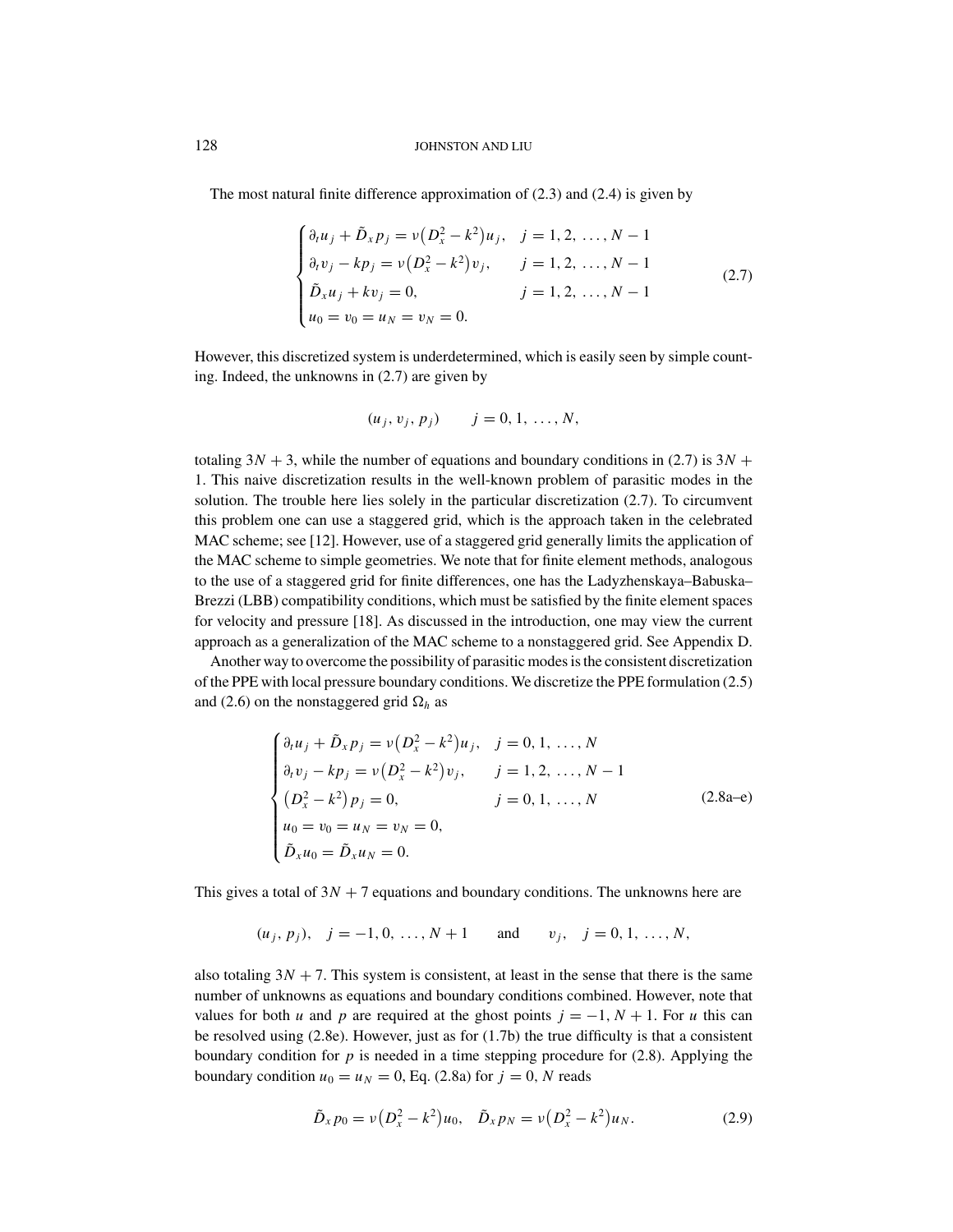Using  $\tilde{D}_x u_0 = \tilde{D}_x u_N = 0$  (compare to (1.10)), we eliminate the unknowns  $u_{-1}$  and  $u_{N+1}$ in (2.9), giving numerical boundary conditions for *p*

$$
\tilde{D}_x p_0 = \frac{2\nu}{h^2} u_1, \quad \tilde{D}_x p_N = \frac{2\nu}{h^2} u_{N-1}.
$$
\n(2.10)

Clearly, the derivation of  $(2.10)$  is the same as the local pressure boundary condition  $(1.11)$ for the 1D model (2.3).

With this, the system  $(2.8)$  is equivalent to

$$
\begin{cases}\n\partial_t u_j + \tilde{D}_x p_j = v(D_x^2 - k^2)u_j, & j = 1, 2, ..., N - 1 \\
\partial_t v_j - k p_j = v(D_x^2 - k^2)v_j, & j = 1, 2, ..., N - 1 \\
u_0 = v_0 = u_N = v_N = 0, \\
(D_x^2 - k^2)p_j = 0, & j = 0, 1, ..., N \\
\tilde{D}_x p_0 = \frac{2v}{h^2}u_1, & \tilde{D}_x p_N = \frac{2v}{h^2}u_{N-1},\n\end{cases}
$$
\n(2.11)

a total of  $3N + 5$  equations and  $3N + 5$  unknowns. This is our second-order spatial discretization of the PPE formulation for the 1D model. The important point is that we now have a local pressure boundary condition computed from the velocity field.

#### 2.1. *Normal Mode Analysis*

In this section we demonstrate the stability and second-order accuracy of the local pressure boundary condition approach applied to the PPE discretization of the 1D model (2.1) and (2.2) of the unsteady 2D Stokes equations using Godunov–Ryabenki (normal mode) analysis. The lemmas referred to in this section can be found in Appendix E. The normal mode solutions of (2.5) take the form

$$
(u, v, p)(x, t) = e^{\sigma t} (\hat{u}, \hat{v}, \hat{p})(x),
$$
\n(2.12)

and we take  $\sigma$  to be of the form  $\sigma = -\nu(k^2 + \mu^2)$ , with conditions on  $\mu$  to be determined later. Plugging (2.12) into the continuous PPE formulation (2.5) gives

$$
\begin{cases}\nv(\partial_x^2 + \mu^2)u = \partial_x p, \\
v(\partial_x^2 + \mu^2)v = -kp, \\
(\partial_x^2 - k^2)p = 0,\n\end{cases}
$$
\n(2.13)

where for simplicity we have dropped the  $\hat{ }$  symbol. The boundary conditions for (2.13) are given by

$$
u(\pm 1) = v(\pm 1) = \partial_x u(\pm 1) = 0.
$$
 (2.14)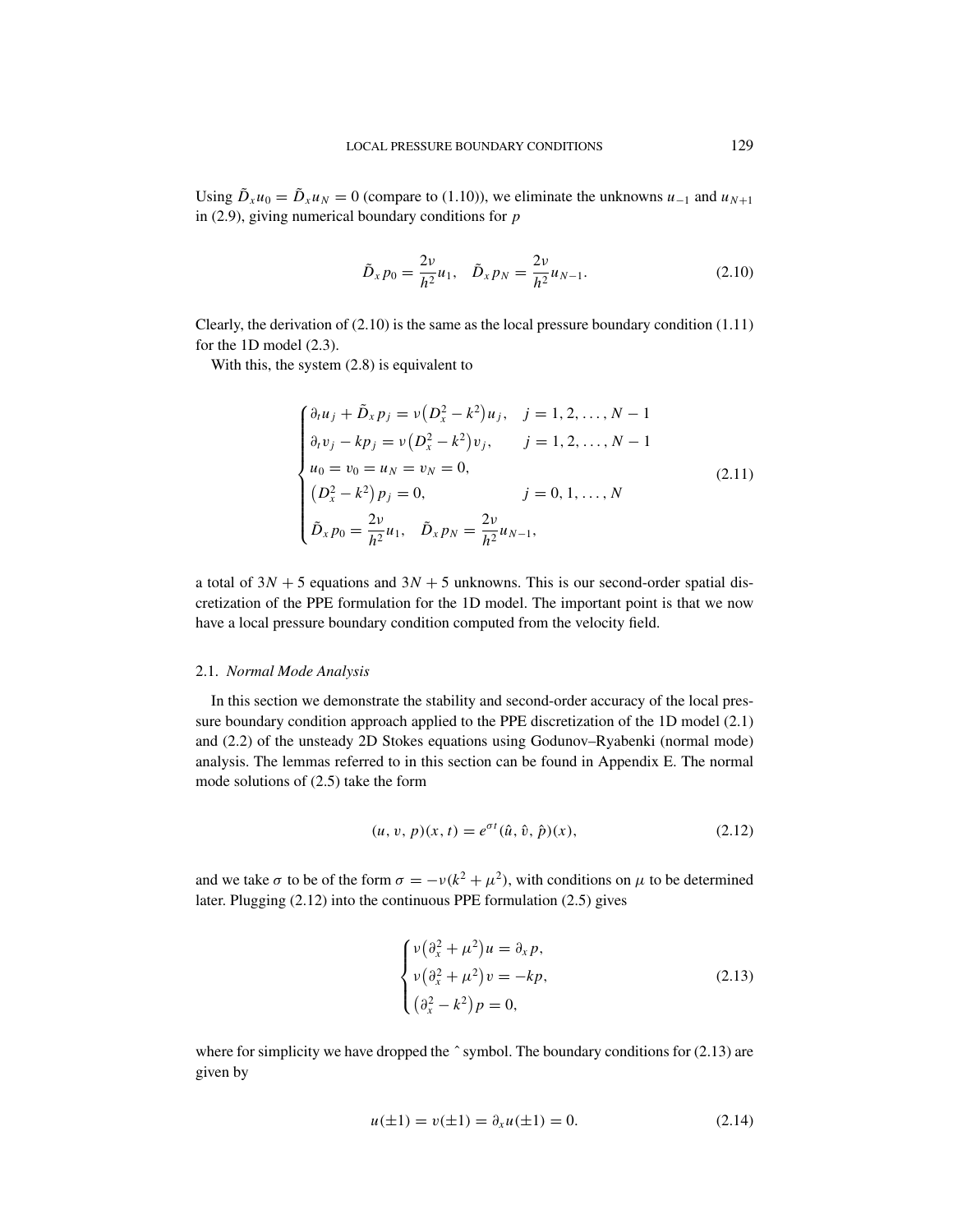There are two families of solutions, odd and even. The analysis of each is essentially the same and we focus on the former. The odd solutions of (2.13) take the form

$$
\begin{cases}\np(x) = \sinh(kx), \\
u(x) = A\left(\frac{\cos\mu x}{\cos\mu} - \frac{\cosh kx}{\cosh k}\right), \\
v(x) = B\left(\frac{\sin\mu x}{\sin\mu} - \frac{\sinh kx}{\sinh k}\right).\n\end{cases} \tag{2.15}
$$

Clearly the first two boundary conditions in (2.14), namely

$$
u(\pm 1) = v(\pm 1) = 0,
$$

are satisfied by  $u$  and  $v$  in (2.15). By plugging (2.15) into (2.13) we easily see that

$$
A = \frac{k \cosh k}{\sigma}, \quad B = -\frac{k \sinh k}{\sigma}.
$$
 (2.16)

Since

$$
\partial_x u(x) = -A \left( \mu \frac{\sin \mu x}{\cos \mu} + k \frac{\sinh kx}{\cosh k} \right),\tag{2.17}
$$

in order to satisfy the boundary condition

$$
\partial_x u(\pm 1)=0,
$$

we must have that

$$
\mu \tan \mu + k \tanh k = 0. \tag{2.18}
$$

Equation (2.18) has a unique real solution  $\mu$  in  $(-\pi/2, \pi/2) + \ell \pi$ ,  $\ell = 0, \pm 1, \pm 2, \ldots$ . Hence  $\sigma = -v(k^2 + \mu^2)$  < 0, and note that these eigenmodes are complete. Finally, we show in the PPE formulation that the incompressibility condition is satisfied. From (2.15), (2.16), and (2.18) we have

$$
\partial_x u + kv = -\frac{k \cosh k}{\sigma} \left( \mu \frac{\sin \mu x}{\cos \mu} + k \frac{\sinh k x}{\cosh k} \right) - \frac{k^2 \sinh k}{\sigma} \left( \frac{\sin \mu x}{\sin \mu} - \frac{\sinh k x}{\sinh k} \right)
$$

$$
= -\frac{k}{\sigma} \frac{\cosh k}{\sin \mu} (\mu \tan \mu + k \tanh k) \sin \mu x = 0. \tag{2.19}
$$

We now carry out the analogous calculations for the finite difference discretization of the PPE formulation (2.8). Assuming normal mode solutions of the form

$$
(u, v, p)(x, t) = e^{\tilde{\sigma}t}(\hat{u}, \hat{v}, \hat{p})(x),
$$
\n(2.20)

and plugging  $(2.20)$  into  $(2.8)$  gives (where again we have dropped the  $\hat{ }$  symbol for simplicity of presentation)

$$
\begin{cases}\n(D_x^2 - k^2 - \frac{\tilde{\sigma}}{v})u = \frac{1}{v}\tilde{D}_x p, \\
(D_x^2 - k^2 - \frac{\tilde{\sigma}}{v})v = -\frac{k}{v}p, \\
(D_x^2 - k^2)p = 0.\n\end{cases}
$$
\n(2.21a-c)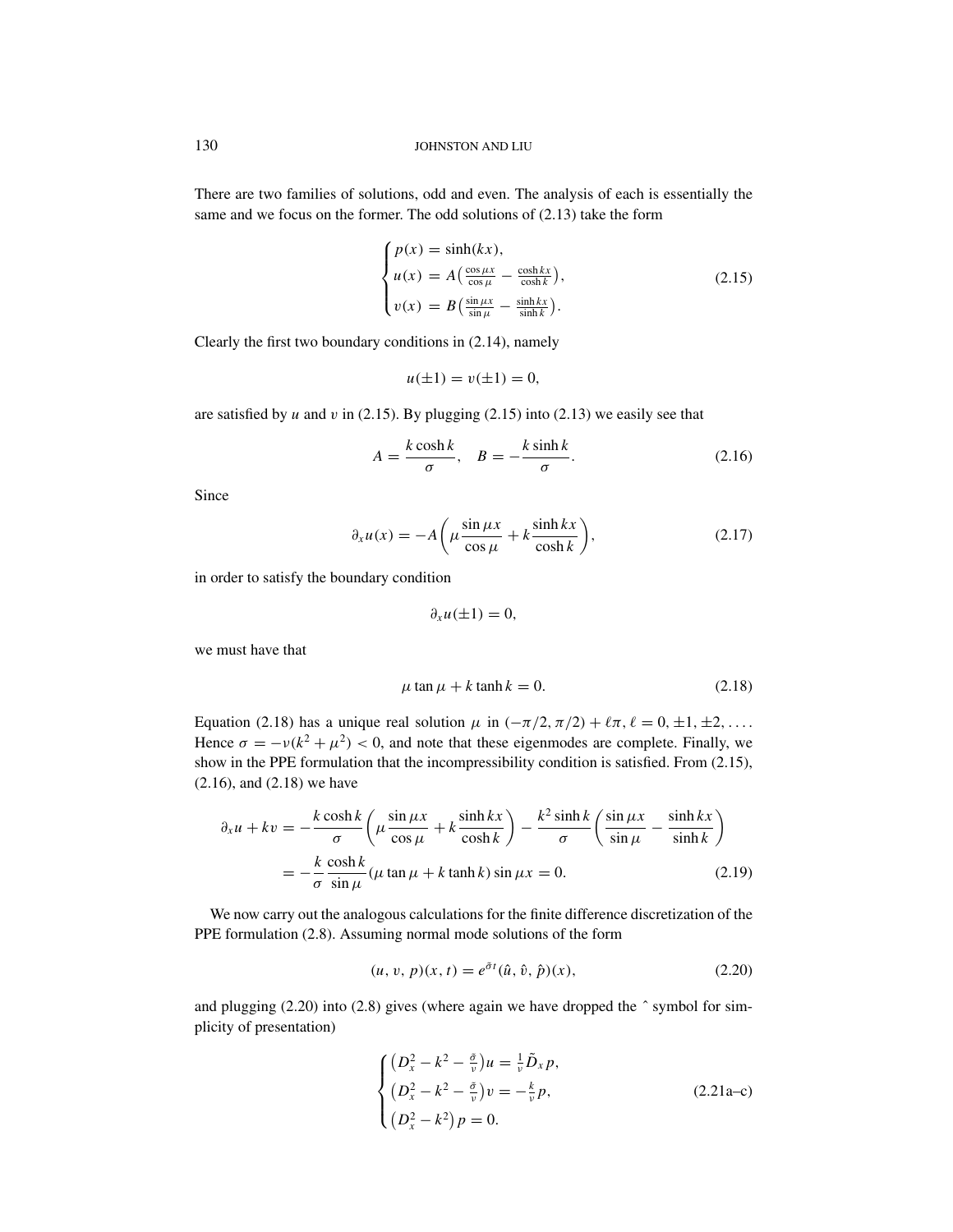The boundary conditions are now given by

$$
u(\pm 1) = v(\pm 1) = \tilde{D}_x u(\pm 1) = 0.
$$
 (2.22)

The odd solutions of (2.21c) take the form

$$
p(x) = \sinh(\tilde{k}x),
$$

where  $\tilde{k}$  is given implicitly by

$$
\sinh\left(\frac{\tilde{k}h}{2}\right) = \frac{kh}{2},\tag{2.23}
$$

where, recall,  $h$  is the grid spacing. Following (2.15), we take the solutions  $u$  and  $v$  to be of the form

$$
\begin{cases}\n u(x) = \tilde{A} \left( \frac{\cos \tilde{\mu} x}{\cos \tilde{\mu}} - \frac{\cosh \tilde{k} x}{\cosh \tilde{k}} \right), \\
 v(x) = \tilde{B} \left( \frac{\sin \tilde{\mu} x}{\sin \tilde{\mu}} - \frac{\sinh \tilde{k} x}{\sinh \tilde{k}} \right).\n\end{cases} \tag{2.24}
$$

As before,  $u$  and  $v$  in (2.24) satisfy the boundary conditions

$$
u(\pm 1) = v(\pm 1) = 0.
$$

A simple computation shows that the first terms of  $u$  and  $v$  in (2.24) solve, respectively, (2.21a–b) with homogeneous right-hand sides. From Lemma 1 we have

$$
\left(D_x^2 - k^2 - \frac{\tilde{\sigma}}{v}\right)\cos \tilde{\mu}x = \left(-\frac{4}{h^2}\sin^2\left(\frac{\tilde{\mu}h}{2}\right) - k^2 - \frac{\tilde{\sigma}}{v}\right)\cos \tilde{\mu}x.
$$

which leads to the following relation between  $\tilde{\mu}$  and  $\tilde{\sigma}$ 

$$
\tilde{\sigma} = -\nu \left( k^2 + \frac{4}{h^2} \sin^2 \left( \frac{\tilde{\mu} h}{2} \right) \right). \tag{2.25}
$$

Hence,

$$
\left(D_x^2 - k^2 - \frac{\tilde{\sigma}}{\nu}\right)\cos\tilde{\mu}x = 0.
$$
\n(2.26)

Furthermore, the second terms of  $u$  and  $v$  in (2.24) solve, respectively, the inhomogeneous right-hand sides of (2.21a–b). Indeed, plugging (2.24) into (2.21) gives

$$
\left(D_x^2 - k^2 - \frac{\tilde{\sigma}}{\nu}\right)u(x) = \frac{\tilde{A}\tilde{\sigma}}{\nu\cosh\tilde{k}}\cosh\tilde{k}x = \frac{\tilde{A}\tilde{\sigma}}{\nu\cosh\tilde{k}}\frac{h}{\sinh(\tilde{k}h)}\tilde{D}_x\sinh\tilde{k}x,
$$

and thus setting

$$
\tilde{A} = \frac{\sinh(\tilde{k}h)}{h} \frac{\cosh \tilde{k}}{\tilde{\sigma}},\tag{2.27}
$$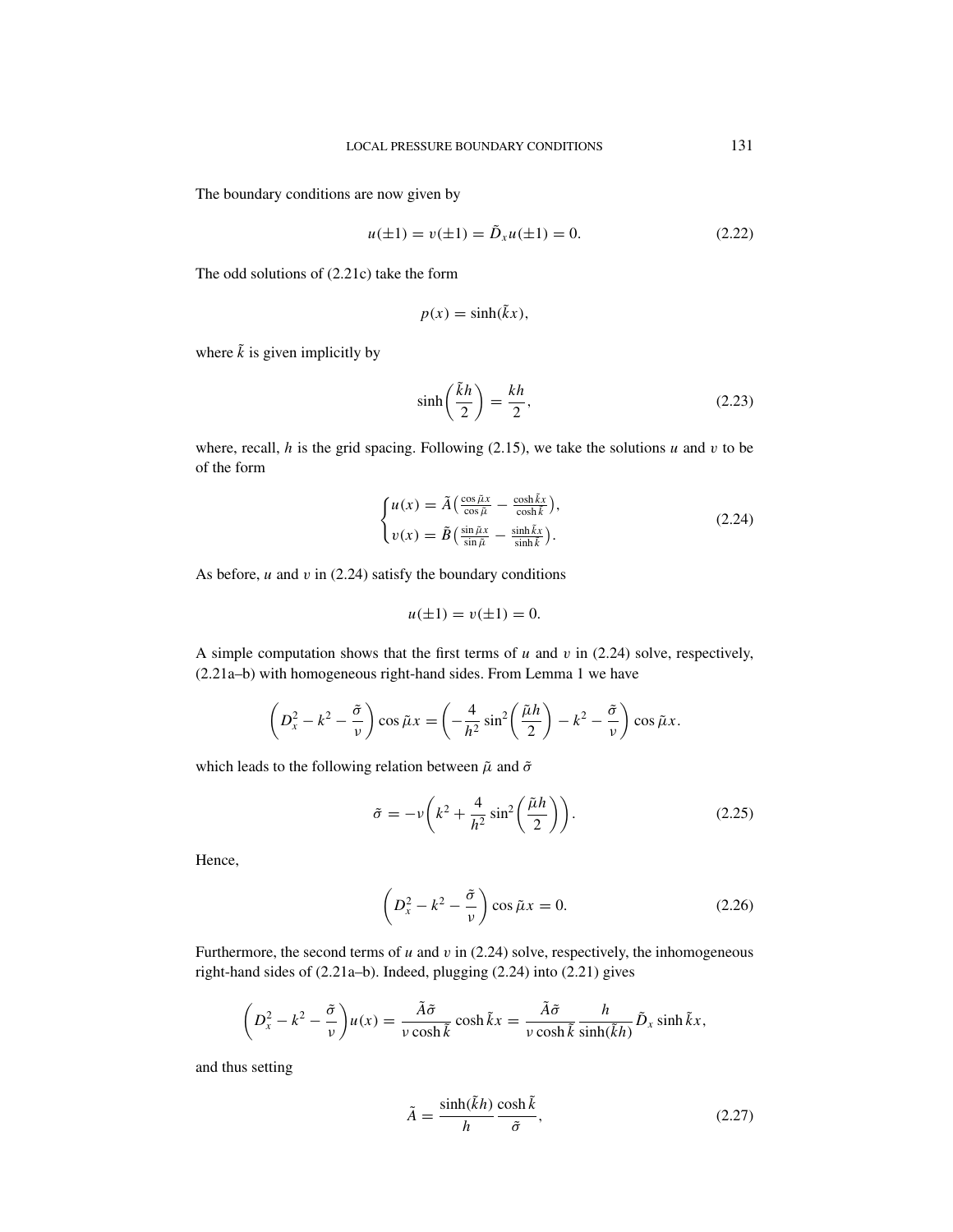we then have

$$
\left(D_x^2 - k^2 - \frac{\tilde{\sigma}}{\nu}\right)u(x) = -\frac{1}{\nu}\tilde{D}_x p(x).
$$
\n(2.28)

Similarly

$$
\left(D_x^2 - k^2 - \frac{\tilde{\sigma}}{v}\right)v(x) = \frac{\tilde{B}\tilde{\sigma}}{v\sinh\tilde{k}}\sinh\tilde{k}x,
$$

and setting

$$
\tilde{B} = -\frac{k \sinh \tilde{k}}{\tilde{\sigma}},\tag{2.29}
$$

we have

$$
\left(D_x^2 - k^2 - \frac{\tilde{\sigma}}{\nu}\right)v(x) = -\frac{k}{\nu}p(x). \tag{2.30}
$$

Finally, plugging these back into (2.24) gives

$$
\begin{cases}\np(x) = \sinh(\tilde{k}x), \\
u(x) = \frac{\sinh(\tilde{k}h)}{h} \frac{\cosh\tilde{k}}{\tilde{\sigma}} \left(\frac{\cos\tilde{\mu}x}{\cos\tilde{\mu}} - \frac{\cosh\tilde{k}x}{\cosh\tilde{k}}\right), \\
v(x) = -\frac{k\sinh\tilde{k}}{\tilde{\sigma}} \left(\frac{\sin\tilde{\mu}x}{\sin\tilde{\mu}} - \frac{\sinh\tilde{k}x}{\sinh\tilde{k}}\right).\n\end{cases}
$$
\n(2.31)

Similar to the continuous case, the boundary condition,

 $\tilde{D}_x u(\pm 1) = 0$ ,

is used to determine the value of  $\tilde{\mu}$ . Since,

$$
\tilde{D}_x u(x) = \tilde{A} \left( \frac{\sin \tilde{\mu} h}{h} \frac{\sin \tilde{\mu} x}{\cos \tilde{\mu}} + \frac{\sinh \tilde{k} h}{h} \frac{\sinh \tilde{k} x}{\cosh \tilde{k}} \right),\tag{2.32}
$$

we need to set

$$
\frac{\sin(\tilde{\mu}h)}{h}\tan\tilde{\mu} + \frac{\sinh(\tilde{k}h)}{h}\tanh\tilde{k} = 0.
$$
 (2.33)

As was the case for (2.18), there is a unique real solution  $\tilde{\mu}$  of (2.33) in ( $-\pi/2$ ,  $\pi/2$ ) +  $\ell \pi$ ,  $\ell = 0, \pm 1, \pm 2, \ldots$ . Hence by (2.25) all the eigenvalues  $\tilde{\sigma}$  are real and negative, indicating stability for  $v > 0$ . See [7] for the convergence analysis of the projection method in this setting.

Next we show that the scheme is indeed spatially second-order accurate. Using Lemma 2 and (2.23) it follows that

$$
\tilde{k} = k + O(h^2). \tag{2.34}
$$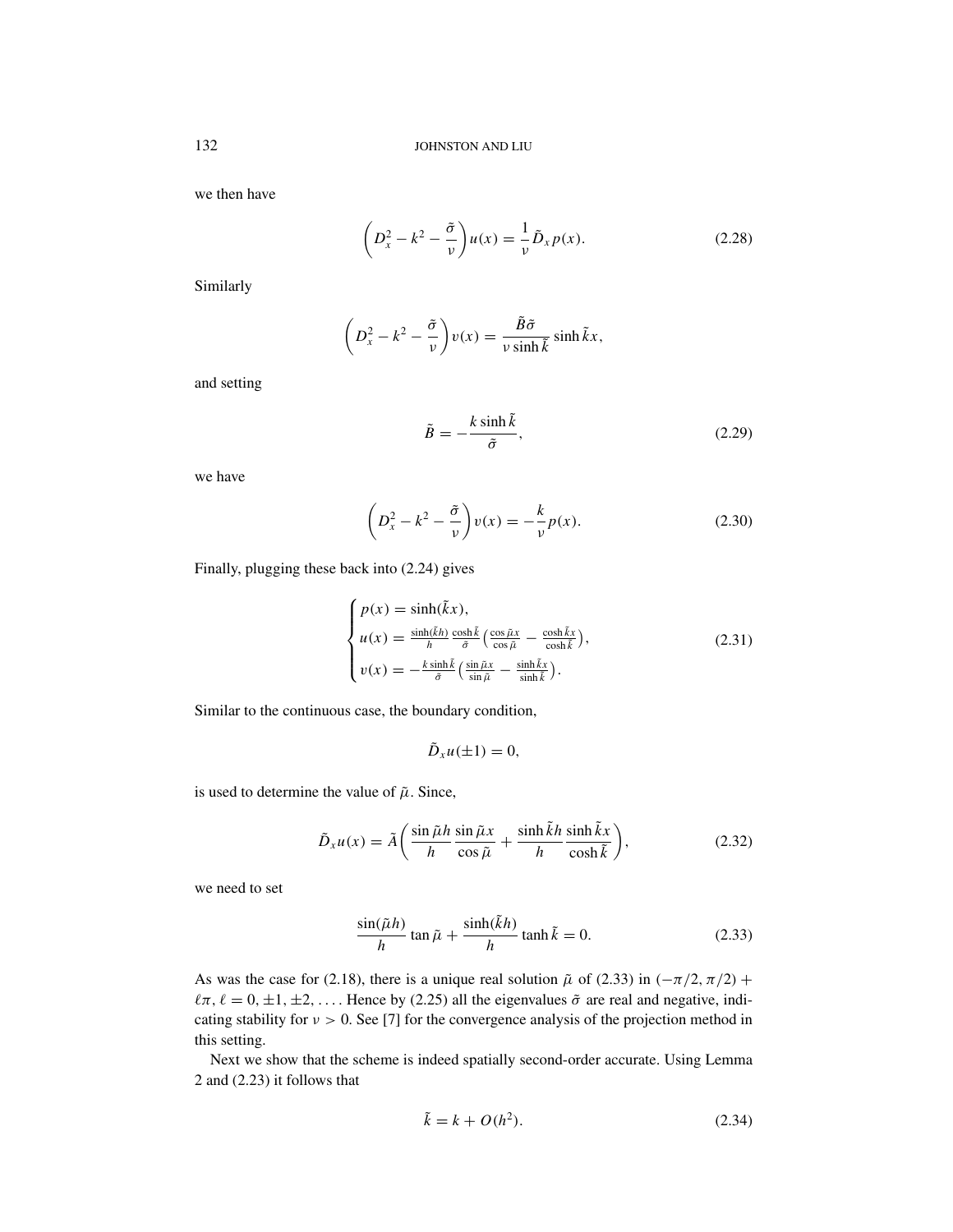By Lemma 2 and (2.34), we have from (2.33) that

$$
\tilde{\mu} \tan \tilde{\mu} + k \tanh k = O(h^2). \tag{2.35}
$$

Comparing this with (2.18), we have

$$
\tilde{\mu} = \mu + O(h^2).
$$

Next, plugging  $\tilde{\mu}$  into (2.25) gives

$$
\tilde{\sigma} = k^2 + \tilde{\mu}^2 + O(h^2) = k^2 + \mu^2 + O(h^2) = \sigma + O(h^2).
$$

Finally, we show that the incompressibility condition is satisfied to second-order accuracy. First note that

$$
\tilde{D}_x u + kv = -\frac{\sinh(\tilde{k}h)}{h} \frac{\cosh \tilde{k}}{\tilde{\sigma}} \left( \frac{\sin \tilde{\mu}h}{h} \frac{\sin \tilde{\mu}x}{\cos \tilde{\mu}} + \frac{\sinh \tilde{k}h}{h} \frac{\sinh \tilde{k}x}{\cosh \tilde{k}} \right) \n- \frac{k^2 \sinh \tilde{k}}{\tilde{\sigma}} \left( \frac{\sin \tilde{\mu}x}{\sin \tilde{\mu}} - \frac{\sinh \tilde{k}x}{\sinh \tilde{k}} \right).
$$
\n(2.36)

Then using (2.33), we have

$$
\tilde{D}_x u + kv = -\frac{\sinh(\tilde{k}h)}{h} \frac{\cosh \tilde{k}}{\tilde{\sigma}} \left( -\frac{\sinh(\tilde{k}h)}{h} \tanh \tilde{k} \frac{\sin \tilde{\mu}h}{h} \frac{\sin \tilde{\mu}x}{\sin \tilde{\mu}} + \frac{\sinh \tilde{k}h}{h} \frac{\sinh \tilde{k}x}{\cosh \tilde{k}} \right)
$$

$$
- \frac{k^2 \sinh \tilde{k}}{\tilde{\sigma}} \left( \frac{\sin \tilde{\mu}x}{\sin \tilde{\mu}} - \frac{\sinh \tilde{k}x}{\sinh \tilde{k}} \right)
$$

$$
= \frac{1}{\tilde{\sigma}} \left( \left( \frac{\sinh \tilde{k}h}{h} \right)^2 - k^2 \right) \left( \sinh \tilde{k} \frac{\sin \tilde{\mu}x}{\sin \tilde{\mu}} - \sinh(\tilde{k}x) \right) = O(h^2). \tag{2.37}
$$

Summarizing, we have shown that

$$
(\tilde{k}, \tilde{\mu}, \tilde{\sigma}) = (k, \mu, \sigma) + O(h^2),
$$
  

$$
\tilde{D}_x \hat{u} + k \hat{v} = O(h^2),
$$

which indicates that the solutions in  $(2.31)$  are second-order-accurate approximations of (2.15) and (2.16). Since it was shown in Section 2 that the discretized systems (2.8) and (2.11) are algebraically equivalent, all of the above conclusions hold for the local pressure boundary condition scheme (2.11).

#### **3. NUMERICAL RESULTS**

In this section we demonstrate the rate of convergence of the scheme, as outlined in Section 1, applied to both 2D and 3D test flows using accuracy checks. Additionally, we present results of the scheme applied to the computation of the flow past a cylinder. For this flow, a comparison of the computations is made with both second- and fourth-order vorticity–stream function based schemes. We note that a rectangular grid is used for all computations presented in this section, and hence we solve the discrete Poisson equations that arise using cosine transforms computed by FFT methods.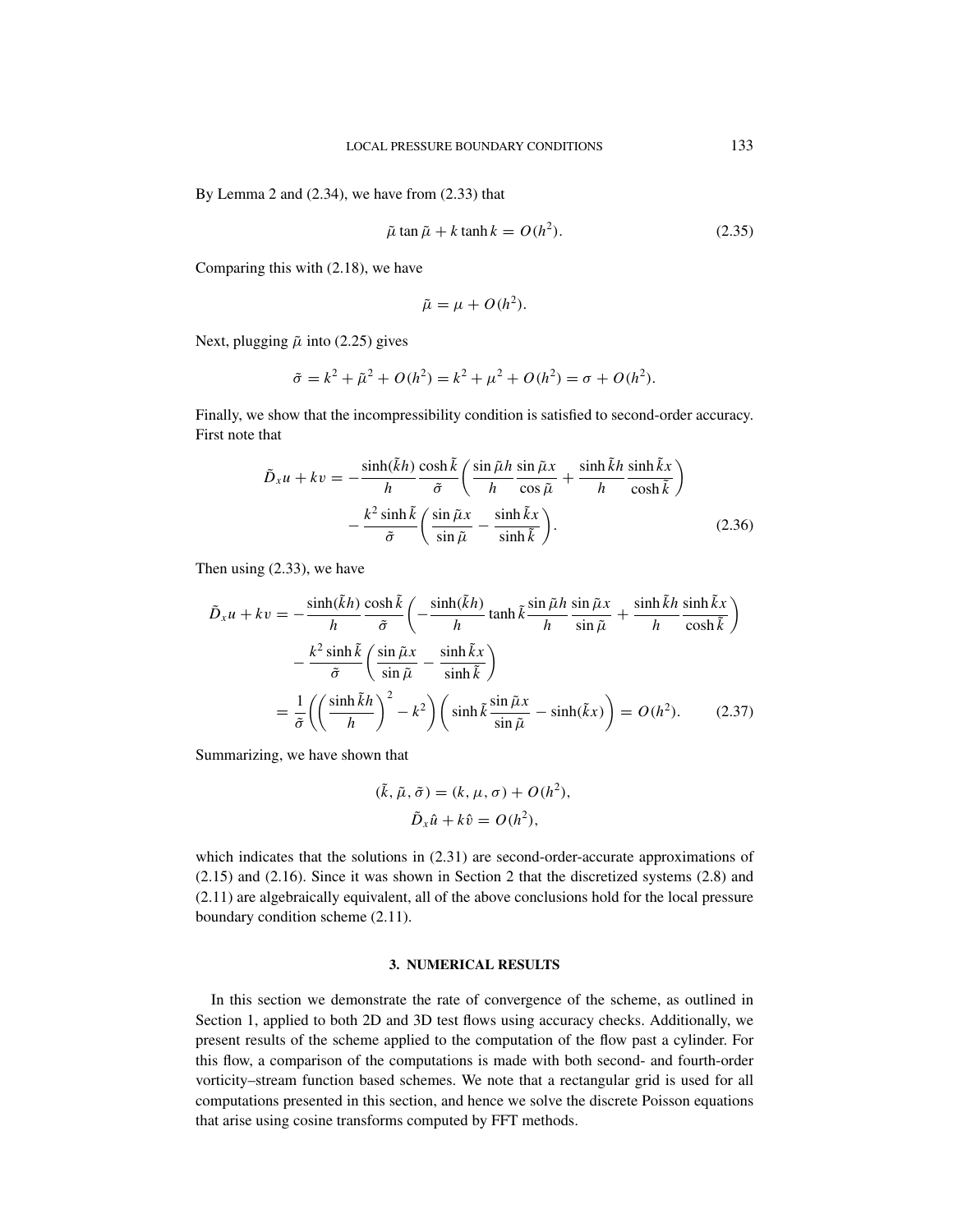*Example 1 (2D accuracy check).* We first present an accuracy check of the scheme (1.12) and (1.13) of a computation on  $\Omega = [0, \pi] \times [0, \pi]$ . We have taken the exact solution of the 2D NSE as

$$
\begin{cases}\n u(x, y, t) = -\sin t \sin^2 x \sin y \cos y, \\
 v(x, y, t) = \sin t \sin x \cos x \sin^2 y, \\
 p(x, y, t) = \sin t \cos x \sin y.\n\end{cases}
$$
\n(3.1)

To ensure that  $(3.1)$  is an exact solution of  $(1.7)$  appropriate forcing functions are applied to the system. Note that *u* in (3.1) satisfies (1.8) for any *t*. We took  $Re = \pi/v = 500$ and computed solutions for various values of  $N = \pi/h$  until time  $t = 3.0$ . Fourth-order Runge–Kutta time stepping was used and CFL = 1.0, with  $\Delta t$  determined by (1.14). Table I shows the absolute errors between the numerical solutions and the exact solutions as well as the divergence of the computed velocity field. As the grid is refined the method achieves second-order accuracy for both *u* and *p* as well as the divergence.

*Example 2 (3D accuracy check).* Similar to the 2D case, we take the exact solution to be

$$
\begin{cases}\nu(x, y, t) = \cos t \sin^2 x (\sin 2y \sin^2 z - \sin^2 y \sin 2z),\nv(x, y, t) = \cos t \sin^2 y (\sin^2 x \sin 2z - \sin 2x \sin^2 z),\nw(x, y, t) = \cos t \sin^2 z (\sin 2x \sin^2 y - \sin^2 x \sin 2y),\np(x, y, t) = \cos t \cos x \sin y \cos z,\n\end{cases}
$$
\n(3.2)

on a domain  $\Omega = [0, \pi]^3$  and again add forcing functions to ensure (3.2) is an exact solution of (1.7). We took  $Re = \pi/v = 500$  and computed solutions for various values of  $N = \pi/h$ 

*N L*<sup>1</sup> error Order *L*<sup>2</sup> error Order *L*∞ error Order div *u* 32 2.80e-02 1.34e-02 1.61e-02 64 7.18e-03 1.96 3.48e-03 1.95 4.40e-03 1.88 128 1.80e-03 1.99 8.80e-04 1.99 1.13e-03 1.96 256 4.52e-04 2.00 2.20e-04 2.00 2.83e-04 1.99 *u* 32 1.30e-02 6.04e-03 6.43e-03 6.43e-03 64 3.27e-03 1.99 1.53e-03 1.98 1.67e-03 1.94 128 8.20e-04 2.00 3.85e-04 1.99 4.22e-04 1.99 256 2.05e-04 2.00 9.62e-05 2.00 1.06e-04 2.00 v 32 1.09e-02 4.96e-03 5.18e-03 64 2.78e-03 1.97 1.27e-03 1.96 1.35e-03 1.94 128 6.98e-04 1.99 3.20e-04 1.99 3.40e-04 1.99 256 1.75e-04 2.00 8.02e-05 2.00 8.53e-05 2.00 *p* 32 5.07e-03 1.71e-03 8.71e-04 64 1.37e-03 1.89 4.60e-04 1.89 2.30e-04 1.92 128 3.50e-04 1.97 1.17e-04 1.98 5.83e-05 1.98 256 8.78e-05 1.99 2.93e-05 2.00 1.46e-05 2.00

**TABLE I** Absolute Errors at Time  $t = 3.0$  for 2D Accuracy Check ( $Re = 500$ )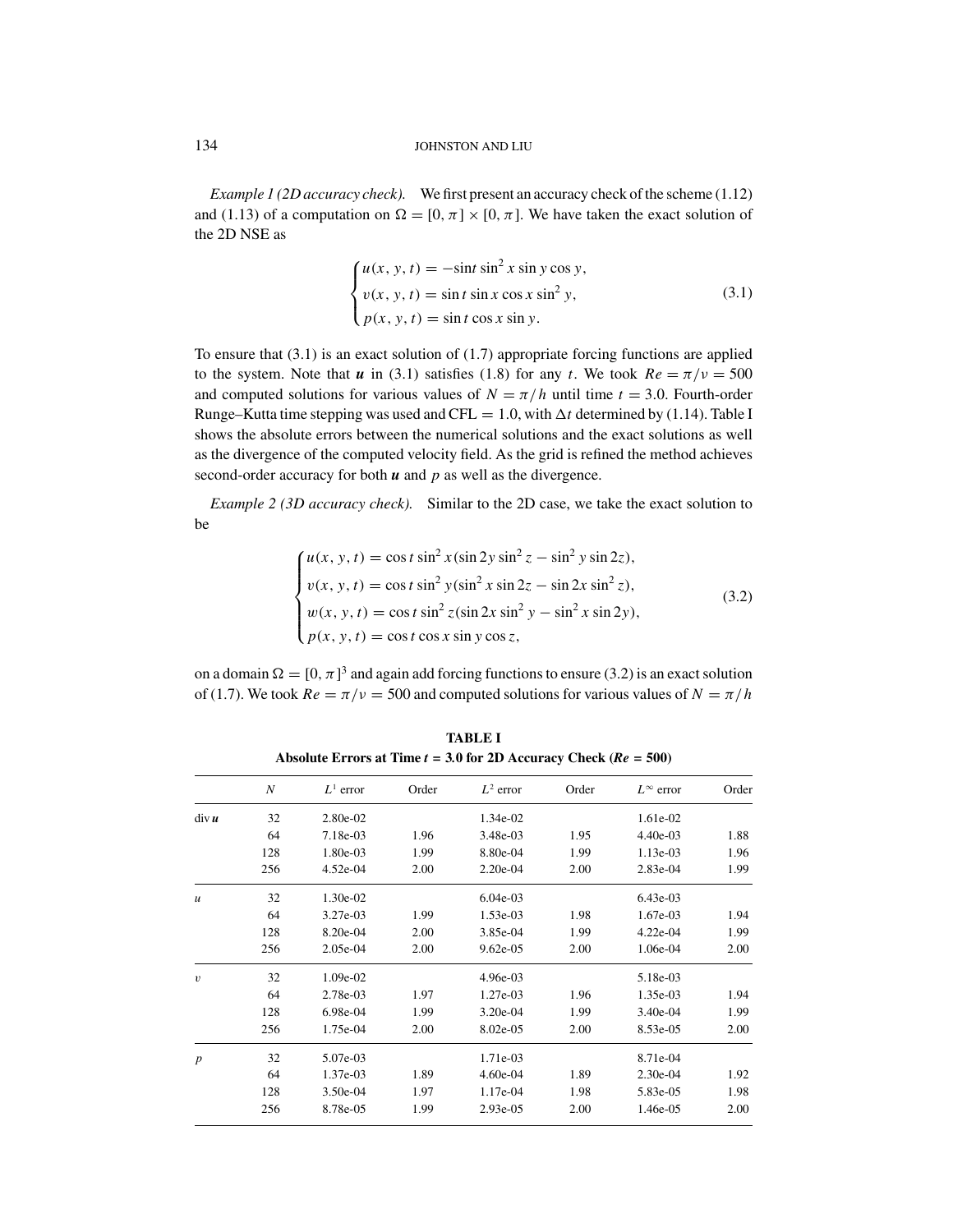|                  | $\boldsymbol{N}$ | $L^1$ error | Order | $L^2$ error | Order | $L^{\infty}$ error | Order |
|------------------|------------------|-------------|-------|-------------|-------|--------------------|-------|
| div u            | 16               | 1.82e-01    |       | $6.44e-02$  |       | 7.90e-02           |       |
|                  | 32               | 5.01e-02    | 1.86  | 1.83e-02    | 1.81  | 2.47e-02           | 1.68  |
|                  | 64               | 1.28e-02    | 1.97  | 4.73e-03    | 1.95  | $6.59e-03$         | 1.90  |
|                  | 128              | 3.23e-03    | 1.99  | 1.19e-03    | 1.99  | 1.68e-03           | 1.97  |
| $\mathfrak u$    | 16               | 5.08e-02    |       | 1.55e-02    |       | 1.40e-02           |       |
|                  | 32               | 1.38e-02    | 1.88  | 4.18e-03    | 1.89  | $3.92e-03$         | 1.84  |
|                  | 64               | 3.51e-03    | 1.97  | 1.07e-03    | 1.97  | $1.02e-03$         | 1.95  |
|                  | 128              | 8.83e-04    | 1.99  | 2.68e-04    | 1.99  | 2.56e-04           | 1.99  |
| $\upsilon$       | 16               | 5.10e-02    |       | 1.57e-02    |       | 1.38e-02           |       |
|                  | 32               | 1.40e-02    | 1.87  | $4.25e-03$  | 1.88  | 3.91e-03           | 1.82  |
|                  | 64               | 3.57e-03    | 1.97  | 1.09e-03    | 1.97  | 1.01e-03           | 1.95  |
|                  | 128              | 8.98e-04    | 1.99  | $2.73e-04$  | 1.99  | 2.56e-04           | 1.98  |
| $\boldsymbol{w}$ | 16               | 5.13e-02    |       | 1.58e-02    |       | 1.45e-02           |       |
|                  | 32               | 1.39e-02    | 1.88  | 4.27e-03    | 1.89  | $4.04e-03$         | 1.84  |
|                  | 64               | 3.56e-03    | 1.97  | 1.09e-03    | 1.97  | 1.05e-03           | 1.94  |
|                  | 128              | 8.94e-04    | 1.99  | 2.74e-04    | 1.99  | 2.65e-04           | 1.99  |
| $\boldsymbol{p}$ | 16               | 2.19e-02    |       | 4.56e-03    |       | 1.68e-03           |       |
|                  | 32               | $4.04e-03$  | 2.44  | 8.54e-04    | 2.42  | 4.12e-04           | 2.03  |
|                  | 64               | 9.92e-04    | 2.03  | 2.23e-04    | 1.94  | 1.14e-04           | 1.85  |
|                  | 128              | 2.50e-04    | 1.99  | 5.68e-05    | 1.97  | 2.92e-05           | 1.96  |
|                  |                  |             |       |             |       |                    |       |

**TABLE II Absolute Errors at Time** *t* **= 2***.***0 for 3D Accuracy Check (***Re* **= 500)**

until time  $t = 2.0$ . Fourth-order Runge–Kutta time stepping was used and CFL  $= 1.0$ , with  $\Delta t$  determined by (1.14). Table II shows the absolute errors between the numerical solutions and the exact solutions as well as the divergence of the computed velocity field. As the grid is refined the method achieves clean second-order accuracy for both *u* and *p* as well as the divergence. We also show in Fig. 2 the error in the pressure at  $z = \pi/2$  for  $N = 128$ , indicating a smooth profile of order  $O(10^{-5})$ , with no oscillations at the boundary.

*Example 3 (flow past a cylinder).* We next applied the scheme to the computation of the flow around a unit  $(R = 1)$  circular cylinder in the plane. The geometry of the problem naturally dictates the use of the polar PPE formulation of the NSE, to which we further apply the transformation

$$
z = \log r,\tag{3.3}
$$

exponentially stretching the grid radially, thus automatically concentrating computational points in the viscous boundary layer. The governing equations, written using the radially scaled velocity components defined by

$$
\mathbf{u} = (u, v)^{\mathrm{T}} = r(U, V)^{\mathrm{T}} = e^{z}(U, V)^{\mathrm{T}}, \tag{3.4}
$$

where *U* and *V* are the radial and tangential polar form velocities, respectively, are given by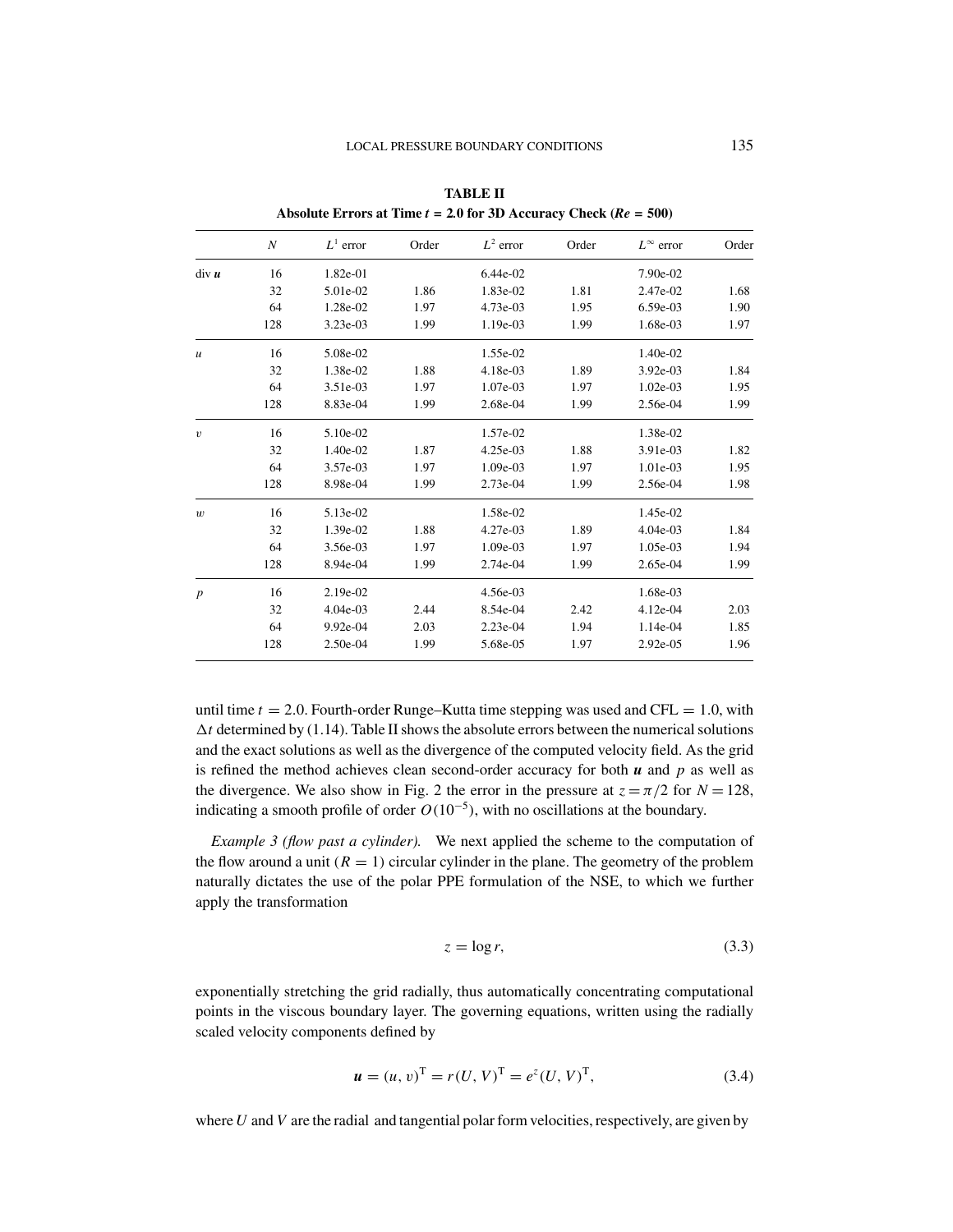

**FIG. 2.** Error in pressure along  $z = \pi/2$  at time  $t = 2.0$  for the 3D accuracy check. Grid size is  $N = 128$ .

$$
\begin{bmatrix} u \\ v \end{bmatrix}_t + \frac{1}{e^{2z}} \begin{bmatrix} u u_z + v u_\theta - (u^2 + v^2) \\ u v_z + v v_\theta \end{bmatrix} + \begin{bmatrix} p_z \\ p_\theta \end{bmatrix} = \frac{v}{e^{2z}} \begin{bmatrix} \Delta_{(z,\theta)} u - 2(u_z + v_\theta) \\ \Delta_{(z,\theta)} v - 2(v_z + u_\theta) \end{bmatrix}, \quad (3.5a-b)
$$

and

$$
\Delta_{(z,\theta)} p = -\frac{2}{e^{2z}} (u^2 + v^2 + uv_\theta + u_\theta v_z - u_z v_\theta - u_\theta v - v v_z - u u_z). \tag{3.6}
$$

Note that the divergence-free condition in the (*z*,  $\theta$ ) variables is given by  $\nabla$ <sub>(*z*, $\theta$ ) ·  $u = (u_z +$ </sub>  $v_{\theta}$  = 0, and thus we have set the last term in (3.5a) equal to zero in the computations. Boundary conditions for the velocity field *u* at the cylinder surface  $\Gamma(r = 1 \text{ or } z = 0)$  are given by

$$
\boldsymbol{u}|_{\Gamma} = 0 \quad \text{and} \quad \nabla_{(z,\theta)} \cdot \mathbf{u}|_{\Gamma} = (u_z + v_\theta) = 0. \tag{3.7}
$$

The no-slip condition is applied to the velocity field, while the divergence-free condition is used to derive the corresponding local pressure boundary condition for the PPE (3.6). In this setting we have

$$
p_z = v u_{zz} \qquad \text{and} \qquad u_z = 0 \qquad \text{along } \Gamma,
$$
 (3.8)

which follows from dotting the radial component of  $(3.5)$  with the unit normal along  $\Gamma$  and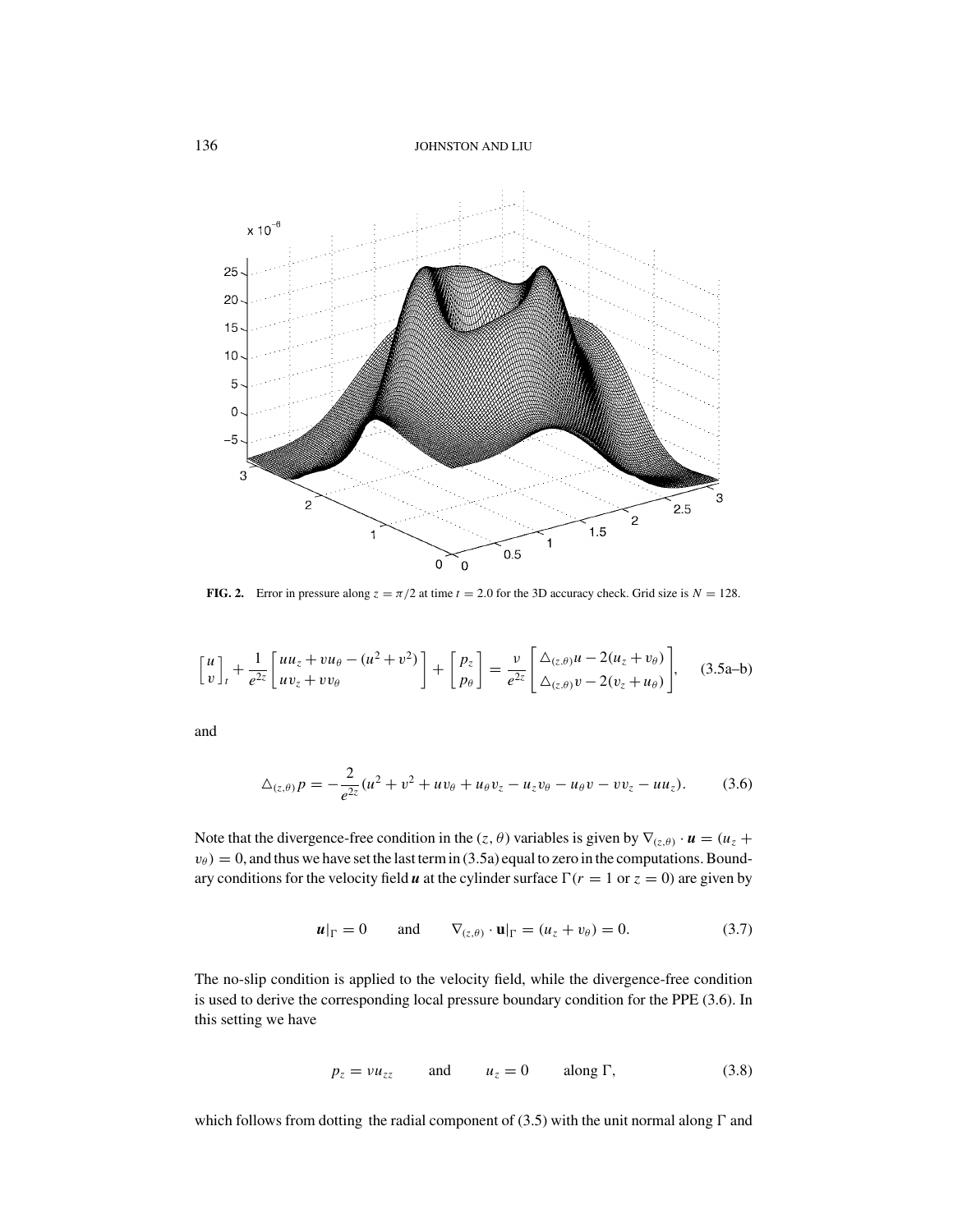

**FIG. 3.** A representative exponentially stretched (radially) polar grid  $\Omega_h$  for the flow past a cylinder.

the boundary conditions in  $(3.7)$ . Then mimicking the derivation of  $(1.11)$ ,  $(3.8)$  leads to

$$
p_z|_{\Gamma} = \frac{2\nu}{(\Delta z)^2} u_{1,j}.
$$
\n(3.9)

Here,  $u_{1,i}$  denotes the value of *u* one grid point from the boundary and at the *j*th grid point in the angular direction.

Both the momentum equation (3.5) and the PPE (3.6) were discretized using secondorder centered finite difference approximations. Symmetry of the flow was assumed, with the computational grid  $\Omega_h$ (with  $\Delta z = \log 16/N$  and  $\Delta \theta = \pi/N$ ) extending to a radius of  $z = \log 16(r = 16)$ . A representative grid is shown in Fig. 3. At the far-field computational boundary  $r_{\text{max}} = 16$ , conditions for both *u* and *p* corresponding to a potential flow with unit free-stream velocity at infinity were applied, which for *u* is given by

$$
(u, v) = ((r_{\text{max}} - 1/r_{\text{max}}) \cos \theta, -(r_{\text{max}} + 1/r_{\text{max}}) \sin \theta). \tag{3.10}
$$

with  $p_z$  determined at the far field by substitution of (3.10) into (3.5a). The Reynolds number was taken as  $Re = 550 = (2R)/v = 2/v$  and solutions computed until  $t = 3.0$  with four grid resolutions:  $N = 128, 256, 512,$  and 1024. Fourth-order Runge–Kutta time stepping was used and CFL = 1.0, with  $\Delta t$  determined by (1.14), with  $h = \min{\{\Delta z, \Delta \theta\}}$ . Table III shows the errors in *u* and *p* relative to the computation on the finest grid ( $N = 1024$ ), indicating more or less second-order convergence. Table IV shows the numerical convergence for divergence of velocity field on each grid, which shows second-order convergence.

To further gauge the ability of the scheme to accurately compute this flow we compared the results above with computations of the polar form of the ( $\omega, \psi$ ) formulation (1.3) and (1.4). Again we applied the transformation (3.3), in which case the governing equations are given by (with  $u$  defined as in  $(3.4)$ )

$$
\begin{cases} e^{2z}\omega_t + (u\omega)_z + (v\omega)_\theta = v\Delta_{(z,\theta)}\omega, \\ \Delta\psi = -e^{2z}\omega, \end{cases}
$$
\n(3.11)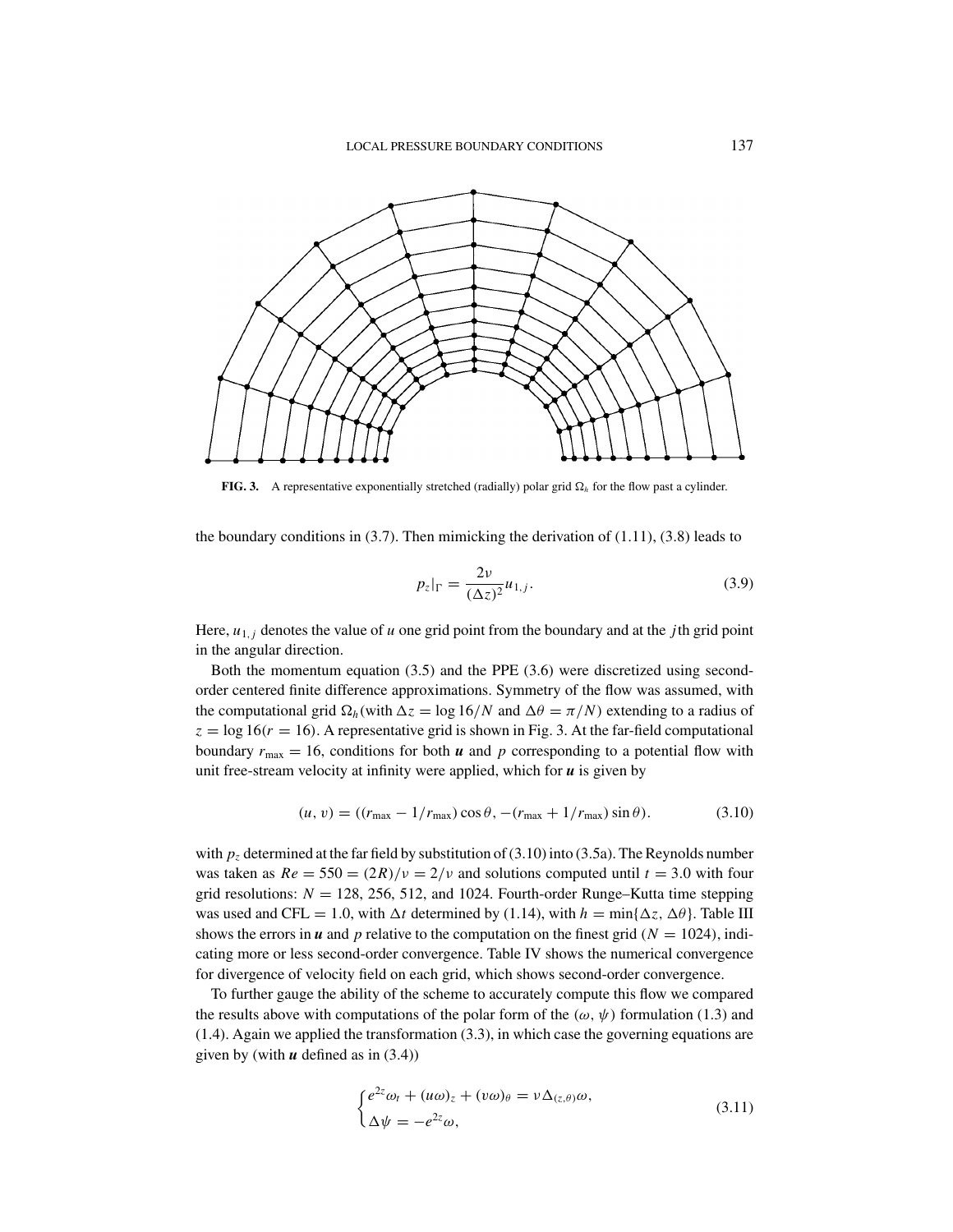|                  | <b>INTRODUCED IN THE <math>\ell = 3.0</math> for Cymnute Flow (At <math>\ell = 330</math>)</b> |             |       |             |       |                    |       |
|------------------|------------------------------------------------------------------------------------------------|-------------|-------|-------------|-------|--------------------|-------|
|                  | $n_{x}$                                                                                        | $L^1$ error | Order | $L^2$ error | Order | $L^{\infty}$ error | Order |
| $\boldsymbol{u}$ | 128                                                                                            | 3.06e-02    |       | 3.83e-02    |       | $1.43e-01$         |       |
|                  | 256                                                                                            | 8.49e-03    | 1.85  | $1.05e-02$  | 1.86  | $4.03e-02$         | 1.83  |
|                  | 512                                                                                            | 1.78e-03    | 2.25  | 2.21e-03    | 2.25  | 8.43e-03           | 2.26  |
| $\boldsymbol{v}$ | 128                                                                                            | $1.24e-02$  |       | $2.93e-02$  |       | 1.58e-01           |       |
|                  | 256                                                                                            | 3.65e-03    | 1.76  | 8.97e-03    | 1.71  | 4.83e-02           | 1.71  |
|                  | 512                                                                                            | 7.83e-04    | 2.22  | $1.94e-03$  | 2.21  | $1.04e-02$         | 2.21  |
| $\boldsymbol{p}$ | 128                                                                                            | 1.04e-01    |       | $1.30e-01$  |       | $2.26e-01$         |       |
|                  | 256                                                                                            | 2.85e-02    | 1.86  | 3.56e-02    | 1.87  | $6.22e-02$         | 1.86  |
|                  | 512                                                                                            | 5.96e-03    | 2.26  | 7.45e-03    | 2.26  | 1.30e-02           | 2.26  |
|                  |                                                                                                |             |       |             |       |                    |       |

**TABLE III Relative Errors at Time**  $t = 3.0$  **for Cylinder Flow**  $(P_{\theta} = 550)$ 

where  $\mathbf{u} = (\psi_{\theta}, \psi_{z})^{\mathrm{T}}$ , with boundary conditions

$$
\psi|_{\Gamma} = 0
$$
 and  $\frac{\partial \psi}{\partial n}\bigg|_{\Gamma} = 0.$  (3.12)

Both second- and fourth-order spatial discretizations of (3.11) and (3.12) implemented using local vorticity boundary conditions were used to compute the flow. The same parameters and computational grids were used as in the  $(u, p)$  computations above. In the  $(\omega, \psi)$  formulation the potential boundary condition (3.10) is enforced by the appropriate prescription of  $\psi$  at the far-field computational boundary. Figure 4 shows the vorticity contours (levels  $-12:1:12$ ) for  $N = 1024$ , and all three computations are seen to be in excellent agreement. However, a much more sensitive comparison can be made using the computed measurement of the coefficient of total drag  $(C_D)$ . In the vorticity–stream formulation,  $C_D$  may be computed using

$$
C_D = -2\nu \int_0^{\pi} \frac{\partial \omega}{\partial z}(0, \theta) \sin \theta \, d\theta + 2\nu \int_0^{\pi} \omega(0, \theta) \sin \theta \, d\theta,
$$

and in the velocity–pressure formulation by

$$
C_D = -2 \int_0^{\pi} p(0,\theta) \cos \theta \, d\theta - 2\nu \int_0^{\pi} \frac{\partial v}{\partial z}(0,\theta) \sin \theta \, d\theta.
$$

The first image in Fig. 5 shows the computation of  $C<sub>D</sub>$  from the local pressure boundary condition scheme. The initial singular nature of the flow at  $t = 0$  in clearly indicated,

*n<sub>x</sub> L*<sup>1</sup> error Order *L*<sup>2</sup> error Order *L*∞ error Order 128 4.07e-01 2.42e-01 7.03e-01 256 1.14e-01 1.84 6.27e-02 1.95 1.24e-01 2.50 512 2.95e-02 1.95 1.59e-02 1.98 2.88e-02 2.11 1024 7.53e-03 1.97 4.02e-03 1.99 7.14e-03 2.01

**TABLE IV Divergence Errors for Cylinder Flow at Time**  $t = 3.0$  **(** $Re = 550$ **)**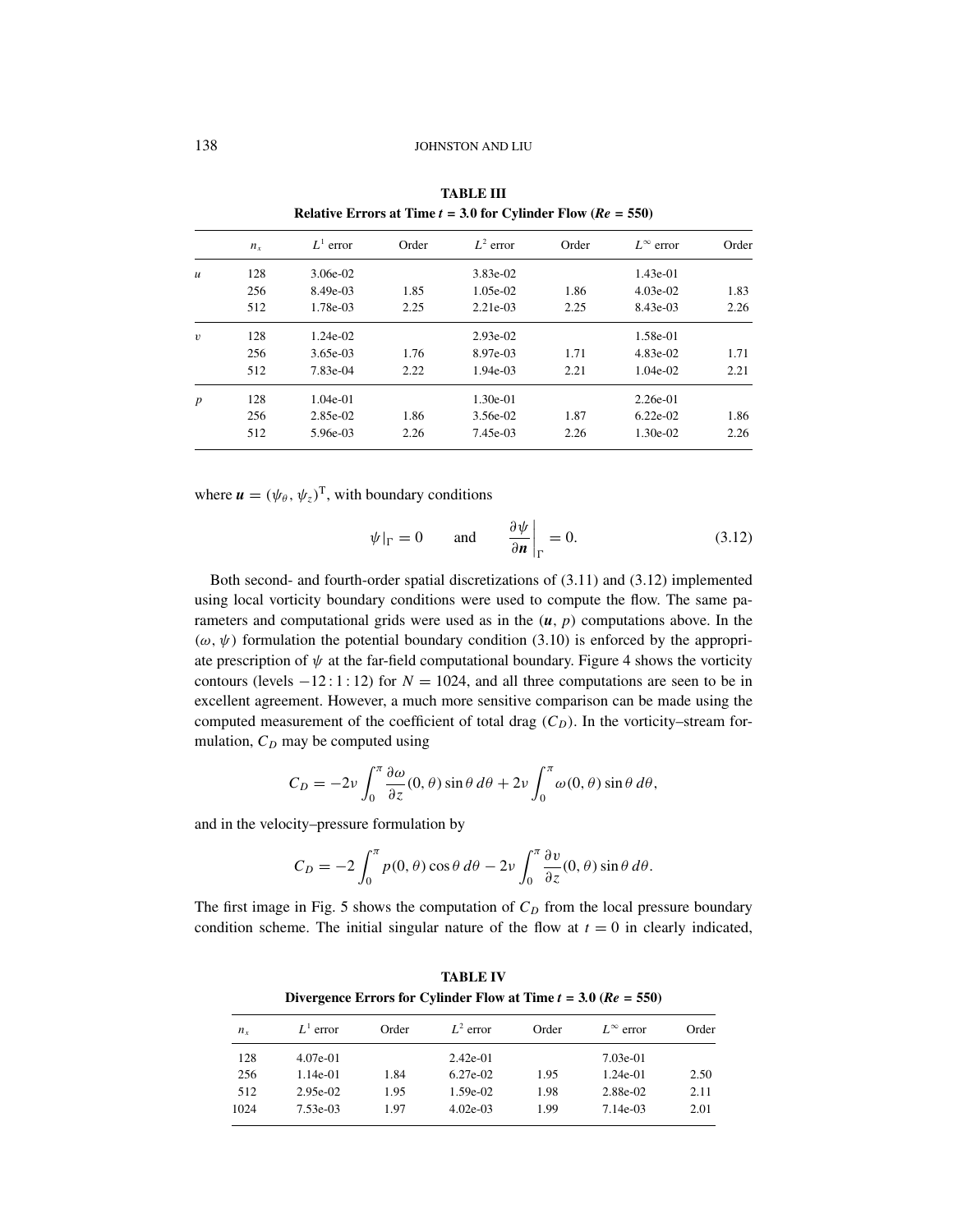

**FIG. 4.** Vorticity contours of the flow past a cylinder for  $Re = 550$  at time  $t = 3.0$ . Contour levels are (−12 : 1 : 12), excluding 0.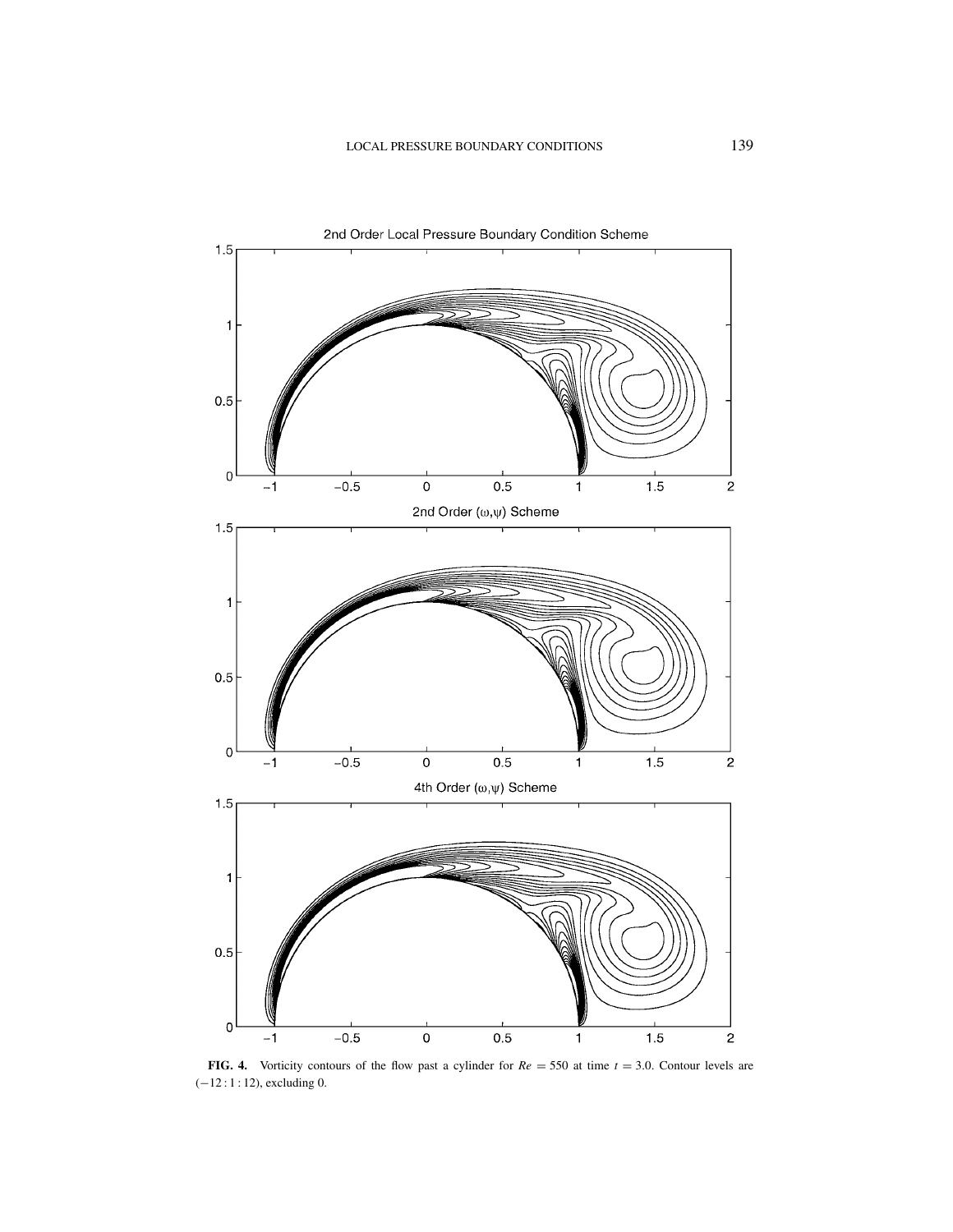

**FIG. 5.** Comparison of total drag for flow past a cylinder.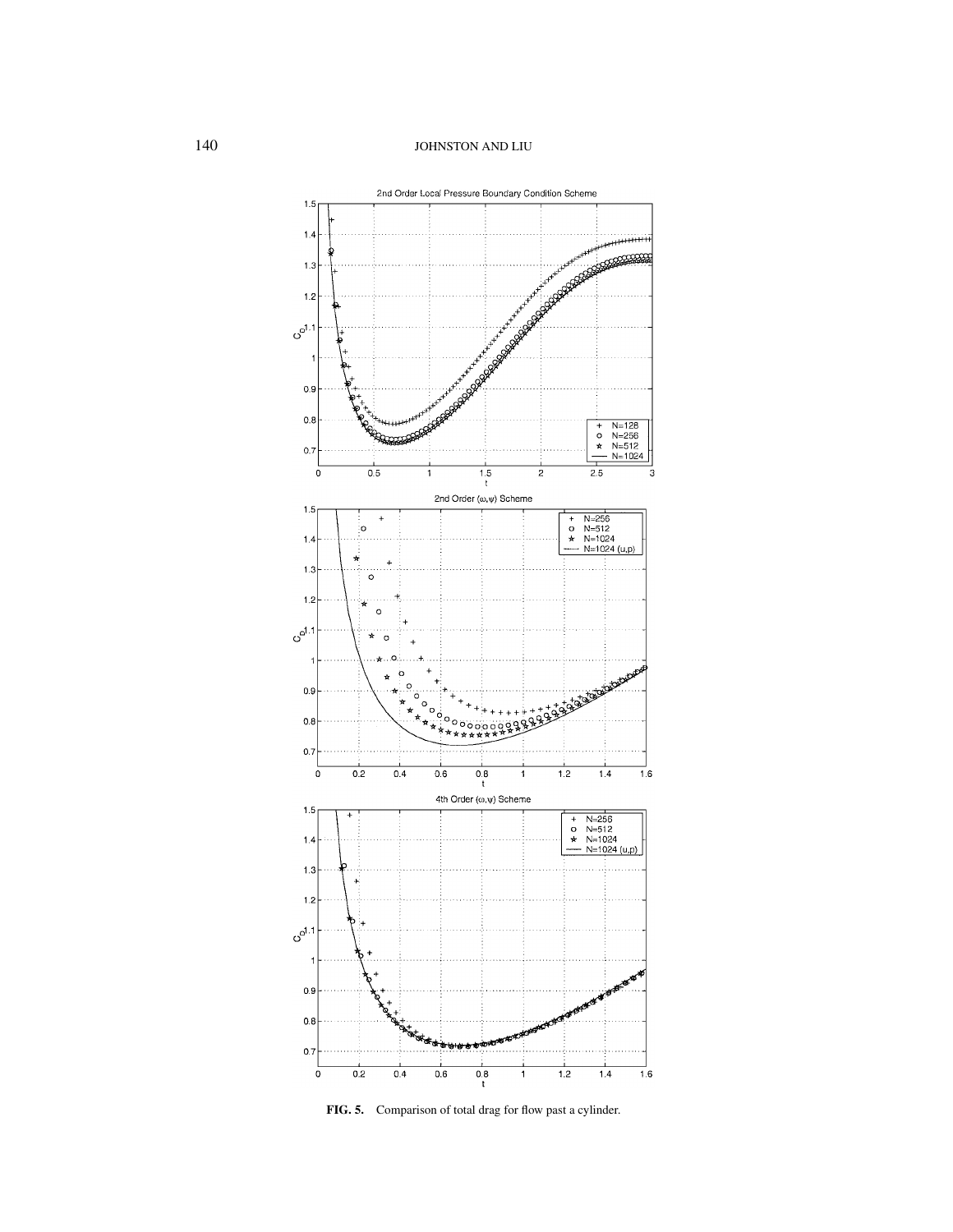with the results of the computations on the three finest grids in very good agreement. Of particular interest in Fig. 5 is the comparison between the second- and fourth-order  $(\omega, \psi)$ computations of  $C<sub>D</sub>$  with the  $(u, p)$  scheme at the finest grid resolution. The comparison is only plotted up to  $t \approx 1.6$  since all results are in good agreement after this time. Note that even for  $N = 1024$  the second-order ( $\omega, \psi$ ) computation does not resolve the initial flow as well as the  $(u, p)$  scheme. We believe the  $(u, p)$  scheme is accurate because of the excellent agreement with the fourth-order ( $\omega$ ,  $\psi$ ) computation. This is an important point, for the dominant contribution to  $C<sub>D</sub>$  in the (*u*, *p*) scheme is computed from the pressure, which is integrated along the surface of the cylinder. This clearly indicates the accuracy of the local pressure boundary condition, as well as the overall scheme, in recovering the pressure when solving the PPE.

## **4. EXTENSION OF LOCAL PRESSURE BOUNDARY CONDITION SCHEME TO VARIABLE DENSITY FLOWS**

In this section we outline the extension of the local pressure boundary condition scheme for flows governed by the incompressible NSE with finite-amplitude density variations. Once again, the key is an accurate approximation of the Neumann boundary condition for the derived PPE. However, as will become clear below, variable density is easily synthesized into the current framework.

For simplicity, we focus on 2D flows ( $\Omega \subset \mathbb{R}^2$ ) but note that extension to 3D is straightforward. The governing flow equations now take the form

$$
\begin{cases} \boldsymbol{u}_t + (\boldsymbol{u} \cdot \nabla) \boldsymbol{u} + \frac{1}{\rho} \nabla p = \nu(\rho) \Delta \boldsymbol{u} + \mathbf{F}, \\ \nabla \cdot \boldsymbol{u} = 0, \\ \rho_t + \boldsymbol{u} \cdot \nabla \rho = 0, \end{cases}
$$
 (4.1a–c)

where  $\rho$  is the density and **F** represents any external forces.

Again consider the simplest physical boundary condition for  $u$ , the no-slip condition

$$
u|_{\Gamma} = 0, \tag{4.2}
$$

where  $\Gamma = \partial \Omega$ . Note that in (4.1a) the viscosity v has been taken as a function of  $\rho$ . The equivalent PPE formulation of (4.1) and (4.2) on which our finite difference scheme is based is given by

$$
\begin{cases}\n\mathbf{u}_t + (\mathbf{u} \cdot \nabla)\mathbf{u} + \frac{1}{\rho} \nabla p = \nu(\rho)\Delta \mathbf{u} + \mathbf{F}, \\
\nabla \cdot \left(\frac{1}{\rho} \nabla p\right) = \nabla \cdot \left(-(\mathbf{u} \cdot \nabla)\mathbf{u} + \nu(\rho)\Delta \mathbf{u} + \mathbf{F}\right), \\
\rho_t + \mathbf{u} \cdot \nabla \rho = 0,\n\end{cases}
$$
\n(4.3a-c)

with boundary conditions

$$
\boldsymbol{u}|_{\Gamma} = 0 \quad \text{and} \quad \nabla \cdot \boldsymbol{u}|_{\Gamma} = 0. \tag{4.4}
$$

As was the case for (1.7) and (1.8) (essentially (4.3) and (4.4) with constant density  $\rho =$ 1) the main difficulty in solving (4.3) and (4.4) numerically is the lack of an accurate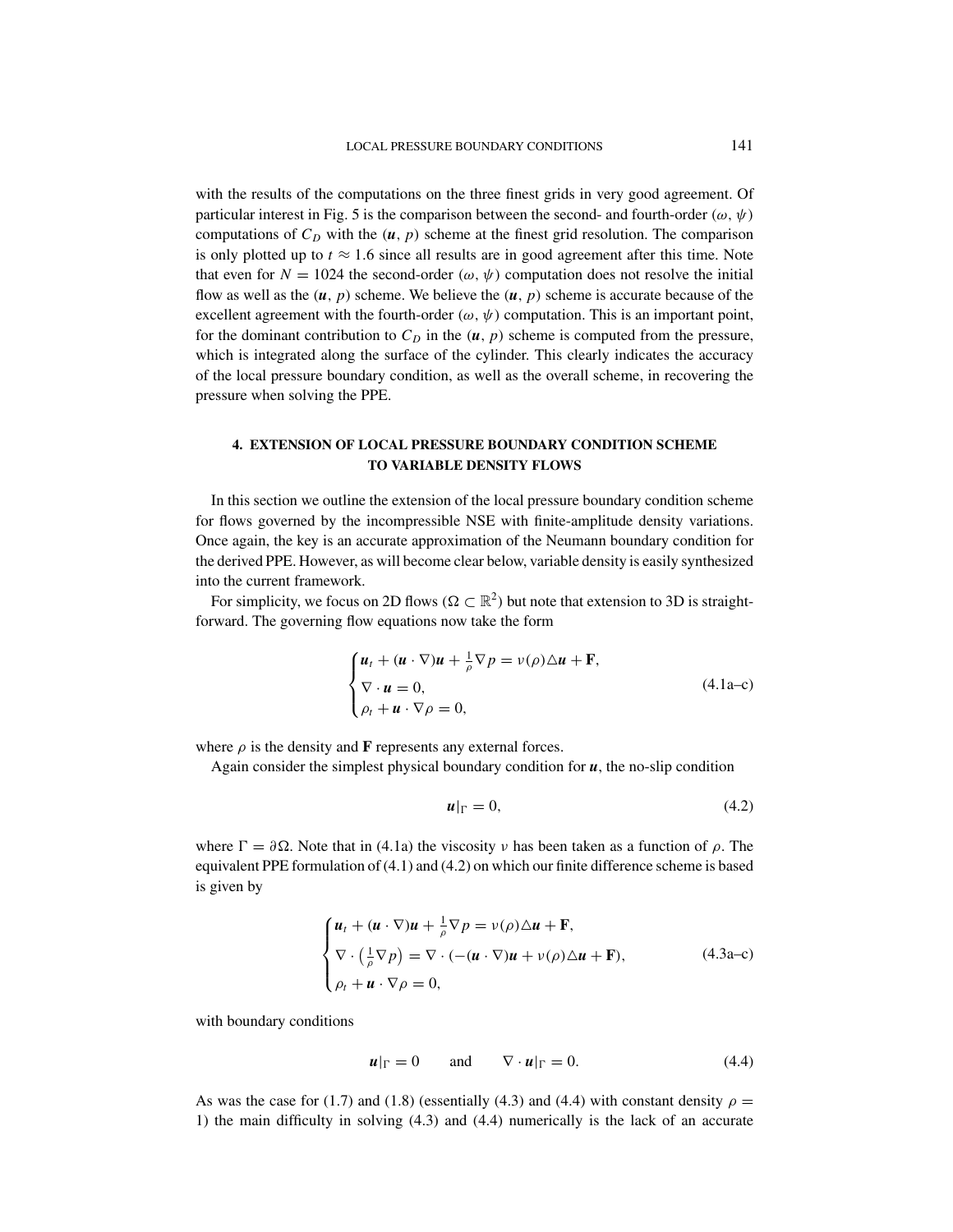computable boundary condition for the PPE (4.3b). Furthermore, the variable density results in a variable coefficient PPE, and additional care must be taken when solving the hyperbolic continuity equation (4.3c).

As before, denote by  $\Omega_h$  a finite difference grid for  $\Omega$ , which without loss of generality, has equal spacing *h* in each coordinate direction. See Fig. 1. Also, the additional finite difference operators  $D_x^+$  and  $D_x^-$ , defined by

$$
(D_x^+) f(x, y) = \frac{f(x+h, y) - f(x, y)}{h}, \qquad (D_x^-) f(x, y) = \frac{f(x, y) - f(x-h, y)}{h},
$$

are used below, with  $D_y^+$  and  $D_y^-$  defined in the obvious manner. We refer the reader to Section 1 for the definitions of the previously defined difference operators  $\tilde{D}$  and  $D$ .

Recalling the derivation of the local approximation (1.11) for the Neumann boundary condition, we see that  $(1.9)$  and  $(1.10)$  are essentially unchanged except that now we must account for the force term **F** and also that in (4.3a)  $\nu$  is taken as a function of  $\rho$ . Hence, in the variable density setting the local pressure boundary condition for the PPE (4.3b) is given by (along  $\Gamma_x$ )

$$
\left. \frac{\partial p}{\partial y} \right|_{(x_i,0)} = \rho_{i,0} \left( \frac{2\nu(\rho_{i,0})v_{i,1}}{h^2} + \mathbf{F}_{i,0} \cdot \begin{bmatrix} 0 \\ 1 \end{bmatrix} \right),\tag{4.5}
$$

where the premultiplication by  $\rho_{i,0}$  is due to the  $1/\rho$  term multiplying the pressure gradient in the momentum equation.

*Remark.* We can similarly carry out the derivation of our numerical scheme for the case in which the viscosity term is written in conservative form as

$$
\begin{cases} \n\boldsymbol{u}_t + (\boldsymbol{u} \cdot \nabla) \boldsymbol{u} + \frac{1}{\rho} \nabla p = \frac{1}{\rho} \nabla \cdot (\mu(\rho) \nabla \boldsymbol{u}) + \mathbf{F}, \\ \nabla \cdot \boldsymbol{u} = 0, \\ \n\rho_t + \boldsymbol{u} \cdot \nabla \rho = 0, \n\end{cases} \tag{4.1a'-c'}
$$

where  $\mu$  is the dynamical viscosity, which can also depend on the temperature when thermal effects are considered. Since the viscosity term is treated explicitly, there is no real difference in the two implementations. The corresponding local pressure formula becomes

$$
\frac{\partial p}{\partial y}\Big|_{(x_i,0)} = \left(\frac{\mu(\rho_{i,1/2}) + \mu(\rho_{i,-1/2})}{h^2}v_{i,1} + \rho_{i,0}F_{i,0} \cdot \begin{bmatrix} 0\\1 \end{bmatrix}\right).
$$
 (4.5')

We choose to give a detailed derivation of the method based on  $(4.1)$  simply because in the numerical computation of an air bubble below we use a linear interpolant for the kinetic viscosity  $v(\rho)$  between air and water, in which the jump is far less than the jump in the dynamic viscosity  $\mu(\rho)$ . The numerical computation using (4.1') would not result in any significant difference.

With (4.5) in hand, we outline the time stepping procedure, again using forward Euler for simplicity of presentation, the key point being that *p* is treated *explicitly* in time in the momentum equation. Let  $u^n$ ,  $\rho^n$ , and  $p^n$  denote the flow variables on  $\Omega_h$ , where the superscript denotes the *n*th time step. We first compute  $u^{n+1}$  at the *interior* grid points by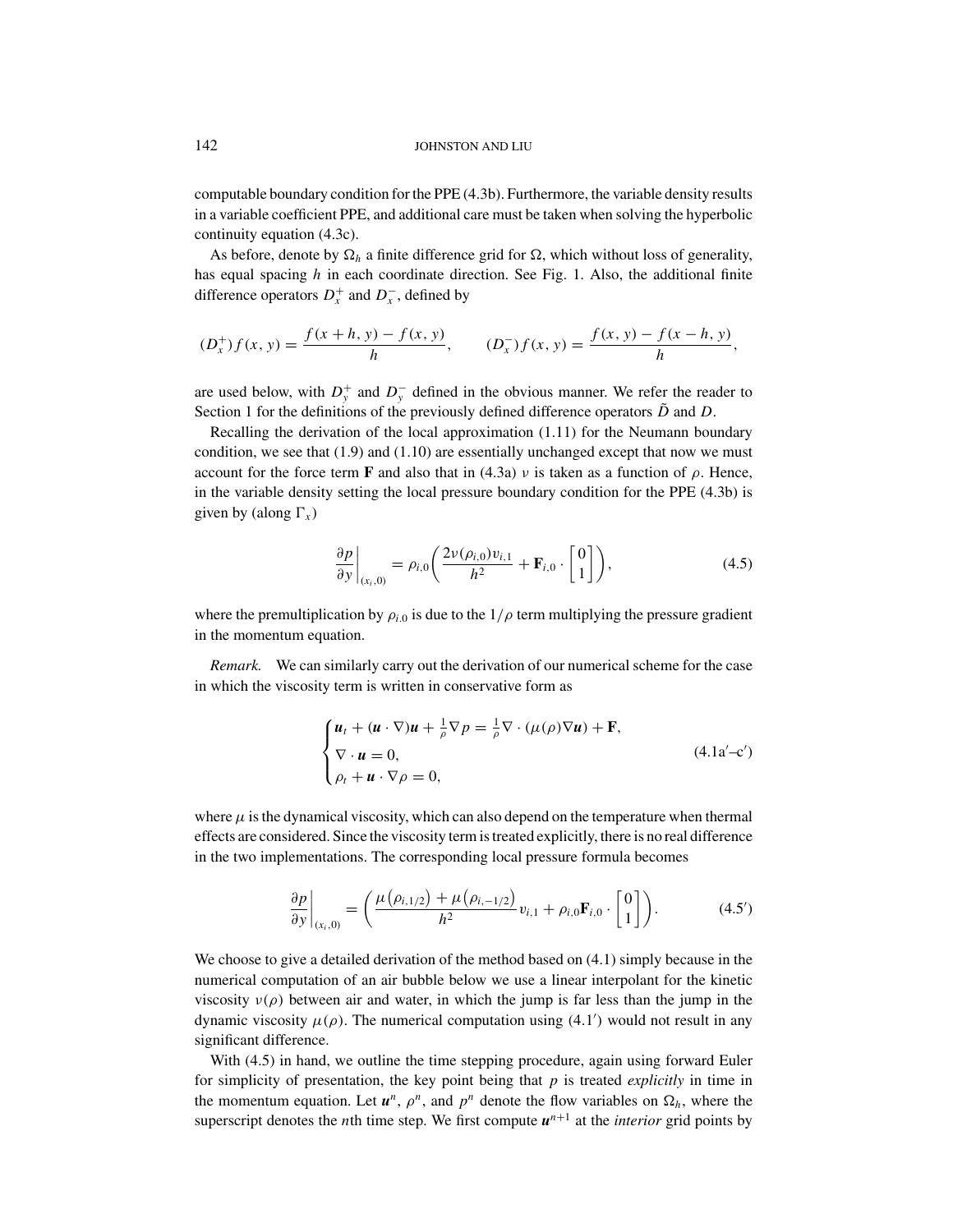discretizing the momentum equation (4.3a) as

$$
\frac{\boldsymbol{u}^{n+1}-\boldsymbol{u}^n}{\Delta t}+(\boldsymbol{u}^n\cdot\nabla_h)\boldsymbol{u}^n+\frac{1}{\rho^n}\nabla_h p^n=\nu(\rho^n)\Delta_h\boldsymbol{u}^n+F^n,\qquad(4.6)
$$

and apply the no-slip boundary condition, setting  $u^{n+1}|_{\Gamma} = 0$ . Recall that  $\nabla_h = (\tilde{D}_x, \tilde{D}_y)^T$ and  $\Delta_h = (D_x^2 + D_y^2)$  are second-order centered difference approximations to  $\nabla$  and  $\Delta$ , respectively.

We next update  $\rho$  using the hyperbolic continuity equation (4.3c), noting that care must be taken when computing  $\rho^{n+1}$  to prevent spurious oscillations in regions where large density gradients are present. We treat this difficulty by discretizing (4.3c) using a shock-capturing scheme based on slope limiters and describe our approach by considering a 1D analog of (4.3c), namely

$$
\rho_t + u\rho_x = 0,\tag{4.7}
$$

where *u* is now a scalar velocity, and the data  $\{\rho_i^n\}$  is given on a 1D grid with mesh spacing *h*. We compute  $\{\rho_i^{n+1}\}\$ using

$$
\frac{\rho_i^{n+1} - \rho_i^n}{\Delta t} + \frac{(u_i^n)^+}{h} \left[ \left( \rho_i^n + \frac{h}{2} s_i \right) - \left( \rho_{i-1}^n + \frac{h}{2} s_{i-1} \right) \right] + \frac{(u_i^n)^-}{h} \left[ \left( \rho_{i+1}^n - \frac{h}{2} s_{i+1} \right) - \left( \rho_i^n - \frac{h}{2} s_i \right) \right] = 0,
$$
\n(4.8)

where  $(u_i^n)^\pm = (u_i^n \pm |u_i^n|)/2$ , and the slopes  $\{s_{i-1}, s_i, s_{i+1}\}$  are determined by a limiter applied to the data  $\{\rho_i^n\}$ . In the present scheme the slopes are chosen using a biased averaging procedure (BAP) [2, 3], given by

$$
s_j = \mathcal{B}^{-1} \left[ \frac{1}{2} \left( \mathcal{B} \left( D_x^+ \rho_j^n \right) + \mathcal{B} \left( D_x^- \rho_j^n \right) \right) \right],\tag{4.9}
$$

where  $B(x) = \arctan(x)$ , which is referred to as the biased function.

Simply put, (4.8) and (4.9) update  $\rho$  via a parameter-free reconstruction of the density flux over the cell  $(x_i - h/2, x_i + h/2)$  using upwind fluxes with the slope determined by (4.9), which in the case of smooth data gives a second-order approximation, even at extrema points [2, 3]. This is in contrast to standard second-order TVD limiters, such as the van Leer limiter, which gives only first-order accuracy at extrema points. At a physical boundary (e.g.,  $i = 0$ ) the no-slip condition  $u|_{\Gamma} = 0$  implies that  $\rho^{n+1}|_{\Gamma} = \rho^n|_{\Gamma}$ . However, note that the application of (4.9) requires the data  $\{\rho_{i-2}^n, \rho_{i-1}^n, \rho_i^n, \rho_{i+1}^n, \rho_{i+2}^n\}$ , and at the first point just inside the boundary, e.g., when  $i = 1$ , the value of  $\rho_{-1}^n$  is required which lies outside of the computational domain. Either extrapolation is used or the value may be determined from a problem-dependent condition such as  $(\partial \rho / \partial n)|_{\Gamma} = 0$ , in which case we take  $\rho_{-1}^n = \rho_1^n$ .

Having computed  $u^{n+1}$  and  $\rho^{n+1}$  we now update the pressure by solving the PPE (4.3b) for  $p^{n+1}$ . We begin by noting that by applying  $\nabla \cdot \mathbf{u} = 0$  we can rewrite the right-hand side of the PPE as

$$
\nabla \cdot (-(\mathbf{u}\cdot\nabla)\mathbf{u}+\mathbf{v}(\rho)\Delta\mathbf{u}+\mathbf{F})=2\nabla\mathbf{u}\cdot\nabla^{\perp}\mathbf{v}+\nabla(\mathbf{v}(\rho))\cdot\Delta\mathbf{u}+\nabla\cdot\mathbf{F},
$$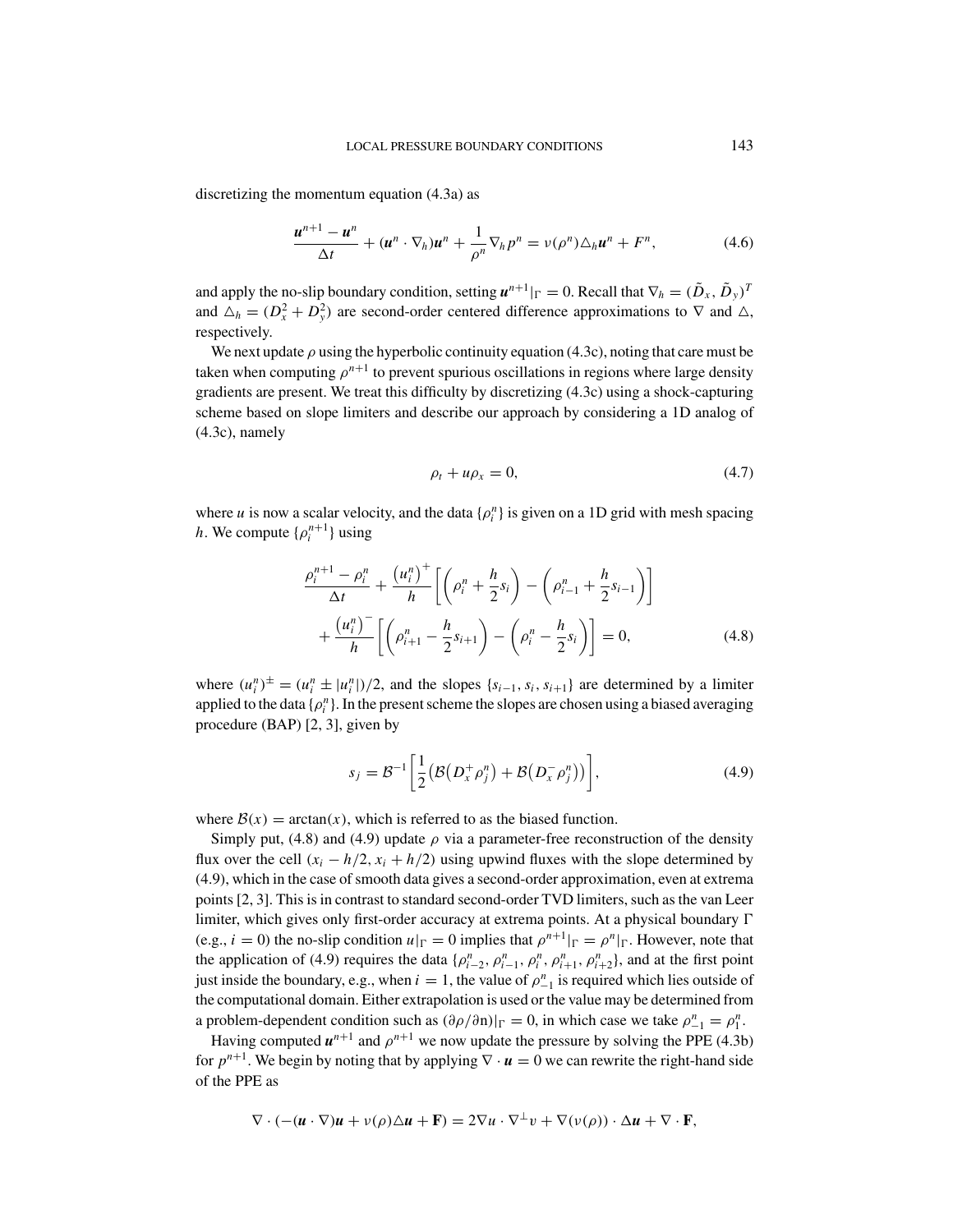where  $\nabla^{\perp} = (-\partial_y, \partial_x)^T$ . With this, the PPE (4.3b) is discretized as

$$
D_x \left( \frac{1}{\rho^{n+1}} D_x p^{n+1} \right) + D_y \left( \frac{1}{\rho^{n+1}} D_y p^{n+1} \right)
$$
  
=  $2 (\nabla_h u^{n+1} \cdot \nabla_h^{\perp} v^{n+1}) + \nabla_h (\nu (\rho^{n+1})) \cdot \Delta_h u^{n+1} + \nabla_h \mathbf{F}^{n+1},$  (4.10)

where  $\nabla_h^{\perp} = (-\tilde{D}_y, \tilde{D}_x)^T$ , with the interpretation that

$$
\frac{1}{\rho_{i+1/2}} = \frac{1}{2} \left( \frac{1}{\rho_{i+1}} + \frac{1}{\rho_i} \right).
$$

As discussed in Section 1, treating *p* explicitly in time in (4.6) decouples the computation of (4.6) from the PPE (4.10). However, now the PPE has variable coefficients, and we resort to an iterative scheme for its solution. With this in mind, in order to demonstrate our scheme numerically, in the examples presented in Section 4.1 we have focused on flows for which  $(\partial \rho / \partial \mathbf{n})|_{\Gamma} = 0$ . In this case the coefficient matrix in (4.10) is symmetrizable, resulting in a linear system that is negative semidefinite (with a one-dimensional kernel). We solve the system using a preconditioned conjugate gradient iterative method with the discrete Laplacian  $(\Delta_h)$ , implemented using FFTs) as the preconditioner. We emphasize that more general boundary conditions for  $\rho$  can be handled; our intention is *not* to investigate possible iterative solvers but rather to focus on the use of local pressure boundary conditions for approximating solutions of (4.3) and (4.4). Also, as before, since the viscous term is treated explicitly, a convectively stable high-order time stepping scheme should be used in (4.6) (and hence (4.8)) in place of forward Euler to avoid any cell Reynolds number constraint (see Section 1).

## 4.1. *Numerical Results for Variable Density Flows*

We present numerical results, in the form of an accuracy check and computation of an air bubble rising in water, of the variable density scheme outlined in Section 4.

*Example 4 (2D accuracy check for variable density problem).* We present an accuracy check of the variable density scheme of a computation on  $\Omega = [0, \pi] \times [0, \pi]$ . We have taken the exact solution of the 2D NSE as

$$
\begin{cases}\nu(x, y, t) = ((3/4) + (1/4) \sin t)(-\sin^2 x \sin y \cos y), \\
v(x, y, t) = ((3/4) + (1/4) \sin t)(\sin x \cos x \sin^2 y), \\
p(x, y, t) = ((3/4) + (1/4) \sin t)(\cos x \sin y), \\
\rho(x, y, t) = ((3/4) + (1/4) \sin t)(2 + \cos x \cos y).\n\end{cases}
$$
\n(4.11)

To ensure that (4.11) is an exact solution of (4.3) appropriate forcing functions are applied to the system. We took  $Re = \pi/\nu = 500$ , and computed solutions for various values of  $N =$  $\pi/h$  until time  $t = 3.0$ . Fourth-order Runge–Kutta time stepping was used and CFL = 1.0. Table V shows the absolute errors between the numerical solutions and the exact solutions, as well as the divergence of the computed velocity field. As the grid is refined the method achieves clean second-order accuracy for all flow variables as well as the divergence.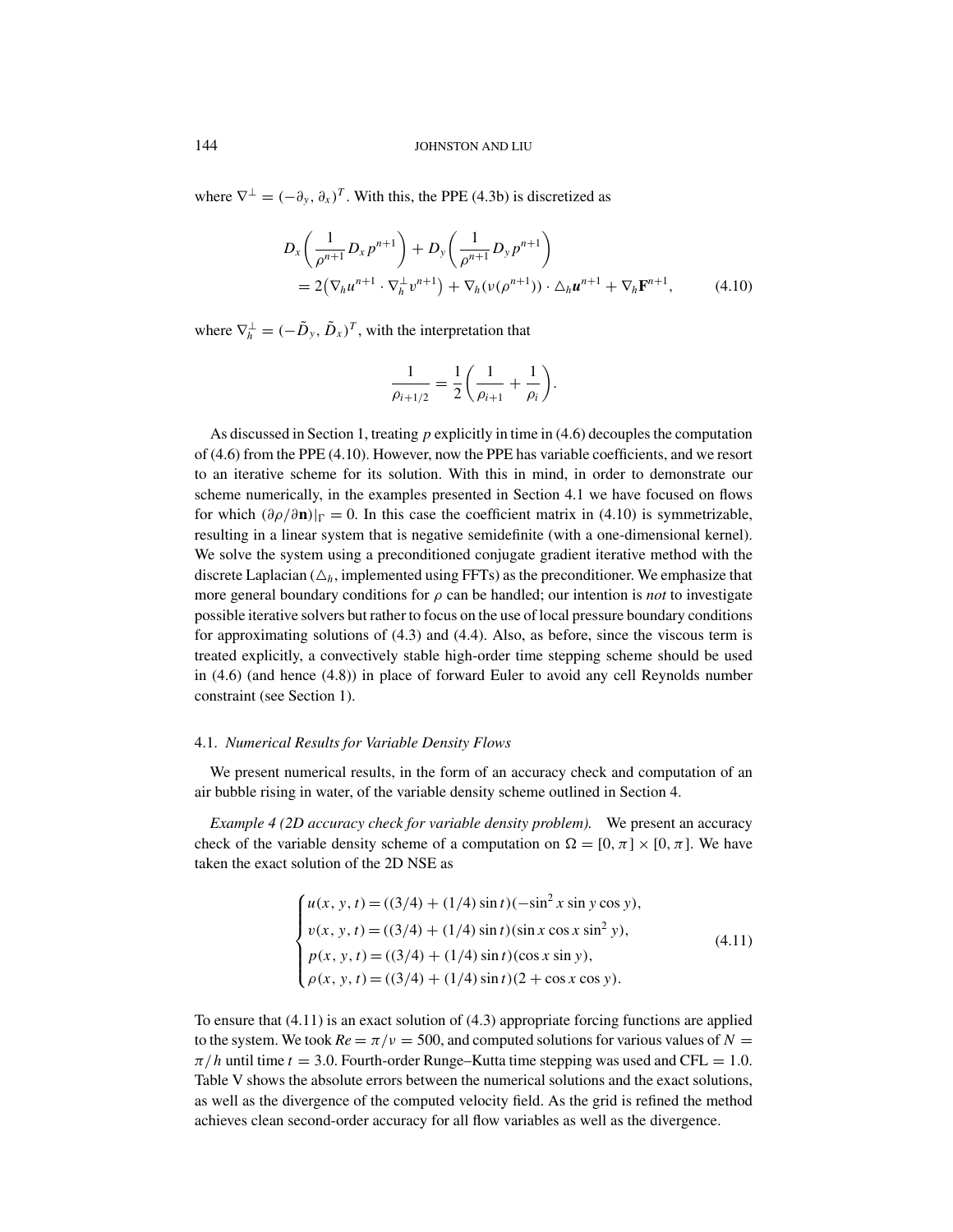| Absolute ETTOTS at THILE $t = 3.0$ for variable Defisity Flow Accuracy Clieck ( $\mathcal{R}t = 300$ ) |     |             |       |             |       |                    |       |
|--------------------------------------------------------------------------------------------------------|-----|-------------|-------|-------------|-------|--------------------|-------|
|                                                                                                        | N   | $L^1$ error | Order | $L^2$ error | Order | $L^{\infty}$ error | Order |
| div u                                                                                                  | 32  | 4.38e-02    |       | 2.09e-02    |       | 2.44e-02           |       |
|                                                                                                        | 64  | 1.14e-02    | 1.95  | 5.46e-03    | 1.94  | 6.95e-03           | 1.81  |
|                                                                                                        | 128 | 2.86e-03    | 1.99  | 1.38e-03    | 1.98  | 1.80e-03           | 1.95  |
|                                                                                                        | 256 | 7.18e-04    | 2.00  | 3.47e-04    | 2.00  | 4.55e-04           | 1.99  |
| $\mathfrak u$                                                                                          | 32  | 2.74e-02    |       | 1.28e-02    |       | 1.53e-02           |       |
|                                                                                                        | 64  | 7.07e-03    | 1.95  | 3.30e-03    | 1.96  | 3.99e-03           | 1.94  |
|                                                                                                        | 128 | 1.78e-03    | 1.99  | 8.31e-04    | 1.99  | 1.01e-03           | 1.98  |
|                                                                                                        | 256 | 4.47e-04    | 2.00  | 2.08e-04    | 2.00  | 2.54e-04           | 2.00  |
| $\upsilon$                                                                                             | 32  | 2.51e-02    |       | 1.11e-02    |       | 1.03e-02           |       |
|                                                                                                        | 64  | 6.21e-03    | 2.02  | 2.79e-03    | 1.98  | 2.82e-03           | 1.87  |
|                                                                                                        | 128 | 1.55e-03    | 2.00  | 7.02e-04    | 1.99  | 7.19e-04           | 1.97  |
|                                                                                                        | 256 | 3.87e-04    | 2.00  | 1.76e-04    | 2.00  | 1.81e-04           | 1.99  |
| $\boldsymbol{p}$                                                                                       | 32  | 1.20e-01    |       | 3.99e-02    |       | 1.82e-02           |       |
|                                                                                                        | 64  | 3.23e-02    | 1.90  | 1.07e-02    | 1.90  | 4.86e-03           | 1.91  |
|                                                                                                        | 128 | 8.22e-03    | 1.97  | 2.73e-03    | 1.97  | 1.24e-03           | 1.98  |
|                                                                                                        | 256 | 2.07e-03    | 1.99  | 6.86e-04    | 1.99  | $3.10e-04$         | 1.99  |
| $\rho$                                                                                                 | 32  | $1.23e-01$  |       | 5.91e-02    |       | 7.27e-02           |       |
|                                                                                                        | 64  | 3.19e-02    | 1.95  | 1.54e-02    | 1.94  | 2.00e-02           | 1.86  |
|                                                                                                        | 128 | 8.03e-03    | 1.99  | $3.90e-03$  | 1.98  | 5.13e-03           | 1.96  |
|                                                                                                        | 256 | 2.01e-03    | 2.00  | 9.79e-04    | 2.00  | 1.29e-03           | 1.99  |

**TABLE V Absolute Errors at Time** *t* **= 3***.***0 for Variable Density Flow Accuracy Check (***Re* **= 500)**

*Example 5 (axisymmetric "air bubble" rising in water).* We model an 0.0025 m (1/4 cm) radius air bubble rising in water using true physical parameters.

| Physical parameters         | Air       | Water     | Units (MKS)       |  |
|-----------------------------|-----------|-----------|-------------------|--|
| Density( $\rho$ )           | 1.161     | 995.65    | kg/m <sup>3</sup> |  |
| Coeff. of viscosity $(\mu)$ | 0.0000186 | 0.0007977 | $kg-s/m$          |  |

We set  $v = \mu/\rho$  and use linear interpolation to determine v for intermediate values of  $\rho$ . Gravity is accounted for via the force term  $\mathbf{F} = [0, -9.80665]^T$ . We assume symmetry of the flow along the vertical centerline of the bubble. The bubble is initially at rest, with the density interface between the air and water desingularized using the initial density profile,

$$
\rho(x, y, 0) = \rho_{\text{air}} + \left(\frac{\rho_{\text{water}} - \rho_{\text{air}}}{2}\right) * \left(1 + \tanh\left(\frac{d - 0.0025}{0.00025}\right)\right).
$$

Here *d* is the distance (in meters) from the center of the bubble to the point  $(x, y)$ . The computational domain is taken to be  $[0, 0.01] \times [0, 0.03]$  (in meters) with grid sizes  $(N_x, N_y) = (256, 768)$  and we apply the boundary condition  $(\partial \rho / \partial \mathbf{n})|_{\Gamma} = 0$ .

We choose this test problem in order to gauge the ability of the variable density scheme to handle large density gradients, noting that for our simulation the density of the surrounding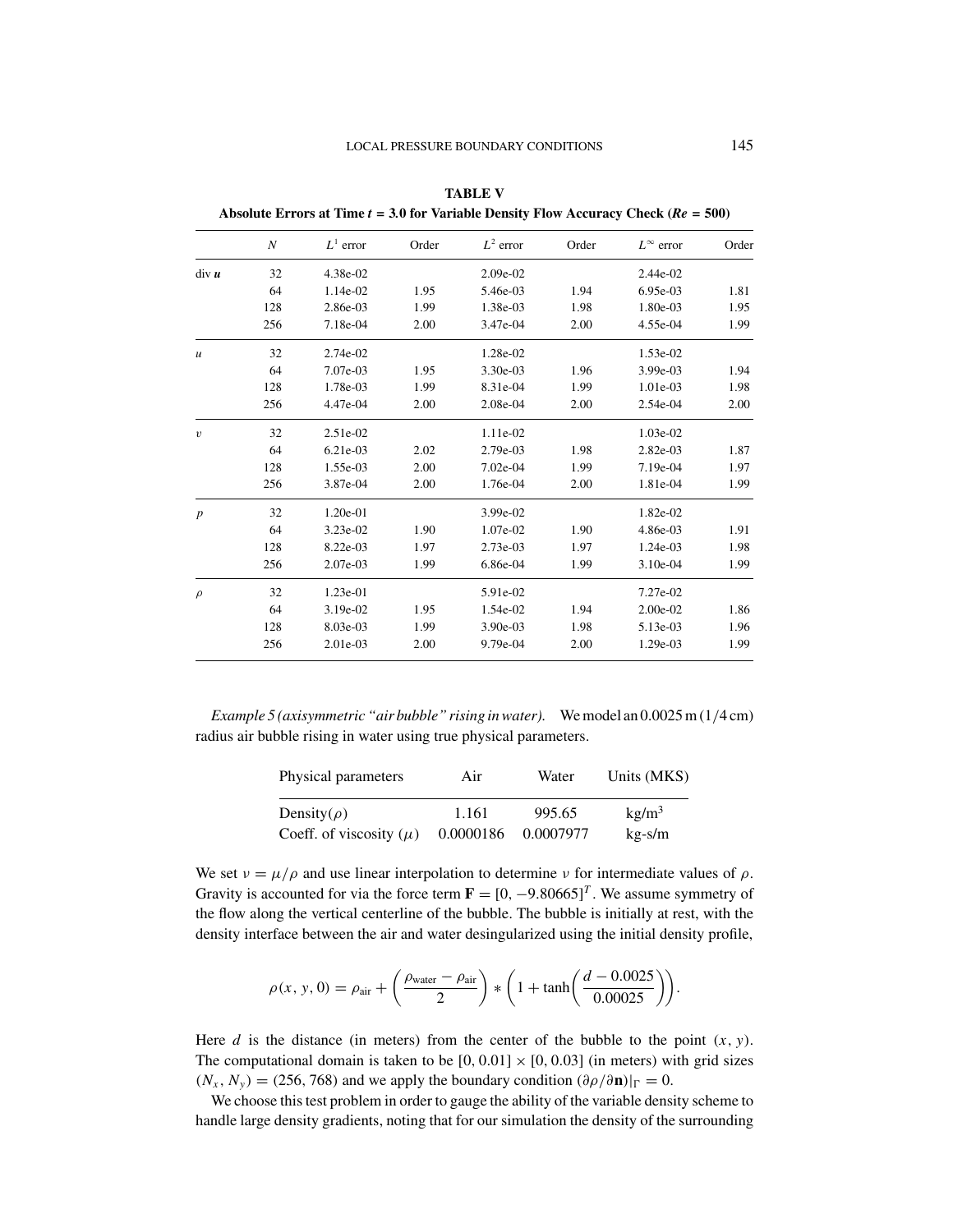

**FIG. 6.** Air bubble rising in water: Density contours at times  $t = 0.00, 0.02, 0.04, 0.06, 0.08, 0.10$ . Contour levels are  $(1 25 50 100: 100: 1000)$ .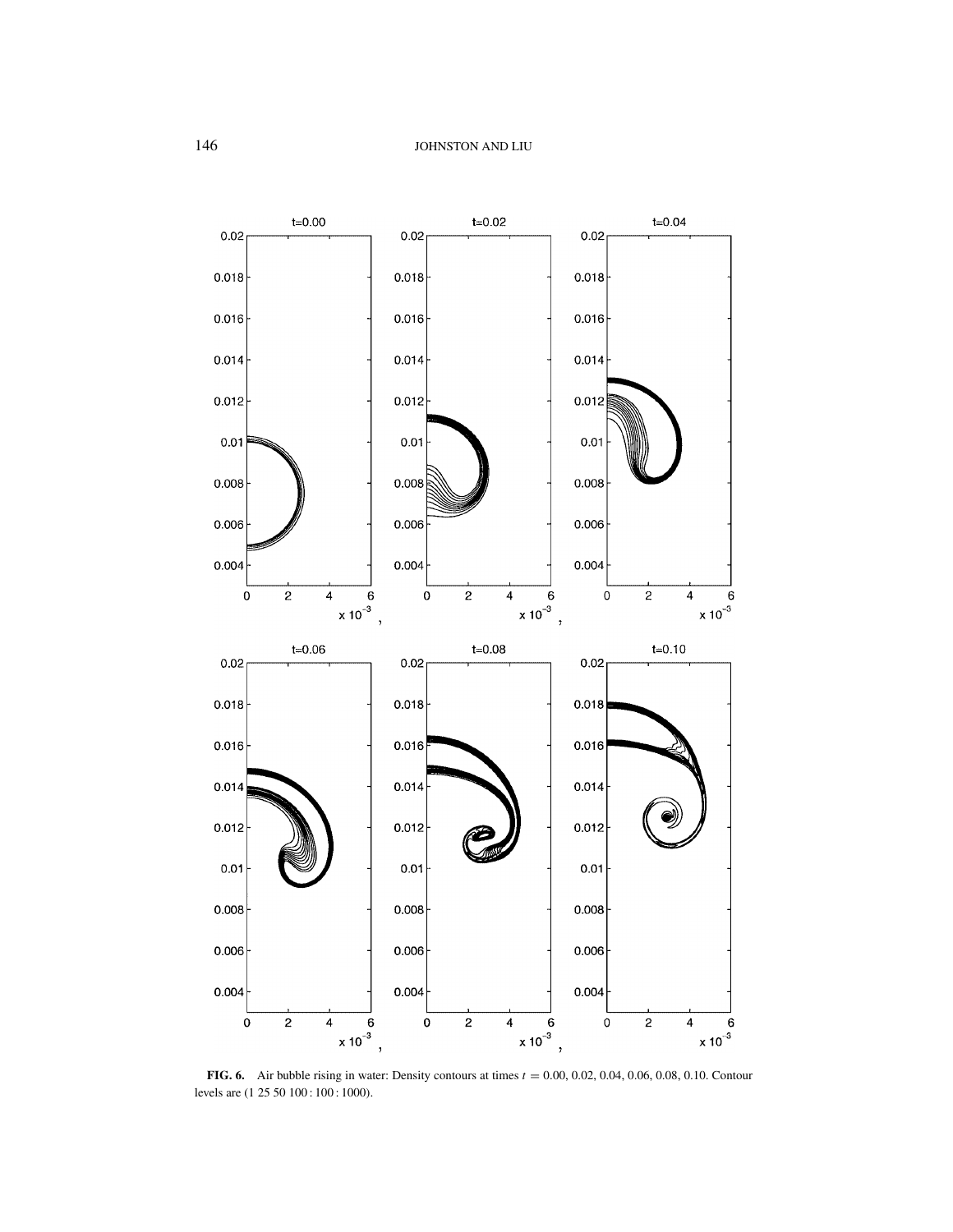

**FIG. 7.** Air bubble rising in water: Close-up of density contours at time  $t = 0.08$ .

fluid is approximately 850 times that of the air bubble. Similar simulations can be found in [1], where an adaptive projection method was used. Surface tension effects have been ignored in our model and leave this extension to future work. Figure 6 contains contour plots of the density at times *t* = 0.00, 0.02, 0.04, 0.06, 0.08, and 0.10, where we have only shown the bottom two-thirds of the flow domain. Figure 7 is a closeup of the density at  $t = 0.08$ , clearly indicating the ability of the scheme to resolve large density gradients with no oscillations.

#### **5. CONCLUSIONS**

We have presented a second-order numerical scheme implemented on a nonstaggered grid for time-dependent viscous incompressible flow. It is based on the velocity–pressure formulation and is well suited for moderate to large Reynolds number simulations. The key to the scheme is a consistent and accurate approximation of the Neumann pressure boundary condition for the associated pressure Poisson equation. Stability and accuracy of the method was demonstrated using normal mode analysis of the unsteady 2D Stokes flow. Extension of the scheme to the computation of both 3D and variable density flows was discussed. In all cases, the scheme is simple to implement and highly efficient. Numerical evidence, in the form of accuracy checks and results of computations of realistic physical flows, was presented to demonstrate the feasibility and effectiveness of the method.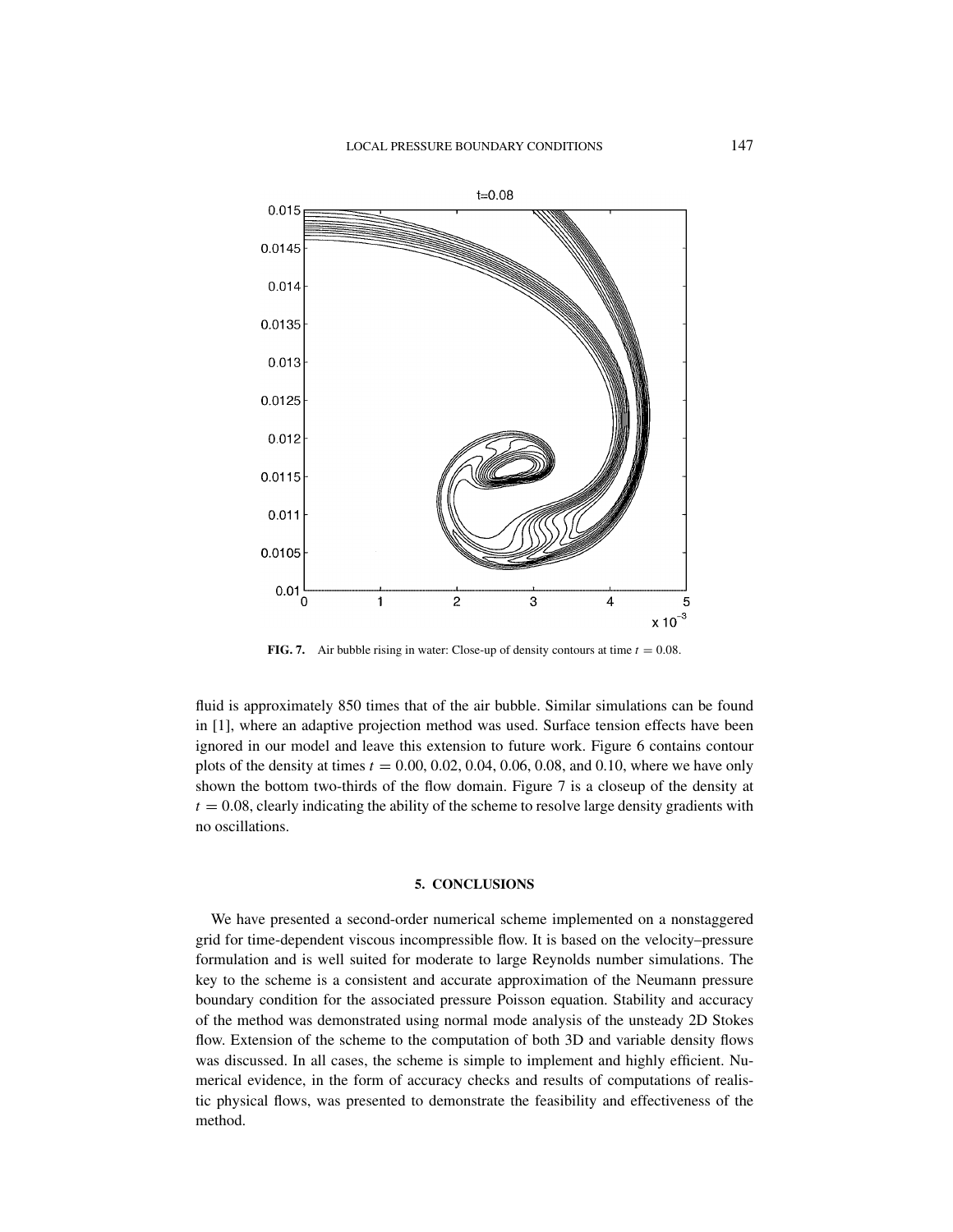#### **APPENDIX A: EQUIVALENCE OF FORMULATIONS**

THEOREM 1. *For*  $u \in L^{\infty}([0, T], H^2)$  *the formulation* (1.1) *and* (1.2) *of the Navier– Stokes equations is equivalent to the PPE formulation* (1.7) *and* (1.8)*.*

*Proof:* Assume  $(u, p)$  is a solution of (1.1) and (1.2). We need to show that *u* satisfies the boundary condition

$$
\nabla \cdot \boldsymbol{u}|_{\Gamma} = 0.
$$

This can be obtained directly by taking the trace of  $\nabla \cdot \mathbf{u}$  on the boundary and using the fact that  $\nabla \cdot \mathbf{u} = 0$  and  $\mathbf{u}$  have enough regularity for  $\mathbf{u} \in L^{\infty}$  ([0, *T*],  $H^2$ ).

We also need to show that  $(u, p)$  satisfy the PPE (1.7b). This can again be obtained directly by taking the divergence of the momentum equation (1.1) and using the fact that  $\nabla \cdot \mathbf{u} = 0$  and  $\mathbf{u} \in L^{\infty}$  ([0, *T*],  $H^2$ ), giving

$$
\triangle p = -\nabla \cdot (\mathbf{u} \cdot \nabla \mathbf{u}).
$$

Simple algebra and the fact that  $\nabla \cdot \mathbf{u} = 0$  gives

$$
-\nabla \cdot (\boldsymbol{u} \cdot \nabla \boldsymbol{u}) = (\nabla \cdot \boldsymbol{u})^2 - (\nabla \boldsymbol{u}) : (\nabla \boldsymbol{u})^T.
$$

This shows that  $(u, p)$  is also a solution to (1.7) and (1.8).

Now, assume  $(u, p)$  is a solution of (1.7) and (1.8). All we need to show is that  $\nabla \cdot u = 0$ . Take the divergence of (1.7a) to obtain

$$
\partial_t (\nabla \cdot \mathbf{u}) + \nabla \cdot (\mathbf{u} \cdot \nabla \mathbf{u}) + \Delta p = v \Delta (\nabla \cdot \mathbf{u}).
$$

Now replace  $\Delta p$  above with the right-hand side of (1.7b), and using the identity

$$
\nabla \cdot (\boldsymbol{u} \cdot \nabla \boldsymbol{u}) - (\nabla \boldsymbol{u}) : (\nabla \boldsymbol{u})^T = \boldsymbol{u} \cdot \nabla (\nabla \cdot \boldsymbol{u}),
$$

we obtain

$$
\partial_t (\nabla \cdot \mathbf{u}) + \mathbf{u} \cdot \nabla (\nabla \cdot \mathbf{u}) + (\nabla \cdot \mathbf{u})^2 = \nu \triangle (\nabla \cdot \mathbf{u}).
$$

Using  $\phi = \nabla \cdot \mathbf{u}$ , the above equation becomes

$$
\partial_t \phi + \mathbf{u} \cdot \nabla \phi + \phi^2 = \nu \Delta \phi. \tag{A1}
$$

with boundary condition

$$
\phi|_{\Gamma} = 0 \tag{A2}
$$

and initial data

 $\phi|_{t=0} = 0.$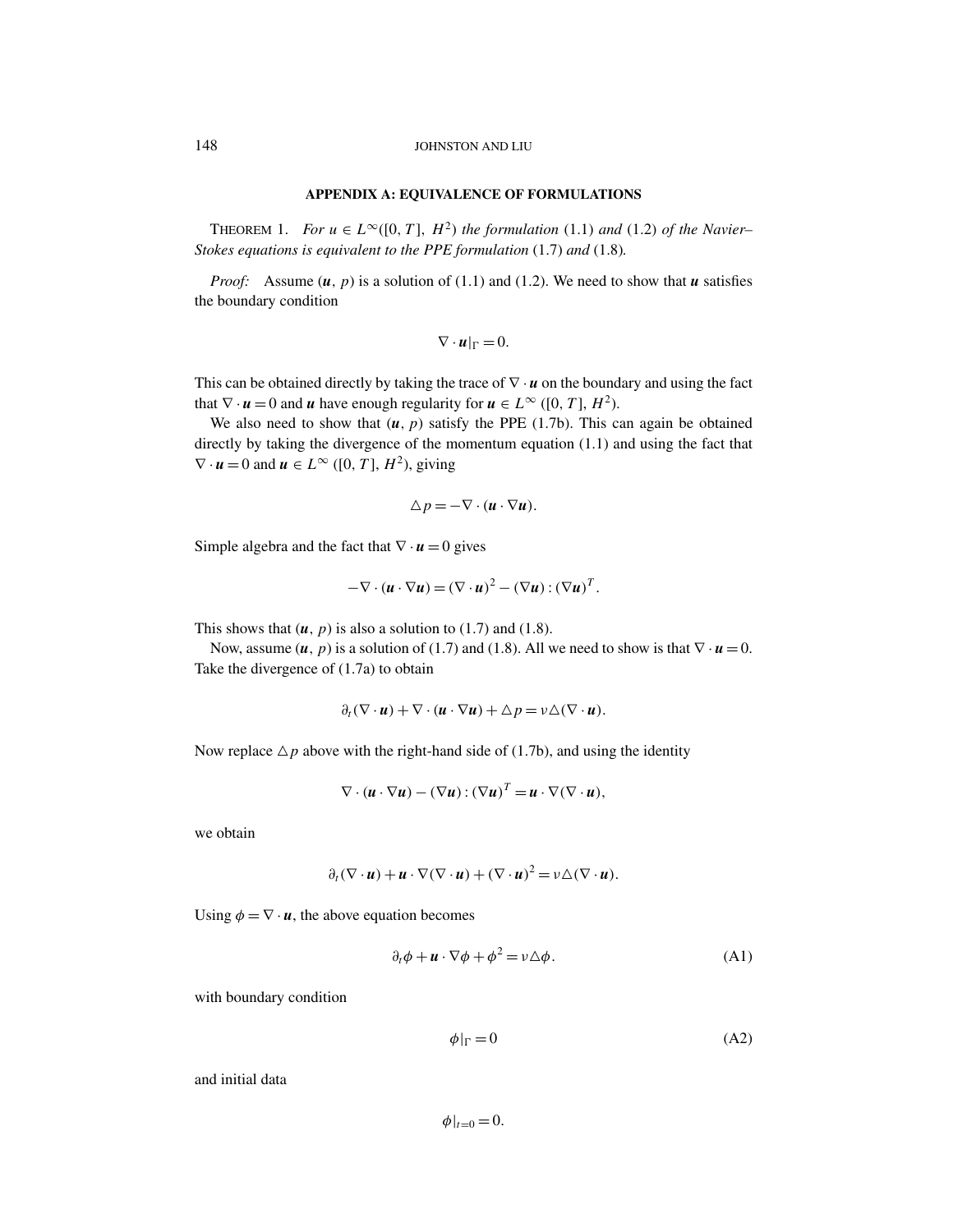We now show that  $\phi$  equals zero almost everywhere, which can be proved by an energy estimate. Multiplying (A1) by  $2\phi$  and integrating over the domain  $\Omega$ , we obtain

$$
\frac{d}{dt} \int_{\Omega} \phi^2 dx + \int_{\Omega} \boldsymbol{u} \cdot \nabla(\phi^2) dx + 2 \int_{\Omega} \phi^3 dx = -2\nu \int_{\Omega} |\nabla \phi|^2 dx.
$$

To obtain the last term of the above equation we used the integration by parts and the boundary condition (A2). Integration by parts also gives

$$
\int_{\Omega} \boldsymbol{u} \cdot \nabla (\phi^2) \, dx = -\int_{\Omega} (\nabla \cdot \boldsymbol{u}) \phi^2 dx = -\int_{\Omega} \phi^3 dx.
$$

Hence, we have

$$
\frac{d}{dt} \int_{\Omega} \phi^2 dx + \int_{\Omega} \phi^3 dx = -2\nu \int_{\Omega} |\nabla \phi|^2 dx.
$$
 (A3)

By Hölder's inequality

$$
\int_{\Omega} |\phi|^3 dx \le \left(\int_{\Omega} \phi^2 dx\right)^{3/4} \left(\int_{\Omega} \phi^6 dx\right)^{1/4}.
$$

Furthermore, the Sobolev embedding theorem and Poincare's inequality give

$$
\|\phi\|_{L^6}\leq C\|\phi\|_{H^1}\leq C\|\nabla\phi\|_{L^2}.
$$

Hence,

$$
\int_{\Omega} |\phi|^3 dx \leq C ||\phi||_{L^2}^{3/2} ||\nabla \phi||_{L^2}^{3/2},
$$

and from Young's inequality we also have

$$
\int_{\Omega} |\phi|^3 dx \leq \nu ||\nabla \phi||_{L^2}^2 + C_{\nu} ||\phi||_{L^2}^6.
$$

Plugging the above into (A3) we arrive at

$$
\frac{d}{dt} \int_{\Omega} \phi^2 dx \le C \bigg( \int_{\Omega} \phi^2 dx \bigg)^3,
$$

with the initial conditions

$$
\int_{\Omega} \phi^2 dx = 0 \qquad \text{for } t = 0.
$$

Hence, we have

$$
\int_{\Omega} \phi^2 dx = 0,
$$

for all  $t > 0$ . Therefore, we have proved that

$$
\phi=0\quad a.e.,
$$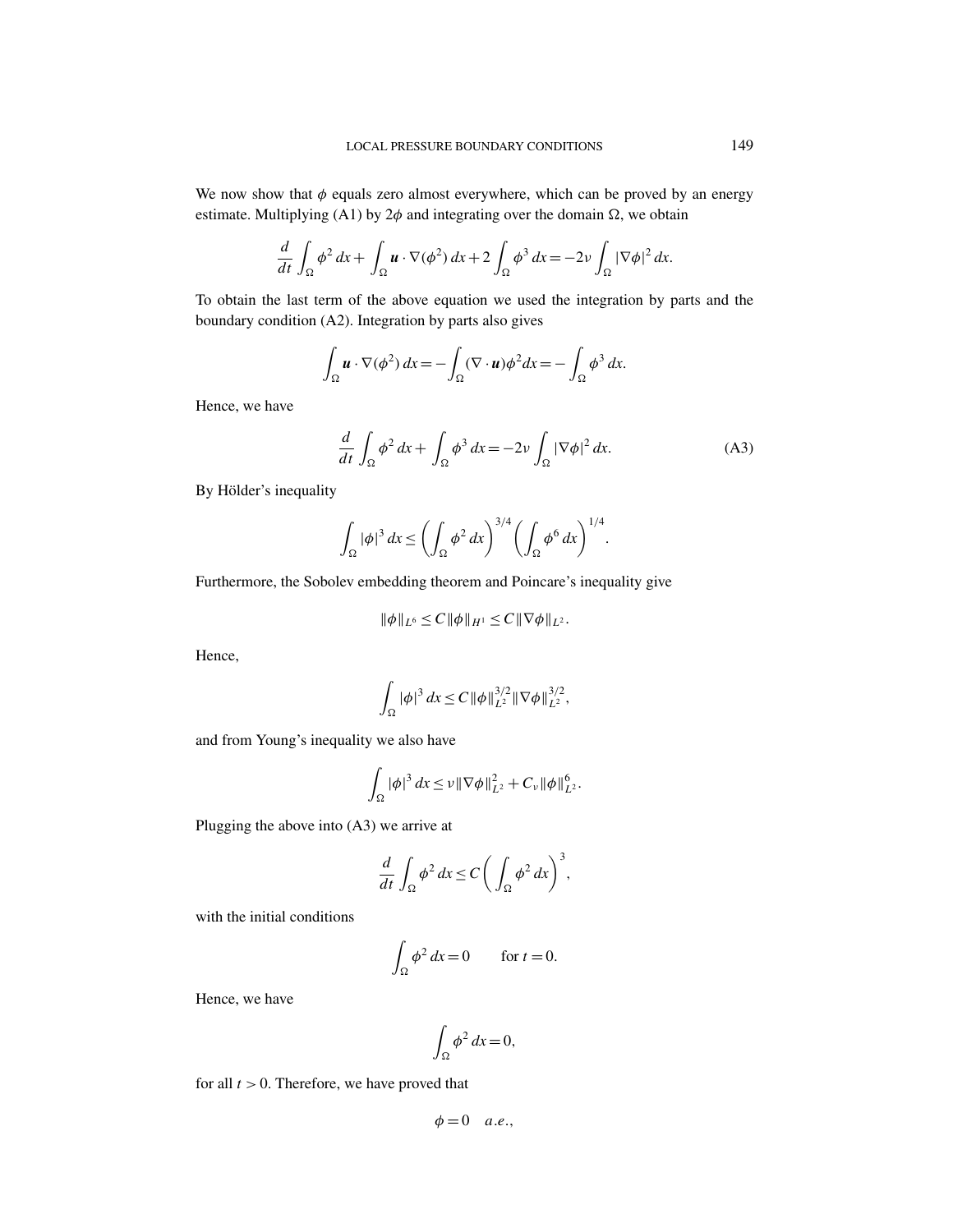or

$$
\nabla \cdot \mathbf{u} = 0 \quad a.e.
$$

This proves that  $(u, p)$  is also the solution to  $(1.1)$  and  $(1.2)$  and completes the proof of the theorem.

### **APPENDIX B: HIGHER ORDER LOCAL PRESSURE BOUNDARY CONDITIONS**

Analogous to the derivation of local vorticity boundary conditions (see [5] for a review), there are also many alternative and higher order local pressure boundary conditions. We list here a few of them along with their accuracy. For simplicity they are derived in the context of the 1D model discussed in Section 2 with the no-slip  $(u|_{\Gamma} = 0)$  boundary condition. Extension to prescribed slip boundary conditions (see Appendix C) and 2D and 3D is straightforward.

A first-order approximation of the boundary condition  $\partial_{x}u = 0$  is given by

$$
u_{-1}=u_0,
$$

which leads to

$$
D_x p_0 = \frac{\nu}{h^2} u_1.
$$

This is analogous to Fromm's vorticity boundary condition.

The second-order centered approximation of the boundary condition  $\partial_x u = 0$  is given by

$$
u_{-1}=u_1,
$$

and the corresponding local pressure boundary condition is given by

$$
D_x p_0 = \frac{2\nu}{h^2} u_1.
$$

This is analogous to Thom's vorticity boundary condition.

A third-order approximation of  $\partial_x u = 0$  is given by

$$
u_{-1} = -\frac{3}{2}u_0 + 3u_1 - \frac{1}{2}u_2,
$$

which gives

$$
D_x p_0 = \frac{v}{2h^2} (8u_1 - u_2),
$$

analogous to the Wilkes' vorticity boundary condition.

Similarly, corresponding to the Orszag–Israeli's [19] vorticity boundary conditions are the boundary conditions given by

$$
D_x p_0 = \frac{v}{3h^2} (10u_1 - u_2),
$$
  

$$
D_x p_0 = \frac{v}{13h^2} (35u_1 - u_2).
$$

$$
\overline{a}
$$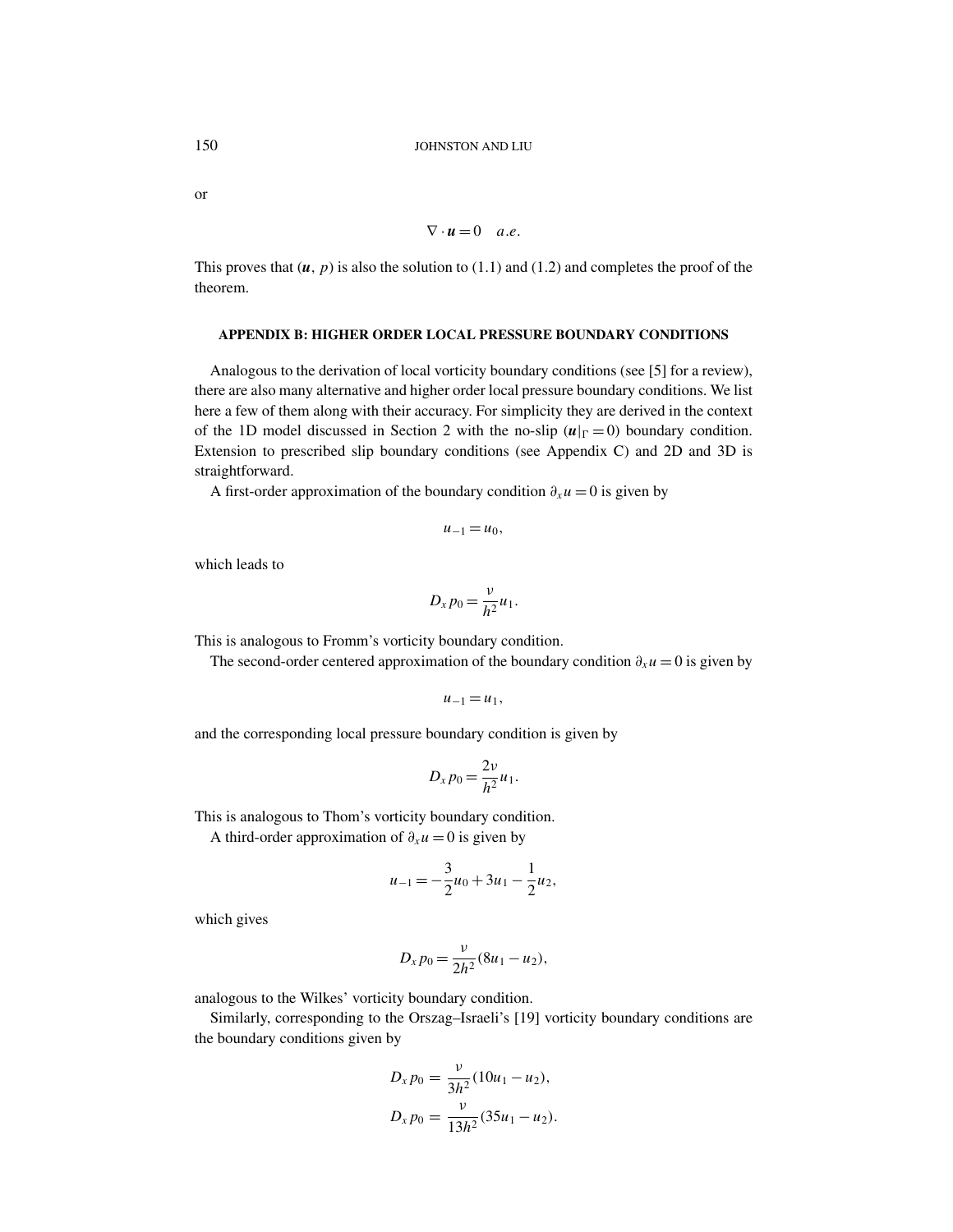## **APPENDIX C: THE LOCAL PRESSURE BOUNDARY CONDITION FOR SLIP BOUNDARIES**

The approximation (1.11) of the Neumann boundary condition for the PPE is easily extended to the situation where the physical boundary, say  $\Gamma_x$ , slips with a given velocity  $u<sub>b</sub>(x)$ . In this case the divergence-free boundary condition in (1.10) reads

$$
0 = \nabla \cdot \boldsymbol{u} = (u_b)_x + v_y = u'_b(x_i, 0) + \frac{(v_{i,1} - v_{i,-1})}{2h} + O(h^2),
$$

and in (1.9) we now take

$$
v_{i,-1} = v_{i,1} + 2h \cdot u'_b(x_i, 0).
$$

The resulting boundary condition for  $p$  is then given by (along  $\Gamma_x$ )

$$
\left. \frac{\partial_p}{\partial y} \right|_{(x_i,0)} = 2\nu \left( \frac{v_{i,1}}{h^2} + \frac{u'_b(x_i,0)}{h} \right).
$$

## **APPENDIX D: EQUIVALENCE OF MAC SCHEME AND THE USE OF LOCAL PRESSURE BOUNDARY CONDITIONS FOR THE 1D MODEL ON A STAGGERED GRID**

Again, consider the 1D model (2.3) and (2.4) on  $\Omega = [-1, 1]$  of the unsteady 2D Stokes equations in Section 2. Recall, we denote a 1D nonstaggered grid  $\Omega_h$ , defined by the points

$$
x_j = -1 + jh
$$
,  $h = 2/N$ ,  $j = 0, 1, ..., N$ ,

and introduce staggered grid points

$$
x_{j-1/2} = x_j - h/2, \quad j = 1, 2, \dots, N.
$$

Denote by  $u_j$  the approximation of *u* at the  $x_j$  point and by  $u_{j-1/2}$  the approximation of *u* at the  $x_{i-1/2}$  point. We require here an additional finite difference operator, the average operator, defined by

$$
\mathcal{A}u(x) = \frac{u(x + h/2) + u(x - h/2)}{2}.
$$

In the classic MAC scheme, approximations are computed with the use of a staggered grid, and the unknowns are given by

$$
u_j
$$
,  $j = 0, 1, ..., N$ ;  $v_{j-1/2}$ ,  $j = 0, 1, ... N + 1$ ;  $p_{j-1/2}$ ,  $j = 1, 2, ... N$ ,

totaling  $3N + 3$ . The MAC discretization of the 1D model (2.3) is given by

$$
\begin{cases}\n\partial_t u + D_x p = v(D_x^2 - k^2)u, & \text{at } x_j \text{ for } j = 1, 2, ..., N - 1 \\
\partial_t v - kp = v(D_x^2 - k^2)v, & \text{at } x_{j-1/2} \text{ for } j = 1, 2, ..., N \\
D_x u + kv = 0, & \text{at } x_{j-1/2} \text{ for } j = 1, 2, ..., N \\
u_0 = u_N = Av_0 = Av_N = 0,\n\end{cases}
$$
\n(D1a-d)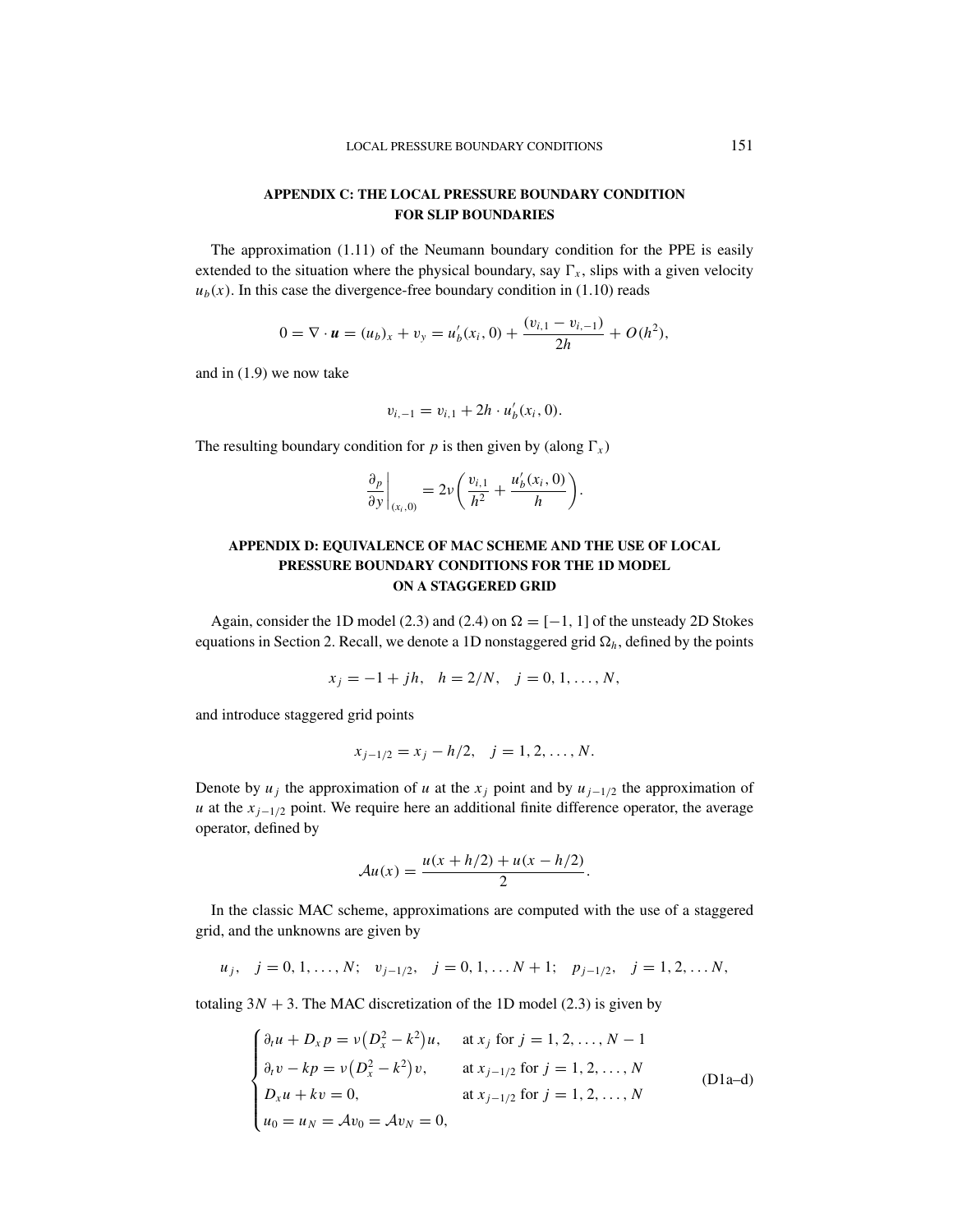also totaling  $3N + 3$  equations and boundary conditions, and the system is consistent.  $Av_0 = Av_N = 0$  is known as the reflection boundary condition. We now increase by 4, in a consistent manner, both the number of unknowns and equations in this scheme. We define  $u_{-1}$  and  $u_{N+1}$  so that

$$
(D_x u + k v)_{-1/2} = (D_x u + k v)_{N+1/2} = 0,
$$
 (D2)

and also define  $p_{-1/2}$  and  $p_{N+1/2}$  by

$$
D_x p_0 = (D_x^2 - k^2)u_0, \quad D_x p_N = (D_x^2 - k^2)u_N.
$$
 (D3)

Appending these to the MAC scheme discretization (D1) we have

$$
\begin{cases}\n\partial_t u + D_x p = v(D_x^2 - k^2)u, & \text{at } x_j \text{ for } j = 0, 1, ..., N \\
\partial_t v - kp = v(D_x^2 - k^2)v, & \text{at } x_{j-1/2} \text{ for } j = 1, 2, ..., N \\
D_x u + kv = 0, & \text{at } x_{j-1/2} \text{ for } j = 0, 1, ..., N + 1 \\
u_0 = u_N = Av_0 = Av_N = 0,\n\end{cases}
$$
\n(D4a-d)

for a total of  $3N + 7$  equations and boundary conditions and  $3N + 7$  unknowns.

Now apply  $D_x$  to (D4a) and add to this (D4b) multiplied by k. Then using (D4c) we have

$$
(D_x^2 - k^2)p = 0
$$
, at  $x_{j-1/2}$  point for  $j = 1, 2, ..., N$ .

From (D4c), we have

$$
\mathcal{A}(D_x u + k v)_0 = \mathcal{A}(D_x u + k v)_N = 0,
$$

and, using the boundary condition (D4d), we have

$$
\tilde{D}_x u_0 = \tilde{D}_x u_N = 0. \tag{D5}
$$

This gives the equivalent system

$$
\begin{cases}\n\partial_t u + D_x p = v(D_x^2 - k^2)u, & \text{at } x_j \text{ for } j = 0, 1, ..., N \\
\partial_t v - kp = v(D_x^2 - k^2)v, & \text{at } x_{j-1/2} \text{ for } j = 1, 2, ..., N \\
(D_x^2 - k^2)p = 0, & \text{at } x_{j-1/2} \text{ for } j = 1, 2, ..., N \\
u_0 = u_N = Av_0 = Av_N = 0, & \\
\tilde{D}_x u_0 = \tilde{D}_x u_N = 0,\n\end{cases}
$$
\n(D6a-d)

for a total of  $3N + 7$  equations and boundary conditions and  $3N + 7$  unknowns. Since  $u = 0$  on the boundary, as in the nonstaggered grid case the equation in (D6a) for  $j = 0$ , *N* reads

$$
D_x p_0 = \nu (D_x^2 - k^2) u_0, \quad D_x p_N = \nu (D_x^2 - k^2) u_N. \tag{D7}
$$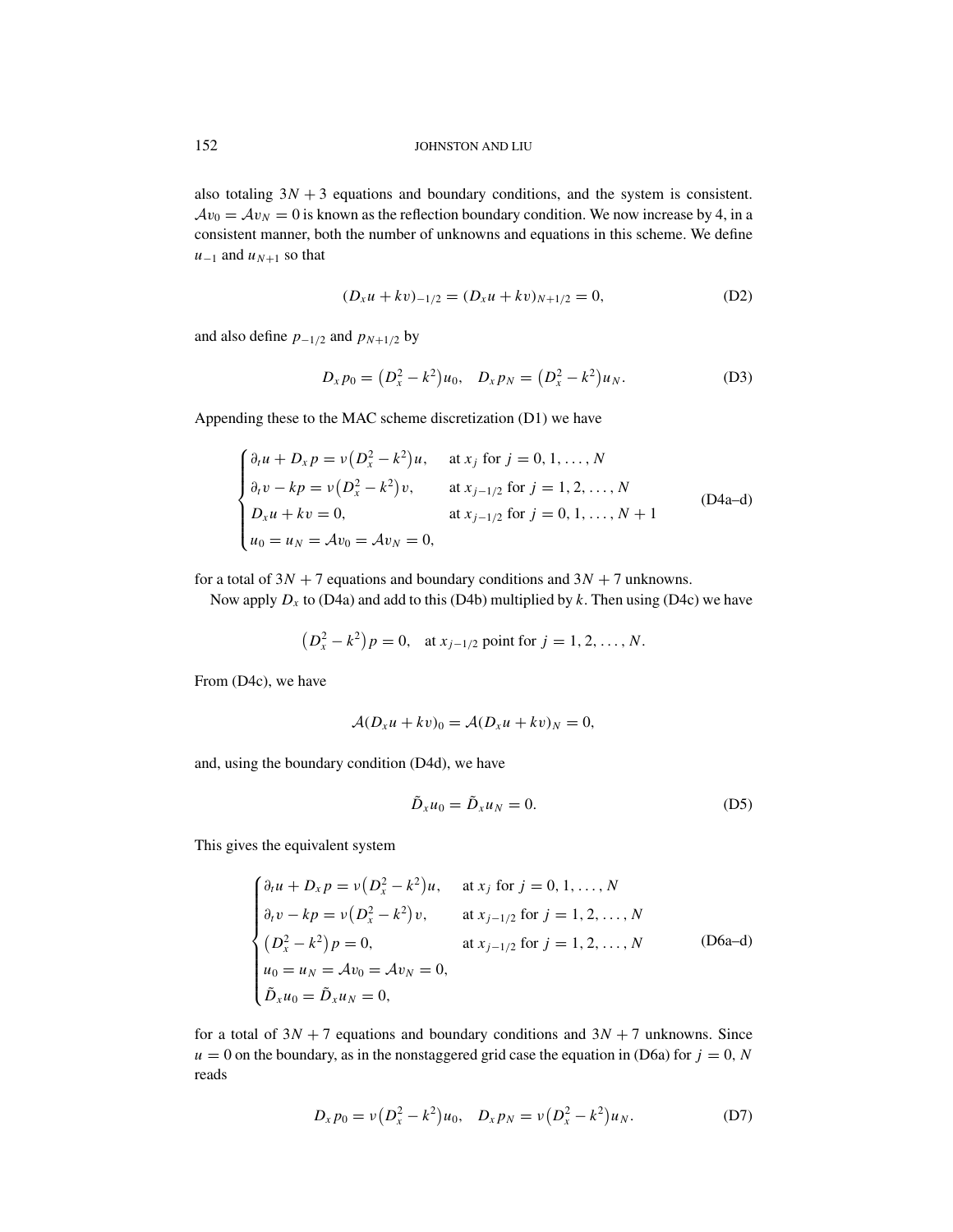Using the boundary condition (D5) to eliminate  $u_{-1}$  and  $u_{n+1}$  from (D7), we have

$$
D_x p_0 = \frac{2\nu}{h^2} u_1, \quad D_x p_N = \frac{2\nu}{h^2} u_{N-1}.
$$

Hence the system (D6) is equivalent to

$$
\begin{cases}\n\partial_t u + D_x p = v(D_x^2 - k^2)u, & \text{at } x_j \text{ for } j = 1, 2, ..., N - 1 \\
\partial_t v - kp = v(D_x^2 - k^2)v, & \text{at } x_{j-1/2} \text{ for } j = 1, 2, ..., N \\
u_0 = u_N = Av_0 = Av_N = 0 \\
(D_x^2 - k^2)p = 0, & \text{at } x_{j-1/2} \text{ for } j = 1, 2, ..., N \\
D_x p_0 = \frac{2v}{h^2}u_1, & D_x p_N = \frac{2v}{h^2}u_{N-1},\n\end{cases}
$$
\n(D8a-e)

for a total of  $3N + 5$  equations and boundary conditions and  $3N + 5$  unknowns. Comparing this with (2.11), we see that (D8) is precisely the local pressure boundary condition approach implemented on a staggered grid.

## **APPENDIX E: LEMMAS USED IN THE NORMAL MODE ANALYSIS**

This appendix contains some formulas in the form of two lemmas used in the normal mode analysis in Section 2.1.

LEMMA 1. *We have*

$$
\tilde{D}_x \sinh(\alpha x) = \frac{\sinh(\alpha h)}{h} \cosh(\alpha x),
$$
\n
$$
\tilde{D}_x \cosh(\alpha x) = \frac{\sinh(\alpha h)}{h} \sinh(\alpha x),
$$
\n
$$
\tilde{D}_x \sin(\gamma x) = \frac{\sin(\gamma h)}{h} \cos(\gamma x),
$$
\n
$$
\tilde{D}_x \cos(\gamma x) = -\frac{\sin(\gamma h)}{h} \sin(\gamma x),
$$
\n
$$
D_x^2 \sinh(\alpha x) = \frac{4}{h^2} \sinh^2\left(\frac{\alpha h}{2}\right) \sinh(\alpha x),
$$
\n
$$
D_x^2 \cosh(\alpha x) = \frac{4}{h^2} \sinh^2\left(\frac{\alpha h}{2}\right) \cosh(\alpha x),
$$
\n
$$
D_x^2 \sin(\gamma x) = -\frac{4}{h^2} \sin^2\left(\frac{\gamma h}{2}\right) \sin(\gamma x),
$$
\n
$$
D_x^2 \cos(\gamma x) = -\frac{4}{h^2} \sin^2\left(\frac{\gamma h}{2}\right) \cos(\gamma x).
$$

LEMMA 2. *We have*

$$
\frac{\sinh(\alpha h)}{h} = \alpha + O(h^2), \quad \frac{\sin(\alpha h)}{h} = \alpha + O(h^2).
$$